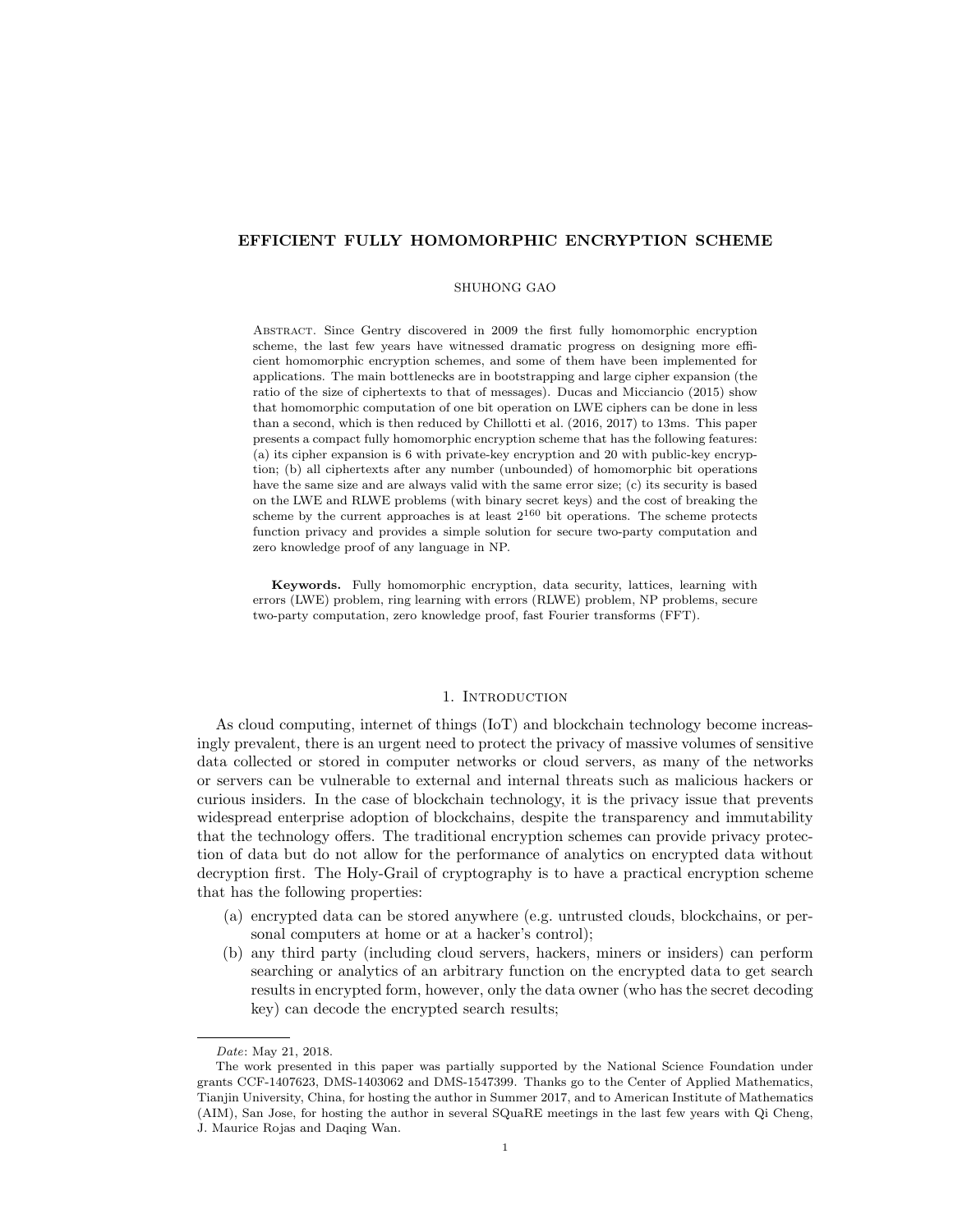(c) an adversary can access all the encrypted data and use all the available computing powers in the world but still can not compute any information of the original data in reasonable time (say 100 years).

An encryption scheme having all the three properties is called a fully homomorphic encryption (FHE) scheme. If (b) is satisfied only for a class of searches (but not all possible searches), then it is called a somewhat homomorphic encryption (SHE) scheme. In comparison, traditional cryptosystems (e.g. RSA, AES, elliptic curve cryptosystems, etc [55]) have properties (a) and (c), but not (b) which is the most challenging part of designing an FHE scheme.

The idea of homomorphic encryption was first proposed in 1978 by Rivest, Adleman and Dertouzos [99]. Only in 2009 was the breakthrough discovery made by Gentry [60] for the first fully homomorphic encryption scheme. His work has inspired an explosive surge of research on homomorphic encryption schemes, and the design blueprint of his original scheme has been serving as a prototype for designing more efficient schemes since then. In Gentry's scheme, random noise is added to ciphertexts (for security reason), the noise grows quickly when one performs homomorphic operations on the ciphertexts, and the size of the new ciphertexts may grow as well. Only a limited number of homomorphic operations can be applied before the noise gets too big to destroy the message encoded in the ciphertexts. Gentry proposes the novel idea of performing homomorphic decoding and bootstrapping to reduce the noise size, then more homomorphic operations can be performed, and continue in this fashion (of bootstrapping whenever needed), any number of homomorphic operations can be performed as needed for an arbitrary search function on the encrypted ciphertexts, hence yielding a fully homomorphic encryption scheme.

To design a practical homomorphic encryption scheme, one has to solve three problems:

- (i) Cipher expansion problem. The size ratio of the ciphertexts vs the original data must be small so that communications and storage are not too expensive, and the size of new ciphertexts obtained under homomorphic operations should be independent of the complexity of every search function;
- (ii) Time efficiency problem. The cost of homomorphic computing of an arbitrary function f should be proportional to the complexity of f itself, and the overhead factor should only depend on the security parameter  $\lambda$ ;
- (iii) Security problem. The security of the scheme must be based on hard mathematical problems, and for a scheme deigned for a given security parameter  $\lambda$  (say  $\lambda = 120, 160, \text{ or } 200$ , the cost of breaking the scheme should be at least  $2^{\lambda}$  (in bit operations).

On the security problem, Regev [97, 98] proved in 2005 an important theorem on the hardness of the learning with error (LWE) problem. Thanks to Regev's work and [25, 88], homomorphic encryption schemes based on the LWE and RLWE problems now have a solid security foundation.

In the last nine years or so, dramatic progress on the time efficiency problem has been made by Gentry and his colleagues and many other researchers around the world. In fact, three generations of homomorphic encryption schemes were developed, each of them has its advantages and disadvantages. The first generation is based on ideal lattices and approximate gcd problem of integers, see [60, 48, 101, 61, 62, 43, 63, 64, 38, 102]. The second generation is based on LWE and RLWE problems, and several novel techniques are developed, including modulus reduction, key switch and re-linearization, for mitigating noise growth; see  $[21, 27, 26, 22, 23, 54, 73]$ . The BGV scheme  $[22]$  is implemented in HElib [72], and the FV scheme [54] is implemented in SEAL [33]. There is also another scheme combining the idea from NTRU [75] and the RLWE problem, see [103, 86, 20]. The third generation refers to the GSW scheme [65, 28] which is based on RLWE and approximate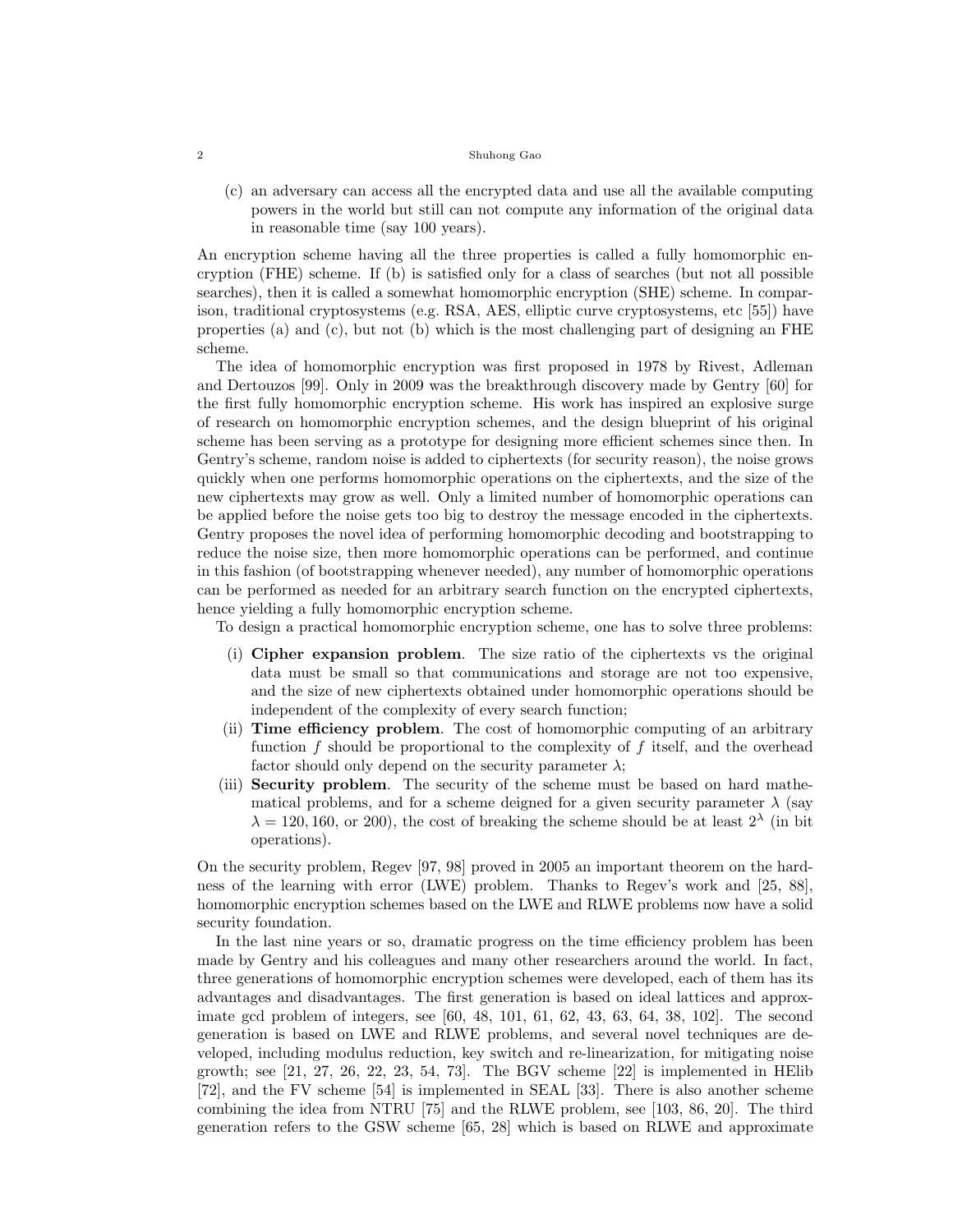eigenvalues; also a novel technique called flattening is invented to better control noise growth. Though bootstrapping is still prohibitively slow, these schemes can be implemented as leveled schemes to compute functions that have designed depth of multiplications, and they can handle patches of many bits simultaneously. The SEAL implementation [33] is already being tested for private genome analysis [78]. In all these schemes, however, the ciphertext expansion is still too large, ranging from a few hundreds to tens of thousands (depending on the designed depth).

On bootstrapping, a recent breakthrough is made by Ducas and Micciancio (2015 [51]), who use the GSW scheme [65] and some novel homomorphic embedding to design a bootstrapping procedure that can compute one homomorphic bit operation in less than a second. This scheme is then improved by Chillotti et al. (2016 [39], 2017[40]), who reduce the bootstrapping time down to 13ms (for one homomorphic bit operation). On cipher expansion, it is stated in [39] that their ciphertext size is still 400,000 times that of the original data, and in [40], this expansion factor is claimed to be reduced to 64 (for message block length 500, but no detail is given).

Our contribution. In this paper, we present a compact FHE scheme that has the following features:

- (1) its cipher expansion is 6 under private-key encryption and  $10 + \log_2(n)$  under publickey encryption where  $n$  (a power of 2) denotes the message block length, all ciphertexts are computed modulo r where  $r = 16n$ , and the noise size is bounded by  $n-1$ ;
- (2) its bootstrapping procedure needs only a bootstrapping key and does the following: for any two LWE ciphers  $E_{s}(x_1)$  and  $E_{s}(x_2) \in \mathbb{Z}_r^n \times \mathbb{Z}_r$  with noise size bounded by  $n-1$  where  $x_1, x_2 \in \{0, 1\}$ , it produces three random LWE ciphers:

 $E_{\mathbf{s}}(x_1 \wedge x_2), \quad E_{\mathbf{s}}(x_1 \vee x_2), \quad E_{\mathbf{s}}(x_1 \oplus x_2) \in \mathbb{Z}_r^n \times \mathbb{Z}_r$ 

with noise size still bounded by  $n-1$  (no failure at all), and the total time for the bootstrapping procedure (for  $n = 512$ ) is estimated to be about 130ms, namely 10 times that of [40];

(3) its security is based on the LWE and RLWE problems [97, 98, 88] (with binary secret keys) and, for any message block length  $n \geq 512$ , the cost of breaking the scheme by the current approaches is at least  $2^{160}$  bit operations.

Note that, in the bootstrapping of [51, 39, 40], a new LWE cipher produced by bootstrapping may be invalid, with probability about  $2^{-33}$  (for  $n = 500$ ). That is a very small probability, so useful for computing many functions, however, it can not be applied to functions that require more than  $2^{33}$  bit operations (unless increasing n). In our scheme, the LWE ciphers after bootstrapping are always in  $\mathbb{Z}_r^n \times \mathbb{Z}_r$  with error size bounded by  $n-1$ , hence always valid (no failure at all). This means that one can perform bootstrapping any number (unbounded) of times and all the new LWE ciphers are still in  $\mathbb{Z}_r^n \times \mathbb{Z}_r$  with the same error size  $n - 1$ . Due to this compactness, the computed ciphertexts do not leak any information on which function is computed, hence the scheme automatically provides function privacy.

Another important feature of our FHE scheme is that the ciphertexts resulted from homomorphic computing are independent random. This is extremely important in designing protocols for secure multi-party computation and for zero knowledge proof. We shall give more details about this in Section 6.

Organization of the paper. In Section 2 we present notations, basic concepts and techniques. We describe the LWE and RLWE problems and the related ciphers. We also present modulus reduction, randomized flattening, external product, etc., which have appeared in the literature in one form or another, but we present them in an exact form that is important for our scheme. In Section 3, we present our bootstrapping procedure, which is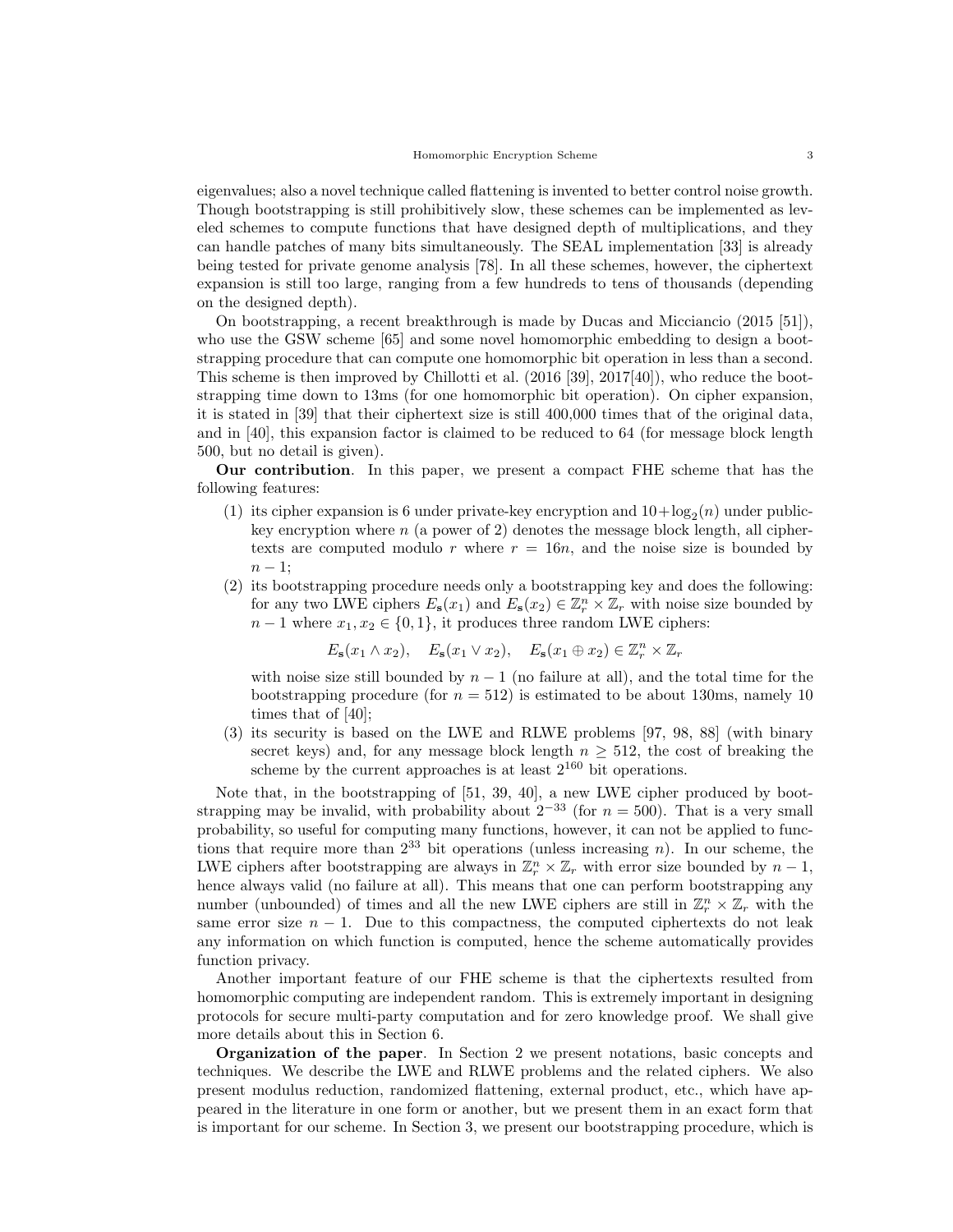modified from those of [51, 39]. In Section 4, we present our encryption schemes and show how a pseudocode for a general function  $f$  can be computed homomorphically, particularly how to handle "if-statement", "for-loop" and "while-loop". We also show how to pack LWE ciphers into RLWE ciphers, hence reduce the ciphertext size of the final result. In Section 5, we present security analysis of our scheme, and in Section 6, we mention some use cases, including secure two-party computation and zero knowledge proof of any language in NP.

# 2. Basic concepts and techniques

2.1. Cyclotomic rings and norms. Let q be a positive integer and  $\mathbb{Z}_q = \mathbb{Z}/q\mathbb{Z}$ , the ring of integers modulo q. For an integer  $n \geq 1$ , let

$$
\mathbb{R}_n = \mathbb{R}[x]/(x^n + 1), \quad R_n = \mathbb{Z}[x]/(x^n + 1), \quad R_{n,q} = \mathbb{Z}[x]/(x^n + 1, q)
$$

where R denotes the field of real numbers and  $(x^{n}+1, q)$  denotes the ideal of  $\mathbb{Z}[x]$  generated by  $x^n + 1$  and q, namely

$$
(xn + 1, q) = \{u(x)(xn + 1) + v(x)q : u(x), v(x) \in \mathbb{Z}[x]\}.
$$

For any polynomial  $f(x) = \sum_{i=0}^{d} f_i x^i \in \mathbb{R}[x]$  and for  $\ell \geq 1$ , we define the  $\ell$ -norm and ∞-norm as

$$
||f(x)||_{\ell} = \left(\sum_{i=0}^{d} |f_i|^{\ell}\right)^{1/\ell}, \quad ||f(x)||_{\infty} = \max_{0 \le i \le d} |f_i|.
$$

We shall use the cases when  $\ell = 1, 2$  and  $\infty$ . However, for  $f(x) = \sum_{i=0}^{d} f_i x^i \in \mathbb{R}_n$ , we define its norm as follows. First find the unique  $h(x) \in \mathbb{R}[x]$  so that  $\deg g(x) < n$  and  $f(x) \equiv h(x) \mod (x^{n} + 1)$  (i.e.  $h(x)$  is the remainder of  $f(x)$  modulo  $x^{n} + 1$ ), then define

$$
||f(x)|| = ||h(x)||,
$$

where the norm  $|| \cdot ||$  stands for any one of the  $\ell$ -norm or  $\infty$ -norm (similarly below). For example, in  $\mathbb{R}_4 = \mathbb{R}[x]/(x^4 + 1)$ , we have  $||10x^4 + x + 8||_{\infty} = ||x - 2||_{\infty} = 2$  and

$$
||(x-1)^4||_1 = ||x^4 - 4x^3 + 6x^2 - 4x + 1||_1 = || -4x^3 + 6x^2 - 4x||_1 = 14.
$$

For any real number c and for any  $u(x), v(x) \in \mathbb{R}_n$ , we have  $||cu(x)|| = |c||u(x)||$ , and if  $u(x) \equiv v(x) \mod (x^{n} + 1)$  then  $||u(x)|| = ||v(x)||$ . Also, the usual triangle inequality still holds, that is,

$$
||u(x) + v(x)|| \le ||u(x)|| + ||v(x)||.
$$

For  $m \geq 1$ , elements in  $R_n^m$  are viewed as row vectors of length m, similarly for  $\mathbb{R}_n^m$  and  $R_{n,q}^m$ . For  $\mathbf{u} = (u_1(x), \dots, u_m(x)) \in R_n^m$ , define

$$
\|\mathbf{u}\|_{p} = \left(\sum_{i=1}^{m} \|u_i(x)\|_{p}^{p}\right)^{1/p}, \quad \|\mathbf{u}\|_{\infty} = \max_{1 \leq i \leq m} \|u_i(x)\|_{\infty}.
$$

Also, for any real number z, the function  $|z|$  denotes the integer closest to z. For example,  $|1.6| = 2, |-0.4| = 0$ , however,  $|-1.5| = -2$  or  $-1$ , either is fine. For any vector  $\mathbf{v} \in \mathbb{R}^n$ (or any polynomial  $\mathbf{v} \in \mathbb{R}_n$  with degree  $\langle n \rangle$ ,  $[\mathbf{v}]$  is the vector (or the polynomial) when  $|\cdot|$  is applied to each entry (or each coefficient) of **v**.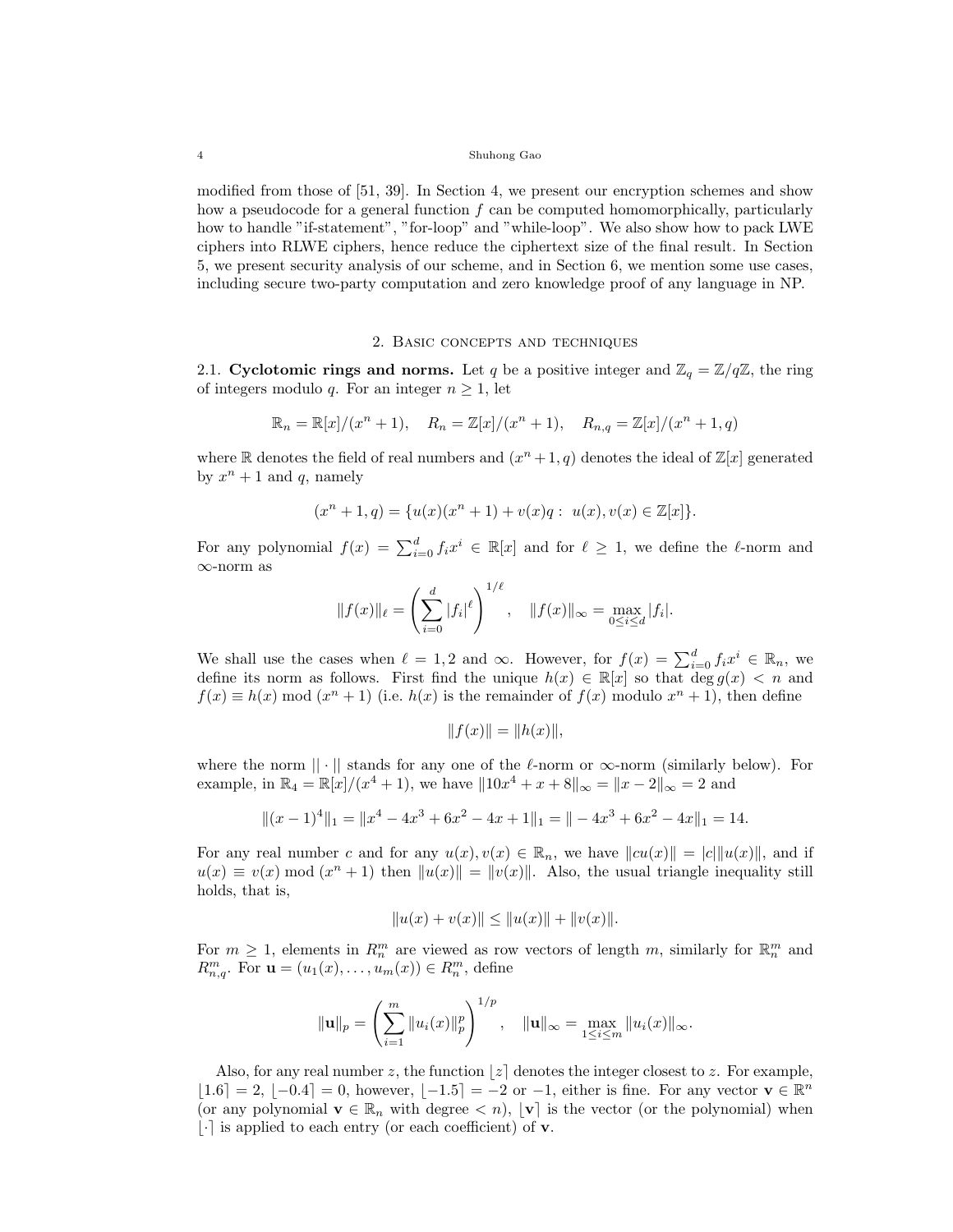2.2. Probabilistic distributions. We shall use several probabilistic distributions. A random variable on  $\mathbb{Z}_q$  is uniform random if it takes each element of  $\mathbb{Z}_q$  with equal probability, namely  $1/q$ , and a random variable X on  $\mathbb{Z}_q^n$  or  $R_{n,q}$  is uniform random if each component (or each coefficient) is independent and uniform random on  $\mathbb{Z}_q$ . For any real number  $b > 0$ , by b-bounded uniform random variable  $X$  on  $\mathbb{Z}$ , we mean  $X$  is uniform random on the integers i with  $|i| \leq b$ , and X never takes any other value. A random variable X on R is called Gaussian with parameter  $\alpha > 0$  if its density function is

$$
\rho_{\alpha}(x) = \frac{1}{\alpha} \exp(-\pi (x/\alpha)^2), \quad x \in \mathbb{R}.
$$

A Gaussian random variable with parameter  $\alpha$  has expected value 0 and standard deviation A Gaussian random variable with parameter  $\alpha$  has expected value 0 and standard deviation  $\alpha/\sqrt{2\pi}$ . A random variable X over R is called sub-Gaussian with parameter  $\alpha$  if  $E(X) = 0$ and its moment generating function satisfies

$$
E[\exp(2\pi t X)] \le \exp(\pi \alpha^2 t^2), \quad t \in \mathbb{R}.
$$

If X is sub-Gaussian with parameter  $\alpha$ , then its tails are dominated by a Gaussian of parameter  $\alpha$ , i.e.,

$$
Prob(|X| \ge t) \le 2 \exp(-\pi (t/\alpha)^2), \text{ for all } t \ge 0.
$$

A b-bounded random variable is always sub-Gaussian with parameter b √  $2\pi$ , a sum of independent sub-Gaussian random variables on R is still sub-Gaussian. We should note that a sum of independent sub-Gaussian random variables on  $\mathbb{Z}_q$  will be nearly uniform random when the number of variables is large enough; see [36].

Let  $q > 1$  be any integer. Each probability distribution on R induces a discretized distribution on  $\mathbb{Z}_q$  as follows. Pick a random number  $z \in \mathbb{R}$  according to the given distribution, compute  $y := |qz| \mod q$  so that y is between  $-q/2$  and  $q/2$ , and return y. For example, when  $q = 11, |q \cdot 1.6| = |17.6| = 18 \equiv -4 \mod q$ , however  $|q \cdot (-1.5)| = |-16.5| = -17$ or  $-16$  (then reduce by q), either is fine. We shall use discretized Gaussian distributions on  $\mathbb{Z}_q$ . For a Gaussian random variable X with parameter  $\alpha$ , its discretized Gaussian over  $\mathbb{Z}_q$ is sub-Gaussian with parameter  $c \alpha q$  for some small constant  $c \geq 1$ .

2.3. LWE problem, LWE ciphers, and modulus reduction. Regev (2005 [97, 98]) introduced the learning with error (LWE) problem over  $\mathbb{Z}_q$ . Let  $\chi$  be a probabilistic distribution on Z, and let  $\mathbf{s} \in \mathbb{Z}_q^n$  be an arbitrary vector (corresponding to a secret key of a user). An LWE sample is of the form  $(a, b)$  where  $a \in \mathbb{Z}_q^n$  is uniform random and

# $b = \langle \mathbf{s}, \mathbf{a} \rangle + e \bmod q$

with  $e \in \mathbb{Z}$  being randomly chosen according to the distribution  $\chi$ . The LWE problem over  $\mathbb{Z}_q$  is to find s given LWE samples in  $\mathbb{Z}_q^n \times \mathbb{Z}_q$  where the number of samples can be as large as one desires, but should be bounded by a polynomial in  $n \log(q)$ . The decision version of the LWE problem is to distinguish LWE samples from samples with uniform distribution on  $\mathbb{Z}_q^n \times \mathbb{Z}_q$ . We call  $\chi$  the error distribution of the LWE problem.

**Theorem 2.1** (Regev [97, 98]). Suppose the error distribution  $\chi$  is a discretized Gaussian distribution on  $\mathbb{Z}_q$  with parameter  $\alpha > 0$  and  $\alpha q \geq 2\sqrt{n}$ . Then solving the LWE problem over  $\mathbb{Z}_q$  is at least as hard as solving some approximate shortest vector problem for lattices of dimension n (under quantum reduction).

Note that Brakerski et al [25] removed the quantum reduction requirement and proved that solving n-dimensional LWE problem over  $\mathbb{Z}_q$  is at least as hard as solving a worst-case lattice problem in dimension  $\sqrt{n}$ . It is still an open question whether  $\sqrt{n}$  in the lattice problem in dimension  $\sqrt{n}$ . It is still an open question whether  $\sqrt{n}$  in the lattice problem can be replaced by  $O(n)$ , which is desirable in applications. Also, a binary-LWE problem over  $\mathbb{F}_q$  is the LWE-problem over  $\mathbb{F}_q$  where the secret vector  $\mathbf{s} \in \mathbb{F}_q^n$  is a vector in  $\{0,1\}$ <sup>n</sup>. Brakerski et al [25] and Micciancio and Peikert [88] proved the binary-LWE problem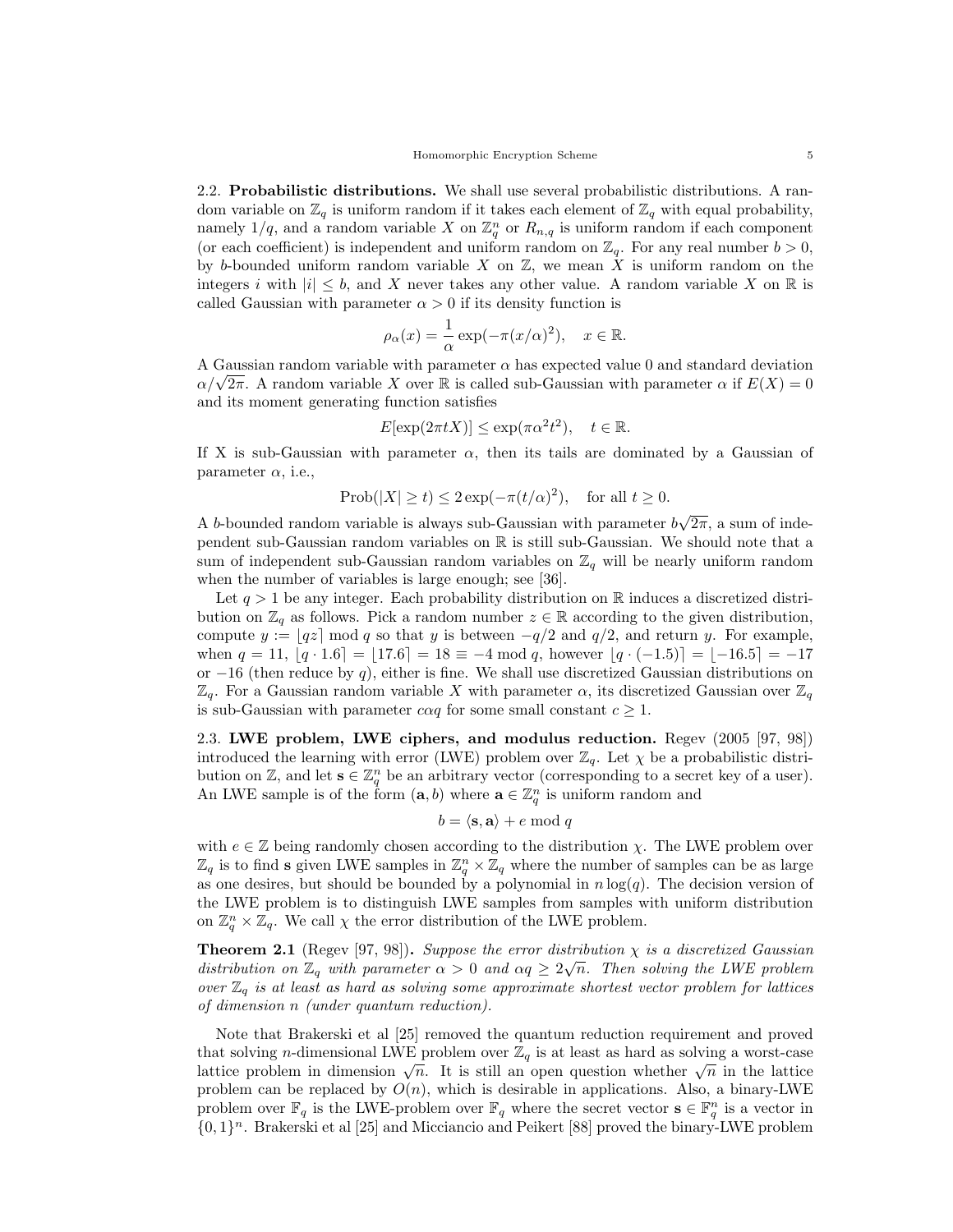is also hard. For this reason, many cryptosystems in the literature use binary secret vectors s, and we shall follow this tradition as well.

This breakthrough result shows that the average complexity of solving LWE problem is bounded below by the worst-case complexity of lattice problems. Hence LWE problem is believed to be hard on average, thus forms the security foundation of many post-quantum cryptosystems (that are secure even if quantum computers can be built). There are two minor problems in using Gaussian distributions in practice: one is that Gaussian distribution is relatively expensive to generate (compared to bounded uniform distributions as we use below); another is that there is a small probability of decoding failure for new ciphers computed from bootstrapping. In this paper, we present a compact FHE that never have decoding failure for both fresh and computed ciphertexts.

Error model for the current paper. We shall use bounded uniform distributions for errors, that is, we fixed some bound  $\tau > 0$  and choose e uniform randomly in  $[-\tau, \tau]$ . In our choice of public keys and bootstrapping key (described later), the  $\tau$  will be about n, and in the fresh ciphertexts of the original data, we use  $\tau = n-1$ . Also, in all the ciphertexts from our bootstrapping operations or from homomorphic computing of an arbitrary function, the error size is always bounded by  $\tau = n - 1$ . Our error width  $2(n - 1)$  is much bigger than those used in all the proposed homomorphic schemes in the current literature, and is also those used in an the proposed nonlomorphic schemes in the computation bigger than  $2\sqrt{n}$  as required by Regev's Theorem above.

Our error distribution is not discretized Gaussian, hence we can not apply Theorem 2.1 directly. However, we argue that our error distribution could be better in the sense that the LWR problem may be harder. We present two heuristic reasons. First, suppose one uses a discretize Gaussian  $D_{\alpha,q}$  on  $\mathbb{Z}_q$  with parameter  $\alpha > 0$  so that  $\alpha q \approx 2\sqrt{n}$ . Then, for a random e between  $-q/2$  and  $q/2$  chosen according to  $D_{\alpha,q}$ , the inequality  $|e| \leq c\sqrt{n}$  holds with high probability (for any constant  $c \geq 3$ ). Note that all the known attacks on the LWE problem based on lattice basis reduction become less effective when the error width  $\mu$  problem based on lattice basis reduction become less enective when the error width increases. Since our schemes use a much bigger error width than  $2\sqrt{n}$ , our LWE problem should not be easier. Secondly, we argue from information theory point of view. Note that a uniform distribution on  $[-n, n]$  has a much higher entropy than that of a discretized Gaussian on  $\mathbb{Z}_q$  with standard deviation  $c\sqrt{n}$  where  $c > 0$  is a constant [44]. In computing  $b := \langle s, a \rangle + e \text{ mod } q$ , more information (bits) of  $\langle s, a \rangle$  is destroyed by e in our case. Hence it is harder to reconstruct s from a list of samples  $(a, b)$  from our error distribution.

**Conjecture 2.2.** Suppose the error distribution  $\chi$  in the LWE problem over  $\mathbb{Z}_q$  is  $\tau$ -bounded uniform distribution where  $\tau = cn$  for some constant  $c > 0$ . Then solving the LWE problem over  $\mathbb{Z}_q$  is at least as hard as solving some approximate shortest vector problem for lattices of dimension n.

We should note that it is shown in [88, 30] that the LWE problem with bounded uniform distributions for errors is hard when the number of samples is limited (linear in  $n$ ). However, the above conjecture is still an open when the number of samples are allowed to be any polynomial in n.

LWE ciphers. Regev [97, 98] also introduced a cryptosystem based on the LWE problem. Let  $\mathbf{s} \in \mathbb{Z}_q^n$  be a secret key,  $D_q = \lfloor q/4 \rfloor$  and  $1 \leq \tau \langle D_q/2 \rangle$ . To encrypt a message bit  $x \in \{0,1\}$ , pick  $\mathbf{a} \in \mathbb{Z}_q^n$  uniform randomly and compute

$$
b := \langle \mathbf{s}, \mathbf{a} \rangle + e + x D_q \bmod q,
$$

where  $e \in [-\tau, \tau]$  is uniform random or truncated Gaussian. Then  $(a, b)$  is a ciphertext for x, denoted as

$$
\mathcal{E}_{\mathbf{s}}(x) = (\mathbf{a}, b) \in \mathbb{Z}_q^n \times \mathbb{Z}_q,
$$

called an LWE cipher of x. Regev originally used  $D = \lfloor q/2 \rfloor$ , we use  $q/4$  so that we can perform homomorphic bit operations on ciphertexts via bootstrapping (see below).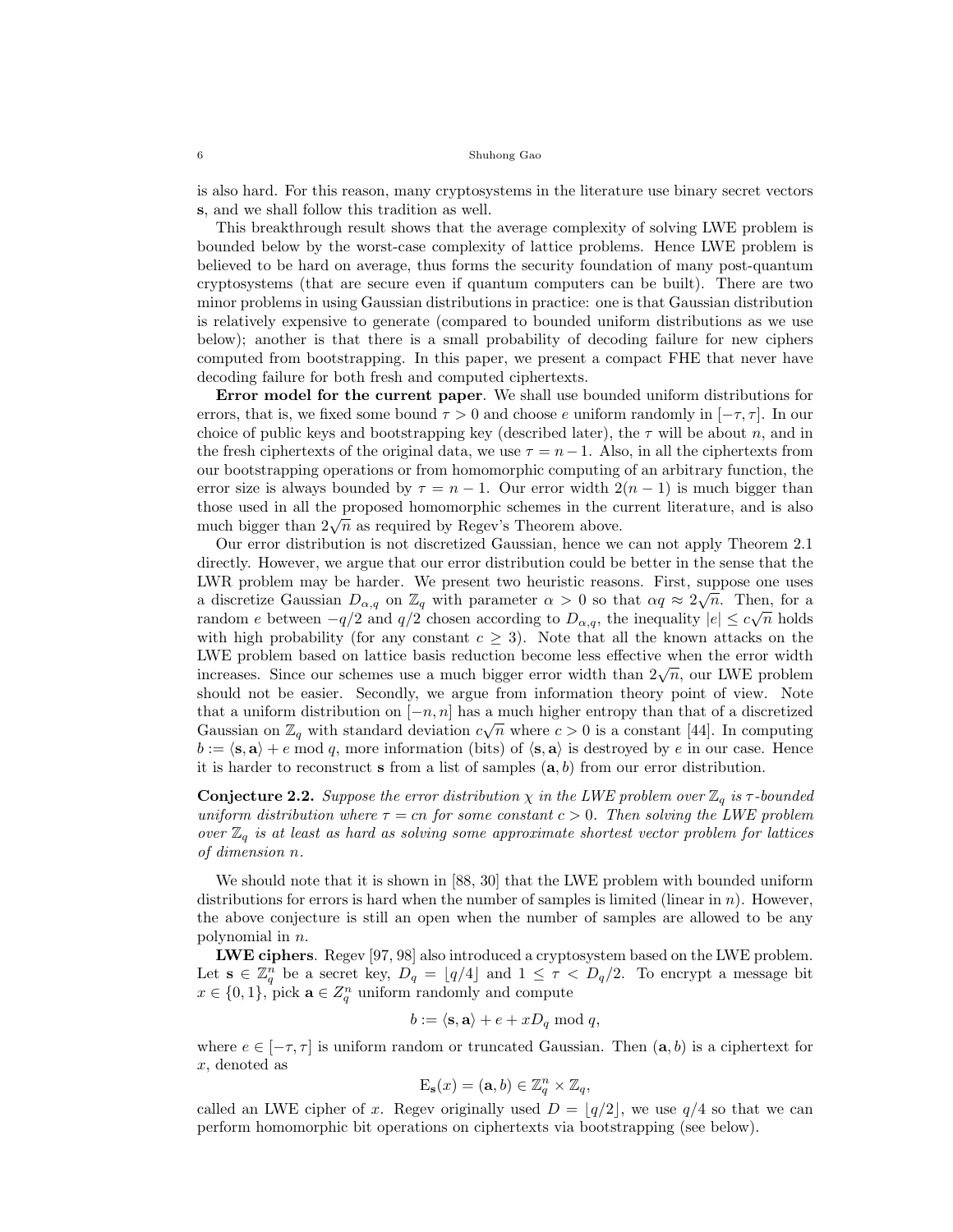To decrypt a ciphertext  $E_s(x) = (a, b)$ , compute

$$
b_1 := b - \langle \mathbf{s}, \mathbf{a} \rangle \bmod q,
$$

where  $-q/2 < b_1 \le q/2$ , and  $x_1 := |b_1/D_q|$ . Then  $x = x_1$ . The reason is that

 $b_1 \equiv b - \langle \mathbf{s}, \mathbf{a} \rangle \equiv e + xD_q \pmod{q},$ 

and  $|e| \leq \tau \langle D_q/2 \rangle$  implies that  $-q/2 \langle e + xD_q \rangle \leq q/2$ , hence  $b_1 = e + xD_q$  (as real numbers) and  $b_1/D_q = e/D_q + x$  with  $|e/D_q| < 1/2$ .

**Modulus reduction.** Next we describe how an LWE ciphertext over  $\mathbb{Z}_q$  can be converted to an LWE ciphertext over  $\mathbb{Z}_r$  where r is much smaller than q. This technique of modulus reduction is used in [23, 25, 27]. Here we show how precisely the error size changes, depending only on the entropy (i.e. the bit size) of s.

**Lemma 2.3.** Let  $s, a \in \mathbb{Z}_q^n$ ,  $e \in \mathbb{Z}$  with  $|e| \leq \tau$ ,  $x \in \{0, 1\}$ ,  $D_r = \lfloor r/4 \rfloor$ , and  $b \equiv \langle \mathbf{s}, \mathbf{a} \rangle + e + xD_a \pmod{q}.$ 

(a) Suppose  $\tau \leq q(n-3)/(2r)$ ,  $q \geq 4r$ , and each entry of **s** is in  $\{0,1\}$ . Let  $b' = |rb/q|, \quad \mathbf{a}' = |ra/q|,$ 

computed component wise. Then

$$
b' \equiv \langle \mathbf{s}, \mathbf{a}' \rangle + e' + x D_r \pmod{r},
$$

for some  $e' \in \mathbb{Z}$  with  $|e'| < n$ .

(b) Let  $\ell = \lceil \log_2 q \rceil$  and  $q \ge 16$ . Suppose  $\tau \le q(n\ell - 5)/(2r)$  and  $\mathbf{s} \in \mathbb{Z}_q^n$  is arbitrary. Then there exist  $\mathbf{s}' \in \{0,1\}^{n\ell}$ ,  $\mathbf{a}' \in \mathbb{Z}_r^{n\ell}$  and  $b' \in \mathbb{Z}_r$  so that

$$
b' \equiv \mathbf{s}'(\mathbf{a}')^t + e' + xD_r \pmod{r},
$$

for some  $e' \in \mathbb{Z}$  with  $|e'| < n\ell$ .

Proof. For part (a), note that

$$
b' = \frac{rb}{q} + \epsilon_0, \quad a'_i = \frac{ra_i}{q} + \epsilon_i, \quad 1 \le i \le n,
$$

for some  $\epsilon_i \in \mathbb{R}$  with  $|\epsilon_i| \leq 1/2$  for  $0 \leq i \leq n$ . Since  $b = \mathbf{s} \mathbf{a}^t + e + xD_q + qy$  for some integer y, we have

$$
\frac{rb}{q} = \sum_{i=1}^n s_i \frac{ra_i}{q} + \frac{re}{q} + x \frac{rD_q}{q} + ry,
$$

hence

$$
b' = \sum_{i=1}^{n} s_i a'_i + x D_r + e' + r y,
$$

where  $e'$  is an integer and

$$
e' = \epsilon_0 - \sum_{i=1}^n s_i \epsilon_i + x \left( \frac{rD_q}{q} - D_r \right) + \frac{re}{q}.
$$

We claim that  $\left|\frac{rD_q}{q}-D_r\right| < 1$ . To see this, let  $q = 4q_1+q_0$  and  $r = 4r_1+r_0$  where  $0 \le r_0 < 4$ and  $0 \leq q_0 < 4$ . Then

$$
\frac{rD_q}{q} - D_r = \frac{(4r_1 + r_0)q_1}{4q_1 + q_0} - r_1 = \frac{r_1 + \frac{r_0}{4}}{1 + \frac{q_0}{q_1}} - r_1 = \frac{\frac{r_0}{4} - q_0 \frac{r_1}{q_1}}{1 + \frac{q_0}{q_1}}
$$

,

which has absolute value < 1 whenever  $q_1 \geq 4r_1$ , hence true when  $q \geq 4r$ . As  $s_i \in \{0, 1\}$ ,  $x \in \{0, 1\}, |\epsilon_i| \leq 1/2$  and  $|e| \leq \tau \leq q(n-5)/(2r)$ , it follows that

$$
|e'| < (n+1)\frac{1}{2} + 1 + \frac{r\tau}{q} \le \frac{n+3}{2} + \frac{n-3}{2} = n.
$$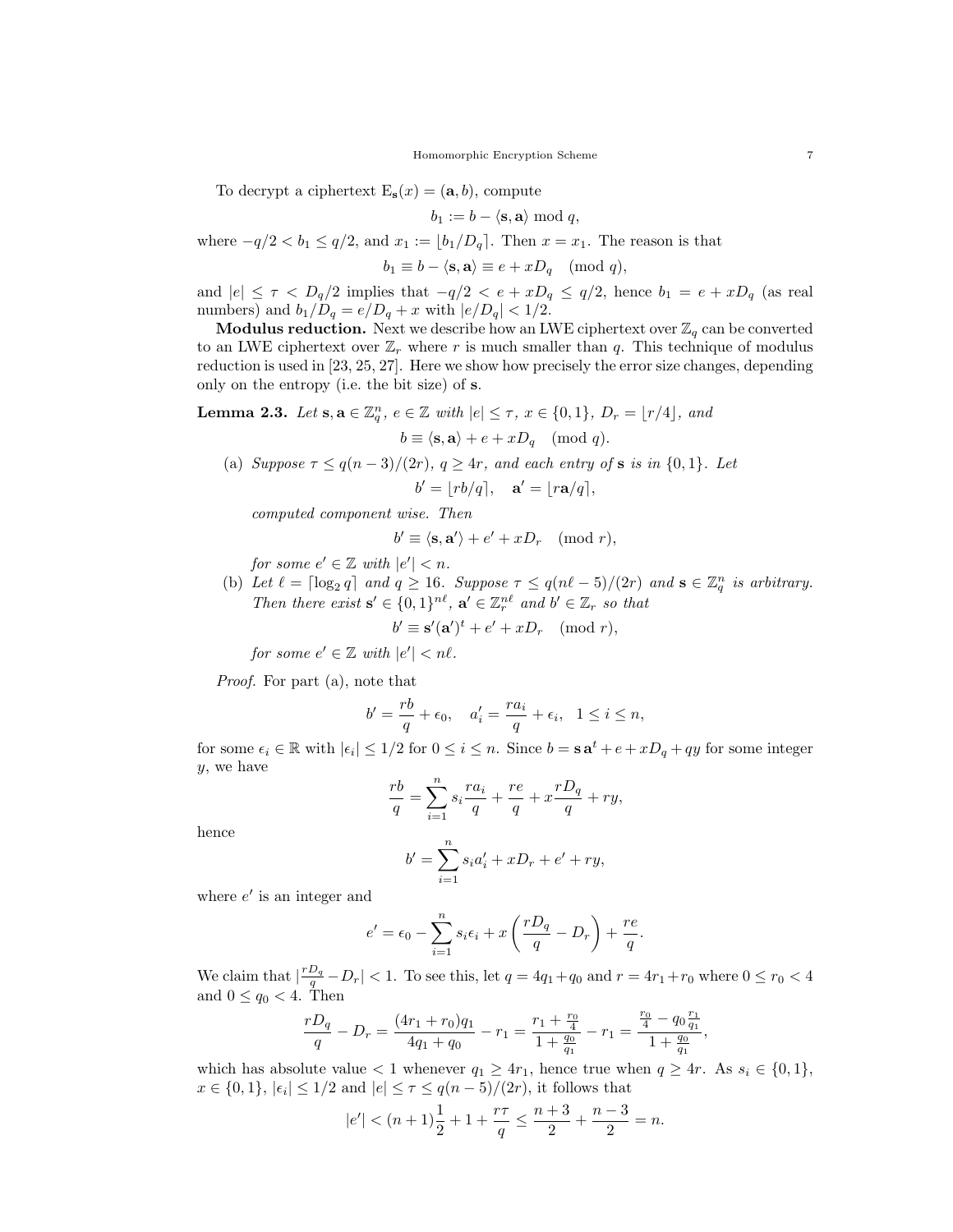For part (b), we write each entry of s in binary representation:

$$
s_i = \sum_{j=0}^{\ell-1} s_{ij} 2^j,
$$

where  $s_{ij} \in \{0,1\}$  for  $1 \leq i \leq n$  and  $0 \leq j \leq \ell - 1$ . Then

$$
\langle \mathbf{s}, \mathbf{a} \rangle = \sum_{i=1}^{n} s_i a_i = \sum_{i=1}^{n} \sum_{j=0}^{\ell-1} s_{ij} (a_i 2^j).
$$

Apply part (a) to the case with **s** replaced by  $s' = (s_{ij}) \in \{0,1\}^{n\ell}$ . This completes the proof.  $\square$ 

**Remarks.** (i) In the proof of part (a), one can randomize the rounding so that  $\epsilon_i$ is random subGaussian; see Lemma 5 in Ducas and Micciancio (2015 [51]). Then the probability that  $|\epsilon_0 - \sum_{i=1}^n s_i \epsilon_i| \ge t\sqrt{w+1}$  is at most  $2 \exp(-2t^2)$  where w is the number probability that  $|\epsilon_0 - \sum_{i=1} s_i \epsilon_i| \leq \ell \sqrt{w+1}$  is at most  $2 \exp(-2\ell)$  where w is the number<br>of nonzero entries in **s**. Hence, if  $\tau \leq 10q\sqrt{n}/r$ , then the probability that  $|e'| \geq 20\sqrt{n}$  is at most 2 exp(-200), which is extremely small. This would allow one to use a small  $q = O(\sqrt{n})$ for encryption, but there would be a very small probability of decoding failure. We shall use a bigger  $q = O(n)$  and make sure that there is no decoding failure at all in our encryption and bootstrapping schemes, hence allows us to perform any number of homomorphic bit operations without decoding failure.

(ii) Part (b) and its proof shows that an LWE problem with arbitrary  $\mathbf{s} \in \mathbb{Z}_q^n$  can be reduced to an LWE problem with binary  $s' \in \{0,1\}^{n\ell}$  over  $\mathbb{Z}_q$  as well as over  $\mathbb{Z}_r$  for any  $r < q$ . Hence the LWE problem with binary secret is as hard as an arbitrary secret with dimension reduced by a factor of  $\log_2(q)$ . In the following, we shall only use binary **s**.

2.4. RLWE ciphers. Lyubashevsky, Peikert and Regev (2010 [87]) introduced the ring learning with error (RLWE) problem in order to get more efficient encryption schemes. Let

$$
R_n = \mathbb{Z}[x]/(x^n + 1)
$$
, and  $R_{n,q} = \mathbb{Z}[x]/(x^n + 1, q)$ ,

that is, polynomials are computed modulo  $x^n + 1$  and all the coefficients modulo q. Each element of  $R_{n,q}$  (or  $R_n$ ) is of the form  $a(x) = \sum_{i=0}^{n-1} a_i x^i$ , where  $a_i \in \mathbb{Z}$ , representing an *n*-tuple  $(a_0, a_1, \ldots, a_{n-1}) \in \mathbb{Z}_q^n$  (or in  $\mathbb{Z}^n$ ). Let  $\overline{s(x)} \in R_{n,q}$  be any secret key. An RLWE sample is of the form  $(a(x), b(x)) \in \mathbb{R}^2_{n,q}$  where  $a(x) \in R_{n,q}$  is uniform random and

$$
b(x) := s(x)a(x) + e(x) \bmod (x^n + 1, q),
$$

where  $e(x) \in R_n$  with each coefficient small and random (according to certain distribution). An RLWE sample  $\mathbf{v} \in \mathbb{R}^2_{n,q}$  is said to have error size  $\tau$  if

(1) 
$$
\mathbf{v}(-s(x),1)^t \equiv e(x) \pmod{(x^n+1,q)},
$$

where  $e(x) \in R_n$  and  $||e(x)||_{\infty} \leq \tau$ . The RLWE problem over  $\mathbb{Z}_q$  is to find  $s(x)$  given many RLWE samples where each sample is random and independent.

Let  $m(x) = \sum_{i=0}^{n-1} m_i x^i$  where  $m_i \in \{0, 1\}$ , which represents an *n*-bit message. An RLWE cipher for  $m(x)$  with error size  $\tau$  is of the form

(2) 
$$
RE_{s}(m(x)) = \mathbf{v} + m(x)D_q(0,1) \in R_{n,q}^2
$$

where  $\mathbf{v} \in R_{n,q}^2$  is an RLWE sample with error size  $\tau$ . Suppose  $\text{RE}_{\mathbf{s}}(m(x)) = (a(x), b(x)).$ Then

$$
b(x) - s(x)a(x) \equiv m(x)D_q + e(x) \bmod (x^n + 1, q),
$$

where  $e(x) \in R_n$  is random with  $||e(x)||_{\infty} \leq \tau$ . When  $\tau < D_q/2$ , one can recover  $m(x)$  from  $b(x) - s(x)a(x)$ , after reduced modulo  $(x<sup>n</sup> + 1, q)$ .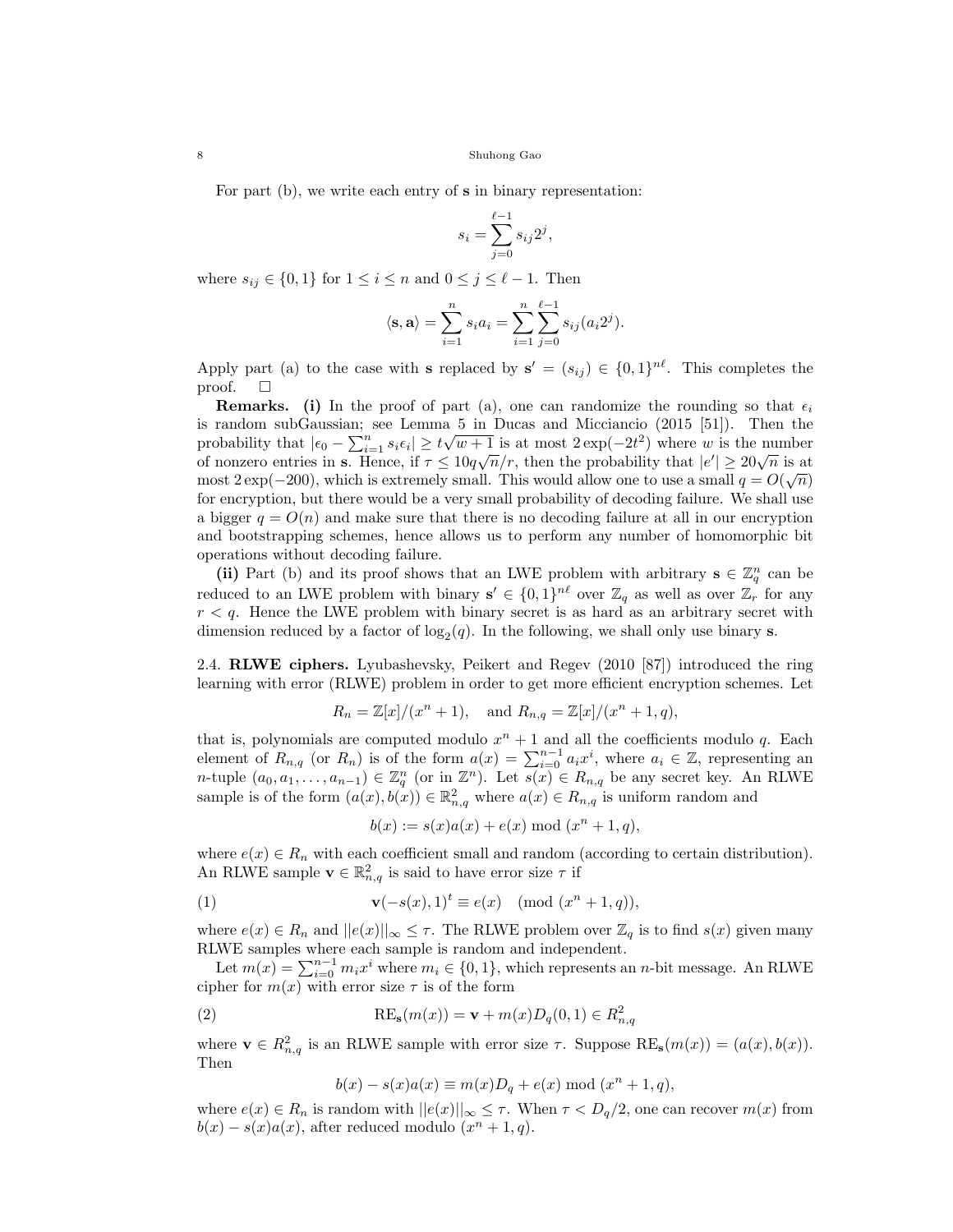2.5. Gadget matrix, external product and GSW ciphers. In order to perform homomorphic multiplication, Gentry, Sahai, and Waters (2013 [65]) introduced the idea of gadget matrix so that new ciphertexts from multiplication of ciphertexts remain the same size, while previous methods increase the size of new ciphertexts.

**Gadget matrix.** Let B and  $\ell$  be positive integers so that  $B^{\ell} \geq q$ . Let

$$
g=(1,B,\ldots,B^{\ell-1}).
$$

Every element  $a \in \mathbb{Z}_q$  can be represented as

$$
a = a_0 + a_1B + \dots + a_{\ell-1}B^{\ell-1} = (a_0, a_1, \dots, a_{\ell-1})g^t
$$

where  $a_i \in \mathbb{Z}$  has small size. For example, we can let  $-B/2 < a_i \leq B/2$ , then  $(a_0, a_1, \ldots, a_{\ell-1})$ is unique. This is good for applications where new ciphertexts from homomorphic computing do not need to be random. However there are applications (say zero knowledge proof, see below) where it is important that new ciphertexts are uniformly random (in some sense). Hence we shall allow  $|a_i|$  to be as big as 2B. The following lemma is straightforward to prove.

**Lemma 2.4** (Random Flattening). Suppose  $B^{\ell} \geq q$  and  $a \in \mathbb{Z}$ . For  $0 \leq i \leq \ell - 1$ , pick  $x_i \in \mathbb{Z}$  with  $|x_i| \leq 3B/2$  uniform randomly and independently, and let

$$
a - (x_0 + x_1B + \dots + x_{\ell-1}B^{\ell-1}) \equiv y_0 + y_1B + \dots + y_{\ell-1}B^{\ell-1} \pmod{q},
$$

where  $|y_i|$  ≤ B/2 for  $0 \le i \le \ell - 1$ . Set  $a_i = x_i + y_i$  for  $0 \le i \le \ell - 1$ . Then  $(a_0, a_1, \ldots, a_{\ell-1})$ is uniform random solution to

$$
a \equiv a_0 + a_1 B + \dots + a_{\ell-1} B^{\ell-1} \pmod{q},
$$

with  $|a_i| \leq 2B$  for  $0 \leq i \leq \ell - 1$ .

We can extend this to any list of elements in  $\mathbb{Z}_q$ . Thus every polynomial  $a(x) \in R_{n,q}$  can be written as

$$
a(x) = a_0(x) + a_1(x)B + \cdots + a_{\ell-1}(x)B^{\ell-1} = (a_0(x), a_1(x), \ldots, a_{\ell-1}(x))g^t
$$

where  $a_i(x) \in R$  is independently uniform random with  $||a_i(x)||_{\infty} \leq 2B$  for  $0 \leq i \leq \ell - 1$ . Define

$$
G = \begin{pmatrix} g^t & 0 \\ 0 & g^t \end{pmatrix}
$$

an  $(2\ell) \times 2$  matrix, called a gadget matrix. Every  $(a(x), b(x)) \in R^2_{n,q}$  can be written as

$$
(3) \qquad (a(x), b(x)) = \mathbf{u}(x)G
$$

where  $\mathbf{u}(x) \in R_n^{2\ell}$  is uniform random with  $||\mathbf{u}(x)||_{\infty} \leq 2B$ . We define

$$
(a(x), b(x)) \triangleleft G^{-1} = \mathbf{u}(x).
$$

The reader should be warned that  $G$  is not a square matrix, so it has no inverse, here we just use  $G^{-1}$  as an operator that acts from right on  $(a(x), b(x))$ , a row vector of two polynomials with coefficients in  $\mathbb{Z}_q$  (of large size), to get  $\mathbf{u}(x) = (a(x), b(x)) \triangleleft G^{-1}$ , a random row verctor of 2 $\ell$  polynomials each with coefficients at most 2B (of small size). This is a nice trick of trading element size for dimension. For example, when  $B = 3$  and  $\ell = 4$ , we have

$$
G = \begin{pmatrix} 1 & 3 & 3^2 & 3^3 & 0 & 0 & 0 & 0 \\ 0 & 0 & 0 & 0 & 1 & 3 & 3^2 & 3^3 \end{pmatrix}^t,
$$

and

$$
(5+35x, -14) \triangleleft G^{-1} = (-1-x, -1, 1+x, x, 1, 1, 1, -1) \in R_n^8.
$$
  
since  $5 = 3^2 - 3 - 1$ ,  $35 = 3^3 + 3^2 - 1$ , and  $-14 = -3^3 + 3^2 + 3 + 1$ . By definition, we have  
(4)  $(\mathbf{v} \triangleleft G^{-1})G = \mathbf{v}$ , for every  $\mathbf{v} \in R_{n,q}^2$ ,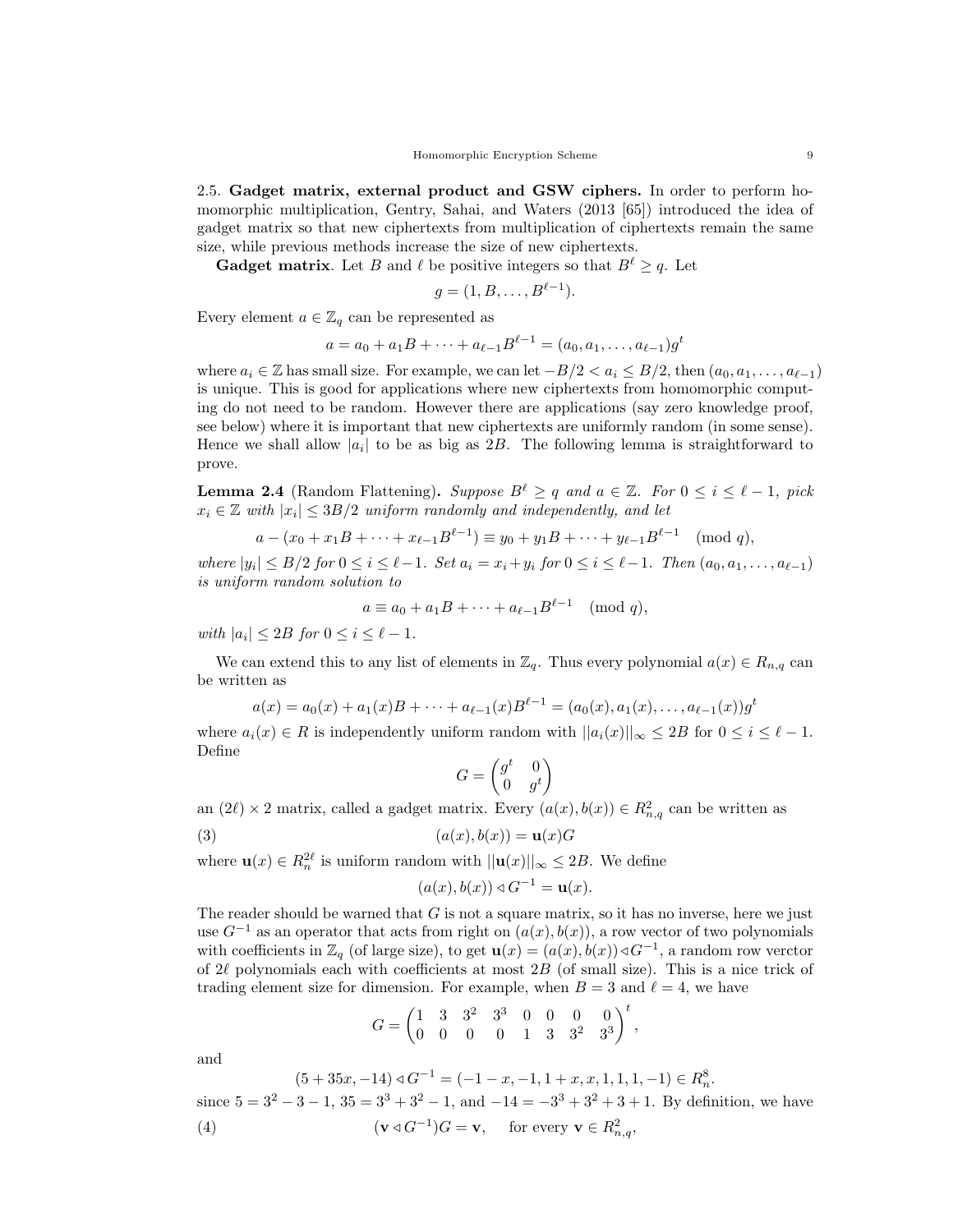which will be crucial in bootstrapping below.

**External product**. For any row vector  $\mathbf{v} \in R_{n,q}^2$  and any  $A \in R_{n,q}^{2\ell \times 2}$  (which denotes  $(2\ell) \times 2$  matrices with entries in  $R_{n,q}$ , their external product is defined as

$$
\mathbf{v}\odot A = (\mathbf{v}\triangleleft G^{-1})A \in R_{n,q}^2,
$$

which is a random vector in  $R^2_{n,q}$ , since  $\mathbf{v} \triangleleft G^{-1}$  is a random row vector of length 2 $\ell$  and A is an  $(2\ell \times 2)$  matrix. This definition can be extended to define product of any two  $(m\ell) \times m$  matrices (to get another  $(m\ell) \times m$  matrix), as originally defined by Gentry, Sahai and Waters (2013 [65]). Recently, Chillotti et al (2016 [39, 40]) observed that, for bootstrapping, it is better to use this external product. From the definition, the external product is right distributive, that is, for any two matrices  $A, B \in R_{n,q}^{(2\ell)\times 2}$ , we have

$$
\mathbf{v}\odot (A+B)\equiv \mathbf{v}\odot A+\mathbf{v}\odot B\pmod{(x^n+1,q)},
$$

where all three terms use the same  $v \triangleleft G^{-1}$ . However, they are not equal if one computes each term independently (unless  $v \triangleleft G^{-1}$  is deterministic). Also, it is not left distributive, i.e., for two vectors  $\mathbf{v}_1, \mathbf{v}_2 \in R^2_{n,q}$ ,

$$
(\mathbf{v}_1 + \mathbf{v}_2) \odot A \not\equiv \mathbf{v}_1 \odot A + \mathbf{v}_2 \odot A \pmod{(x^n + 1, q)},
$$

in general, since the operator  $G^{-1}$  is not linear when acting on **v**.

**GSW ciphers.** Let  $s(x) = \sum_{i=0}^{n-1} s_i x^i$ , where  $s_i \in \{0, 1\}$ , representing an *n*-bit secret key of a user. For any  $m(x) \in R_n$  (say with small coefficients), a GSW cipher for  $m(x)$ with error size  $\tau$  is of the form

(5) 
$$
GSW_s(m(x)) = A + m(x)G \in R_{n,q}^{(2\ell)\times 2}
$$

where  $A \in R_{n,q}^{2\ell \times 2}$  and each row of A is an RLWE sample (chosen independent randomly) so that

$$
A(-s(x),1)^t \equiv \mathbf{w}(x) \bmod (x^n+1,q)
$$

where  $\mathbf{w}(x) \in R_n^{2\ell}$  with  $||\mathbf{w}(x)||_{\infty} \leq \tau$ . An RLWE cipher for  $m(x)$  with error size  $\tau$  is of the form

(6) 
$$
RE_{s}(z) = \mathbf{v} + m(x)D_q(0,1) \in R^2_{n,q}
$$

where  $\mathbf{v} \in R_{n,q}^2$  is an RLWE sample so that

$$
\mathbf{v}(-s(x),1)^t \equiv e(x) \bmod (x^n+1,q),
$$

where  $e(x) \in R_n$  with  $||e(x)||_{\infty} \leq \tau$ . The next lemma is observed by Chillotti et al (2016) [39]), here we make the error bound explicit in our error model.

**Lemma 2.5.** Let  $m_0, m_1 \in R_n$  be any two polynomials. For any  $RE_s(m_0)$  with error size  $\tau_0$  and any  $GSW_s(m_1)$  with error size  $\tau_1$ , we have

$$
RE_{\mathbf{s}}(m_0) \odot GSW_{\mathbf{s}}(m_1) = RE_{\mathbf{s}}(m_0m_1),
$$

and  $RE_s(m_0m_1)$  has error size at most  $||m_1||_1\tau_0 + 4Bn\ell\tau_1$ .

Proof. By assumption, we may let

$$
RE_{s}(m_0) = \mathbf{v} + m_0 D_q(0, 1) \in R_{n,q}^2, \qquad \text{GSW}_{s}(m_1) = A + m_1 G \in R_{n,q}^{(2\ell) \times 2},
$$

where  $\mathbf{v} \in R_{n,q}^2$  and  $A \in R_{n,q}^{2\ell \times 2}$  satisfying, modulo  $(x^n + 1, q)$ ,

(7) 
$$
\mathbf{v}(-s(x), 1)^t \equiv w_0(x), \qquad A(-s(x), 1)^t \equiv \mathbf{w}(x)^t,
$$

and  $w_0(x) \in R_n$  and  $\mathbf{w}(x) = (w_1(x), \dots, w_{2\ell}(x)) \in R_n^{2\ell}$  with  $||w_0(x)||_{\infty} \le \tau_0$  and  $||w_i(x)||_{\infty} \le$  $\tau_1$  for  $1 \leq i \leq 2\ell$ . Let

$$
h = \text{RE}_{s}(m_0(x)) \triangleleft G^{-1} = (h_1, \dots, h_{2\ell}) \in R_n^{2\ell},
$$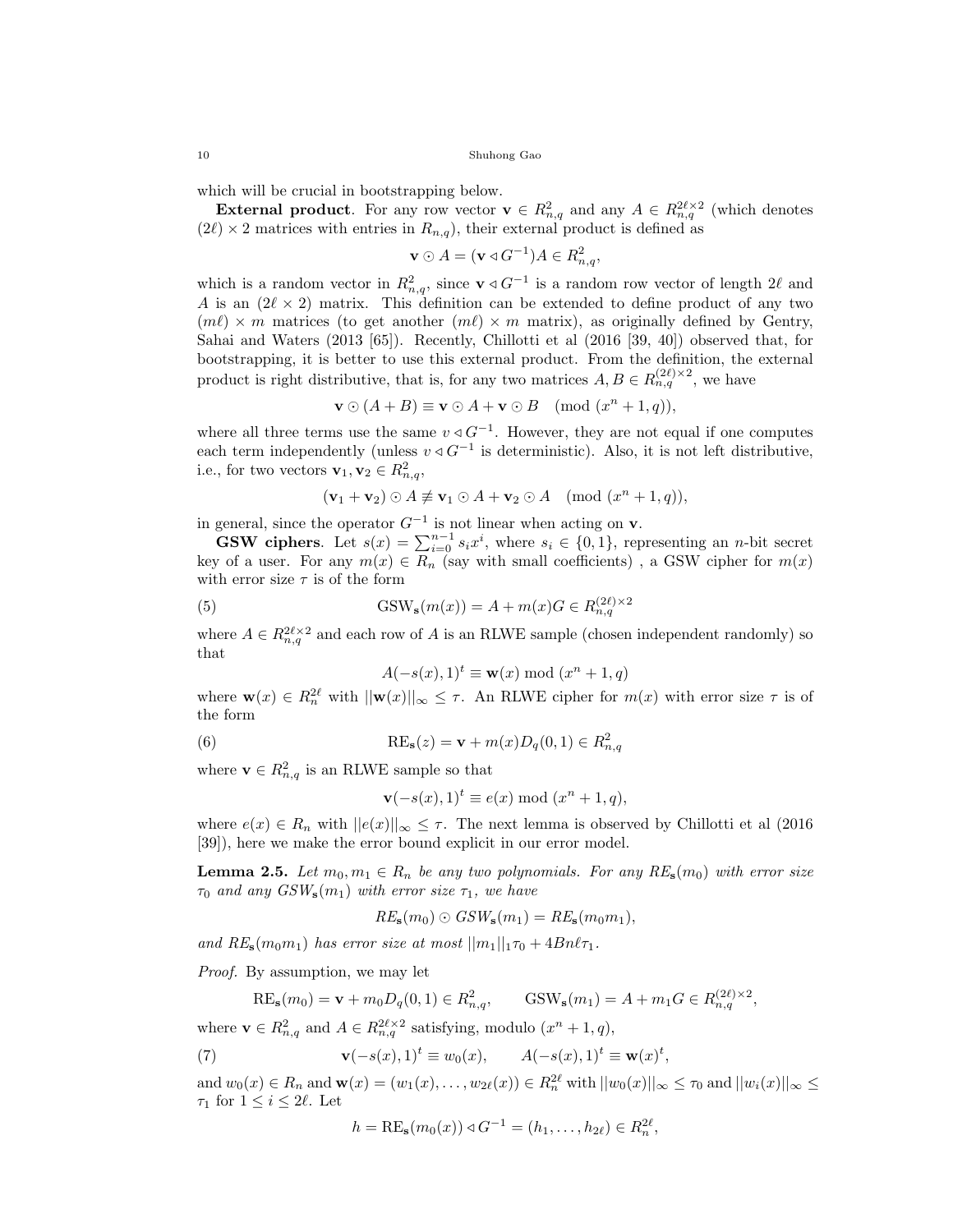with  $||h||_{\infty} \leq 2B$ . Computing modulo  $(x^{n} + 1, q)$ , we have

$$
RE_s(m_0(x)) \odot GSW_s(m_1(x)) \equiv h(A + m_1G) = hA + m_1hG
$$
  
\n
$$
\equiv hA + m_1([v + m_0D_q(0, 1)] \triangleleft G^{-1})G
$$
  
\n
$$
\equiv hA + m_1[v + m_0D_q(0, 1)]
$$
  
\n
$$
\equiv (hA + m_1v) + m_0m_1D_q(0, 1) \in R^2_{n,q},
$$

where, in the second last equation, we used the property of  $G^{-1}$  from (4). This proves the first part of the lemma.

It remains to estimate the error size. The error polynomial is, using (7),

$$
(hA + m_1 \mathbf{v})(-s(x), 1)^t \equiv h \mathbf{w}(x)^t + m_1 w_0(x) \pmod{(x^n + 1, q)}.
$$

Let  $m_1 = \sum_{i=0}^{n-1} m_{1i} x^i \in R_n$  and  $h_j = \sum_{i=0}^{n-1} h_{ji} x^i$  where  $h_{ji} \in \mathbb{Z}$  with  $|h_{ji}| \leq 2B$  for  $0 \leq i \leq n-1$  and  $1 \leq j \leq 2\ell$ . Note that

$$
h \mathbf{w}(x)^{t} + m_{1}w_{0}(x) = \sum_{j=1}^{2\ell} \sum_{i=0}^{n-1} h_{ji}x^{i}w_{j}(x) + \sum_{i=0}^{n-1} m_{1i} \cdot x^{i}w_{0}(x).
$$

Hence

$$
||h \mathbf{w}(x)^{t} + m_{1}w_{0}(x)||_{\infty} \leq \sum_{j=1}^{2\ell} \sum_{i=0}^{n-1} |h_{ji}| \cdot ||x^{i}w_{j}(x)||_{\infty} + \sum_{i=0}^{n-1} |m_{1i}| \cdot ||x^{i}w_{0}(x)||_{\infty}
$$
  

$$
\leq \sum_{j=1}^{2\ell} \sum_{i=0}^{n-1} 2B\tau_{1} + \sum_{i=0}^{n-1} |m_{1i}| \tau \leq (2\ell)n2B\tau_{1} + ||m_{1}||_{1} \tau_{0}.
$$
  
This completes the proof.

## 3. Homomorphic bit operations

Suppose we are given any two LWE ciphers in  $\mathbb{Z}_r^n \times \mathbb{Z}_r$  for  $x_1, x_2 \in \{0, 1\}$  with error size  $\langle D_r/4.$  We want to compute LWE ciphers for

$$
x_1 \wedge x_2, \quad x_1 \vee x_2, \quad x_1 \oplus x_2,
$$

still with error size  $\langle D_r/4$ , where  $x_1 \wedge x_2 = x_1 \cdot x_2$  (AND gate),  $x_1 \vee x_2 = x_1$  or  $x_2$  (or gate) and  $x_1 \oplus x_2 = x_1 + x_2 \pmod{2}$  (xore gate, exclusive or). In this section, we show how to compute all these new ciphers simultaneously by one bootstrapping operation. Note that a cipher for  $(x_1 \text{ NAND } x_2) = 1 - x_1 \wedge x_2$  can be obtained from that of  $x_1 \wedge x_2$  trivially, so we just need to focus on the above three bit operations. We follow the approach in Ducas and Micciancio (2015 [51]) and Chillotti et al. (2016 [39]), however, we do not need to perform key switch as they do.

Let  $\mathbf{s} = (s_0, \ldots, s_{n-1}) \in \{0,1\}^n$ , representing an *n*-bit secret key of a user. Suppose  $r \geq 2n$  and is divisible by 8, Q is much bigger than r (to be determined later),  $B^{\ell} \geq Q$  and

$$
m = r/2, \quad D_r = \lfloor r/4 \rfloor, \quad \tilde{D}_Q = \lfloor Q/8 \rfloor.
$$

We shall work in the rings

$$
R_m = \mathbb{Z}[x]/(x^m + 1), \quad R_{m,Q} = \mathbb{Z}[x]/(x^m + 1, Q).
$$

Define a bootstrapping key to be  $bk = (C_0, \ldots, C_{n-1})$  where

$$
C_i = \text{GSW}_s(s_i) = A_i + s_i G \in R_{m,Q}^{(2\ell)\times 2}, \quad 0 \le i \le n-1,
$$

where  $A_i \in R_{m,Q}^{(2\ell)\times 2}$  is a GSW sample (chosen randomly and independently by the owner of s) with certain error size (to be determined later). Such a bootstrapping key for the user with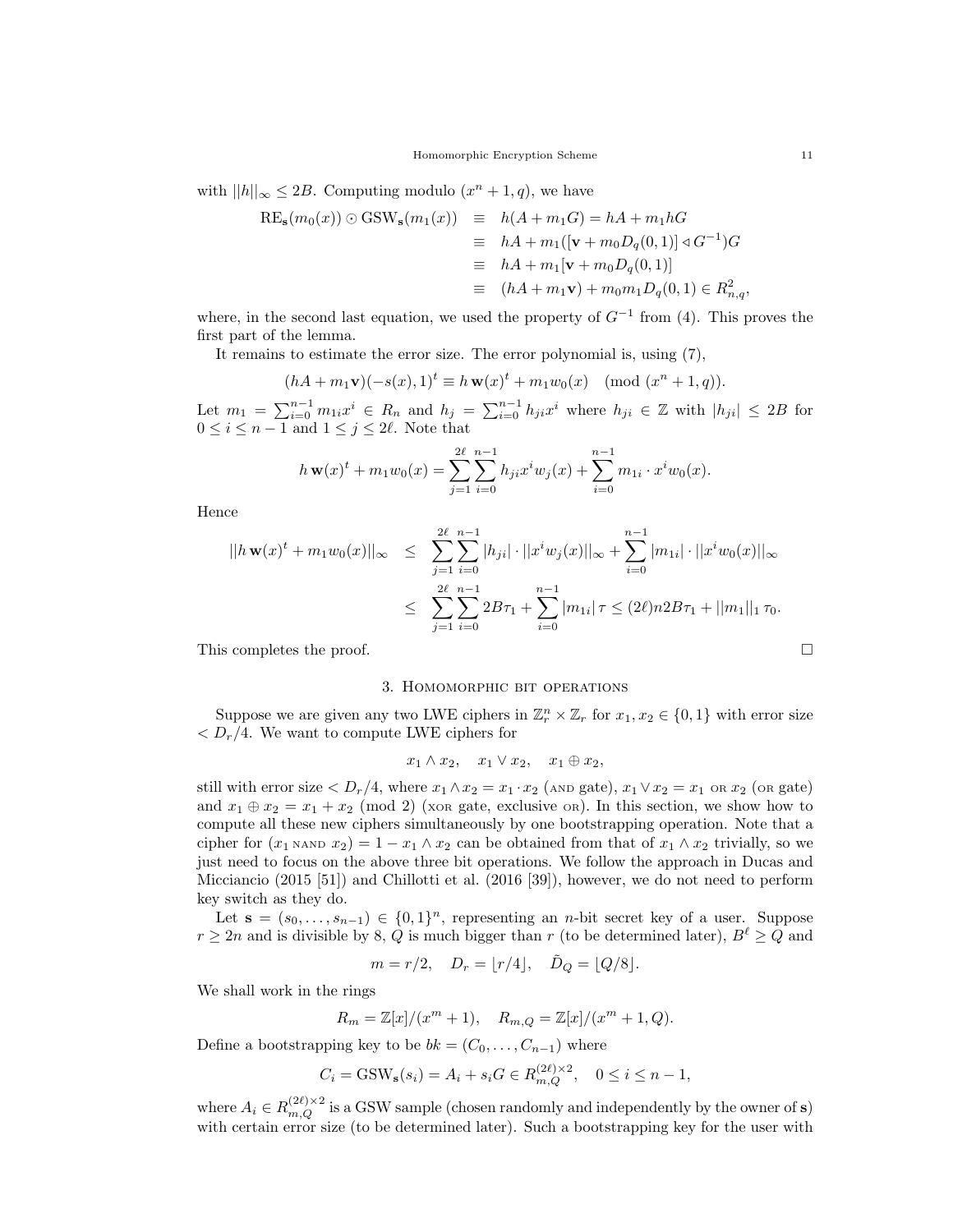the secret key s is made public and can be used by anyone else to compute homomorphic operations of ciphertexts.

Suppose  $E_s(x_1) = (a_1, b_1)$  and  $E_s(x_2) = (a_2, b_2)$  where  $a_1, a_2 \in \mathbb{Z}_r^n$  and

 $b_i \equiv \langle \mathbf{s}, \mathbf{a}_i \rangle + x_i D_r + e_i \pmod{r},$ 

for some  $e_i \in \mathbb{Z}$  with  $|e_i| < D_r/4$  for  $i = 1, 2$ . We note that

$$
b_1 + b_2 \equiv \langle \mathbf{s}, \mathbf{a}_1 + \mathbf{a}_2 \rangle + (x_1 + x_2)D_r + e_1 + e_2 \pmod{r},
$$

and (in  $\mathbb{Z}$ ),

$$
x_1 + x_2 = 2(x_1 \wedge x_2) + (x_1 \oplus x_2).
$$

Hence

(8) 
$$
b_1 + b_2 \equiv \langle \mathbf{s}, \mathbf{a}_1 + \mathbf{a}_2 \rangle + (x_1 \wedge x_2) \cdot 2D_r + (x_1 \oplus x_2)D_r + e_1 + e_2 \pmod{r}.
$$

Let  $\mathbf{u} = (u_0, \dots, u_{n-1}) = \mathbf{a}_1 + \mathbf{a}_2 \in \mathbb{Z}_r^n$ ,  $u_n = b_1 + b_2 \in \mathbb{Z}_r$ , and  $e = e_1 + e_2 \in \mathbb{Z}$ . Then  $|e| < D_r/2$  and the equation (8) becomes

(9) 
$$
u_n \equiv \sum_{i=0}^{n-1} s_i u_i + (x_1 \wedge x_2) \cdot 2D_r + (x_1 \oplus x_2)D_r + e \pmod{r}.
$$

Let  $w = u_n - \sum_{i=0}^{n-1} s_i u_i$ . Since  $D_r = m/2 = r/4$ , the equation (9) implies the following:

$$
w - \frac{r}{8} \equiv (x_1 \wedge x_2)m + ((x_1 \oplus x_2) - \frac{1}{2})D_r + e \pmod{r},
$$
  

$$
w + \frac{r}{8} \equiv (x_1 \vee x_2)m - ((x_1 \oplus x_2) - \frac{1}{2})D_r + e \pmod{r}.
$$

In the second equation, we used the fact that

(10) 
$$
(x_1 \oplus x_2) = (x_1 \vee x_2) - (x_1 \wedge x_2).
$$

Since  $|e| < D_r/2$  and  $(x_1 \oplus x_2) - 1/2 = \pm 1/2$ , we have

$$
\left| \pm \left( (x_1 \oplus x_2) - \frac{1}{2} \right) D_r + e \right| \le \frac{1}{2} D_r + |e| < \frac{1}{2} D_r + \frac{1}{2} D_r = D_r.
$$

Therefore,

(11) 
$$
w - \frac{r}{8} \equiv (x_1 \wedge x_2)m + e_1 \pmod{r},
$$

(12) 
$$
w + \frac{r}{8} \equiv (x_1 \vee x_2)m + e_2 \pmod{r},
$$

for some  $e_1, e_2 \in \mathbb{Z}$  with  $|e_1| < D_r$  and  $|e_2| < D_r$ . The two equations (11) and (12) were first observed by Chillotti et al. [39].

Following Ducas and Micciancio (2015 [51]), we use the group homomorphism from the additive subgroup  $(\mathbb{Z}_r, +)$  to the following multiplicative group of  $R_{m,q} = \mathbb{Z}[x]/(x^m + 1, q)$ :

$$
\langle x \rangle = \{x^i : 0 \le i \le r-1\} \equiv \{1, x, \dots, x^{m-1}, -1, -x, \dots, -x^{m-1}\},
$$

mapping  $i \in \mathbb{Z}_r$  to  $x^i \in R_{m,q}$ . For any subset  $T \subseteq \mathbb{Z}_r$ , let

$$
t(x) = \sum_{i \in T} x^i \in R_{m,q}.
$$

For example, if  $r = 20$ ,  $m = 10$  and  $T = \{1, 2, -4, 17\}$ , then

$$
t(x) = x + x2 + x-4 + x17 \equiv x + x2 - x6 - x7 \pmod{xm + 1}.
$$

For this  $t(x)$ , its the coefficient at  $x^2$  is 1, its coefficient at  $x^{m+2} = x^{12}$  is  $-1$  (since  $x^2 \equiv$  $-x^{12}$ ), and its coefficient at  $x^3$  is 0 since none of 3 and  $m+3$  is in T. Also note that, if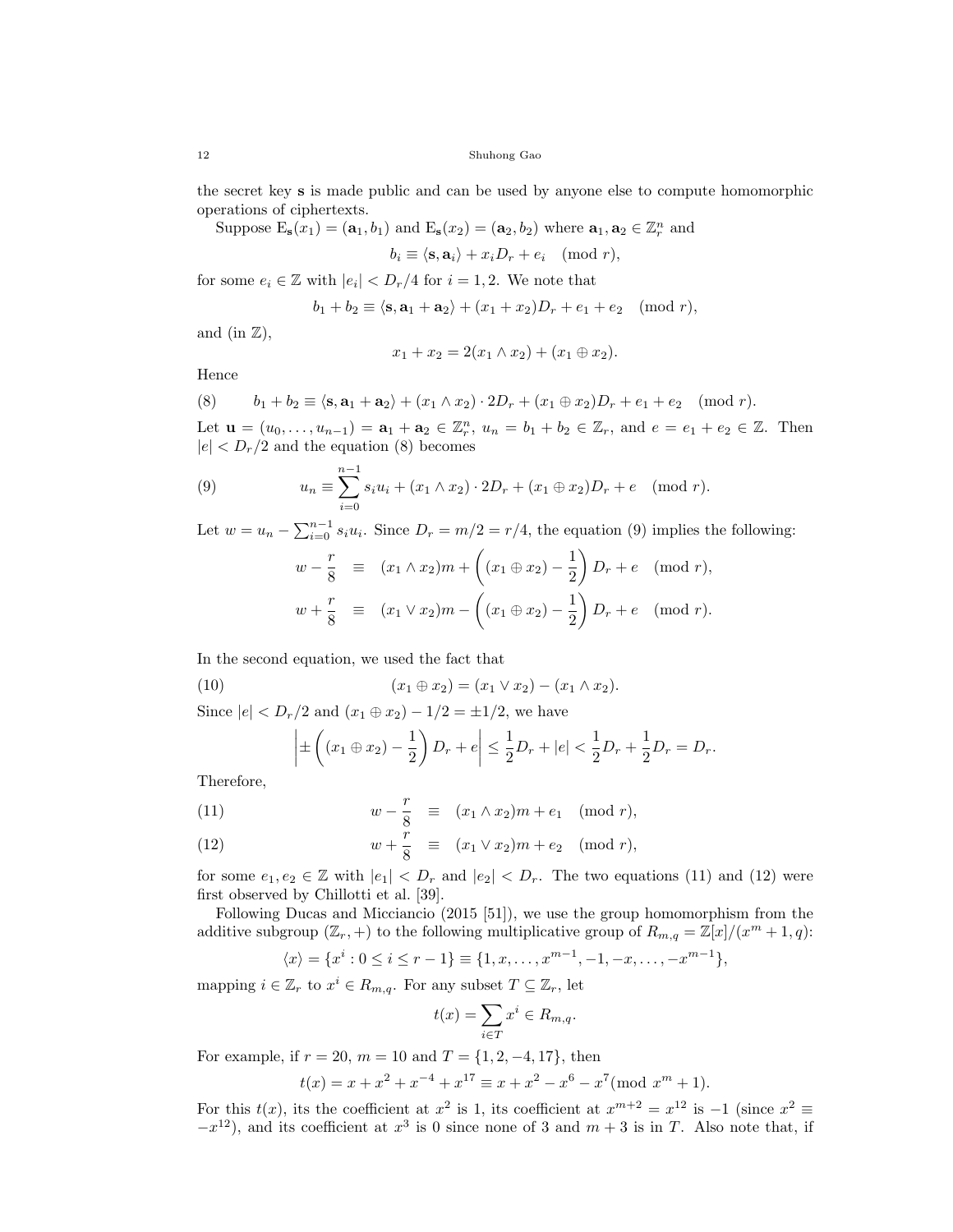$T = \{w, w + m\}$ , then  $t(x) = x^w + x^{w+m} \equiv x^w + (-1) \cdot x^w \equiv 0 \pmod{x^m + 1}$ . Hence we should avoid using any subset T that contains w and  $m + w$  for some w.

**Lemma 3.1.** Suppose  $r = 2m$  and m is divisible by 4. Let  $T = \{j \in \mathbb{Z} : |j| < D_r\}$ and  $t(x) = \sum_{j \in T} x^j \pmod{x^m + 1}$ , and assume  $w \in \mathbb{Z}_r$  satisfies (11) and (12). Let the coefficients of  $t(x)x^{-w} \pmod{x^m+1}$  at  $x^{3m/4}$  and  $x^{m/4}$  be  $c_1$  and  $c_2$ , respectively. Then

$$
2(x_1 \wedge x_2) = 1 + c_1, \qquad 2(x_1 \vee x_2) = 1 - c_2.
$$

Hence, by (10), we have  $2(x_1 \oplus x_2) = -(c_1 + c_2)$ .

*Proof.* Let  $z_1 = x_1 \wedge x_2$ . By (11),  $w - r/8 \equiv z_1 m + e_1 \pmod{r}$  for some  $e_1 \in T$ , hence

$$
x^{w-r/8} \equiv x^{z_1 m + e_1} \equiv (x^m)^{z_1} x^{e_1} \equiv (-1)^{z_1} x^{e_1} \pmod{x^m + 1}.
$$

Since  $x^{-r/8} \equiv -x^{3m/4}$ , we have

$$
t(x)x^{-w} \equiv -(-1)^{z_1}t(x)x^{-e_1}x^{3m/4}.
$$

Since  $e_1 \in T$  and  $e_1 \pm m \notin T$ ,  $t(x)$  contains the term  $x^{e_1}$  with coefficient 1. Hence the coefficient of  $x^{3m/4}$  in  $t(x)x^{-w}$  is equal to  $-(-1)^{z_1}$ , which is assumed to be  $c_1$ . Therefore,  $1 + c_1 = 1 - (-1)^{z_1} = 2z_1$  as claimed. The proof for  $c_2$  is similar.

For any subset T of  $\mathbb{Z}_r$ , we define an RLWE cipher for  $t(x) = \sum_{j \in T} x^j$  to be of the form

$$
RE_s(t(x)) = \mathbf{v} + t(x)\tilde{D}_q(0,1) \in R_{m,Q}^2,
$$

where  $\mathbf{v} \in R^2_{m,Q}$  is an RLWE sample. Note that we use  $\tilde{D}_Q = [Q/8]$  instead of  $D_Q = [Q/4]$ due to the factor 2 in Lemma 3.1. Note that, for any  $z \in \{0, 1\}$  and  $u \in \mathbb{Z}$ , we have

$$
x^{zu} = 1 + (x^u - 1)z.
$$

Let  $C = \text{GSW}_s(z) \in R_{m,Q}^{(2\ell)\times 2}$  be any GSW cipher. One can map  $zu \in \mathbb{Z}_r$  to  $x^{zu}$ , then to a GSW cipher:  $G + (x^u - 1)C \in R_{m,Q}^{(2\ell)\times 2}$ . The following lemma is due to Chillotti et al. [39], but our error bound is simpler.

**Lemma 3.2.** Let  $z \in \{0,1\}$ ,  $u \in \mathbb{Z}_r$  and  $T \subseteq \mathbb{Z}_r$ . Suppose  $RE_s((t(x)) \in R_{m,Q}^2$  has error size  $\tau$  and  $C = GSW_s(z) \in R_{m,Q}^{(2\ell)\times 2}$  has error size  $\tau_1$ . Then

$$
RE_{\mathbf{s}}(t(x)) \odot (G + (x^u - 1)C) = RE_{\mathbf{s}}(t(x)x^{zu}) \in R_{m,Q}^2
$$

and furthermore,  $RE_s(t(x)x^{zu})$  has error size at most  $\tau + 4Br\ell\tau_1$ .

*Proof.* Let  $C = \text{GSW}_s(z) = A + zG$  where  $A \in \mathbb{R}_{m,Q}^{(2\ell) \times 2}$  and  $A(-s(x), 1)^t \equiv \mathbf{w}(x) \bmod (x^n + 1, Q)$ 

with  $\mathbf{w}(x) \in R_m$  and  $||\mathbf{w}(x)||_{\infty} \leq \tau_1$ . Then

$$
G + (xu - 1)C = (xu - 1)A + (1 + (xu - 1)z)G = (xu - 1)A + xzuG = \text{GSW}_s(xzu),
$$

and the error polynomial is  $(x^u - 1)A(-s(x), 1)^t \equiv (x^u - 1)\mathbf{w}(x)$ , with error size

$$
||(x^u - 1)\mathbf{w}(x)||_{\infty} \le 2||\mathbf{w}(x)||_{\infty} \le 2\tau_1.
$$

By Lemma 2.5, we have

$$
RE_{\mathbf{s}}(t(x)) \odot (G + (x^u - 1)C) = RE_{\mathbf{s}}(t(x)) \odot \text{GSW}_{\mathbf{s}}(x^{zu}) = RE_{\mathbf{s}}(t(x)x^{zu}),
$$

with error at most  $\tau ||x^{zu}||_{\infty} + 4Bm\ell(2\tau_1) = \tau + 4Br\ell\tau_1.$ 

Our bootstrapping algorithm is described in Figure 1. In Step 4 of the algorithm, we need to extract some coefficients. Let  $a(x) = a_0 + a_1x + \cdots + a_{m-1}x^{m-1} \in \mathbb{R}_m$ . We define

$$
Extract(a(x), i)=(a_{i}, a_{i-1},...,a_0,-a_{m-1},-a_{m-2},...,-a_{m-(n-1-i)})\in\mathbb{Z}_{Q}^{n}.
$$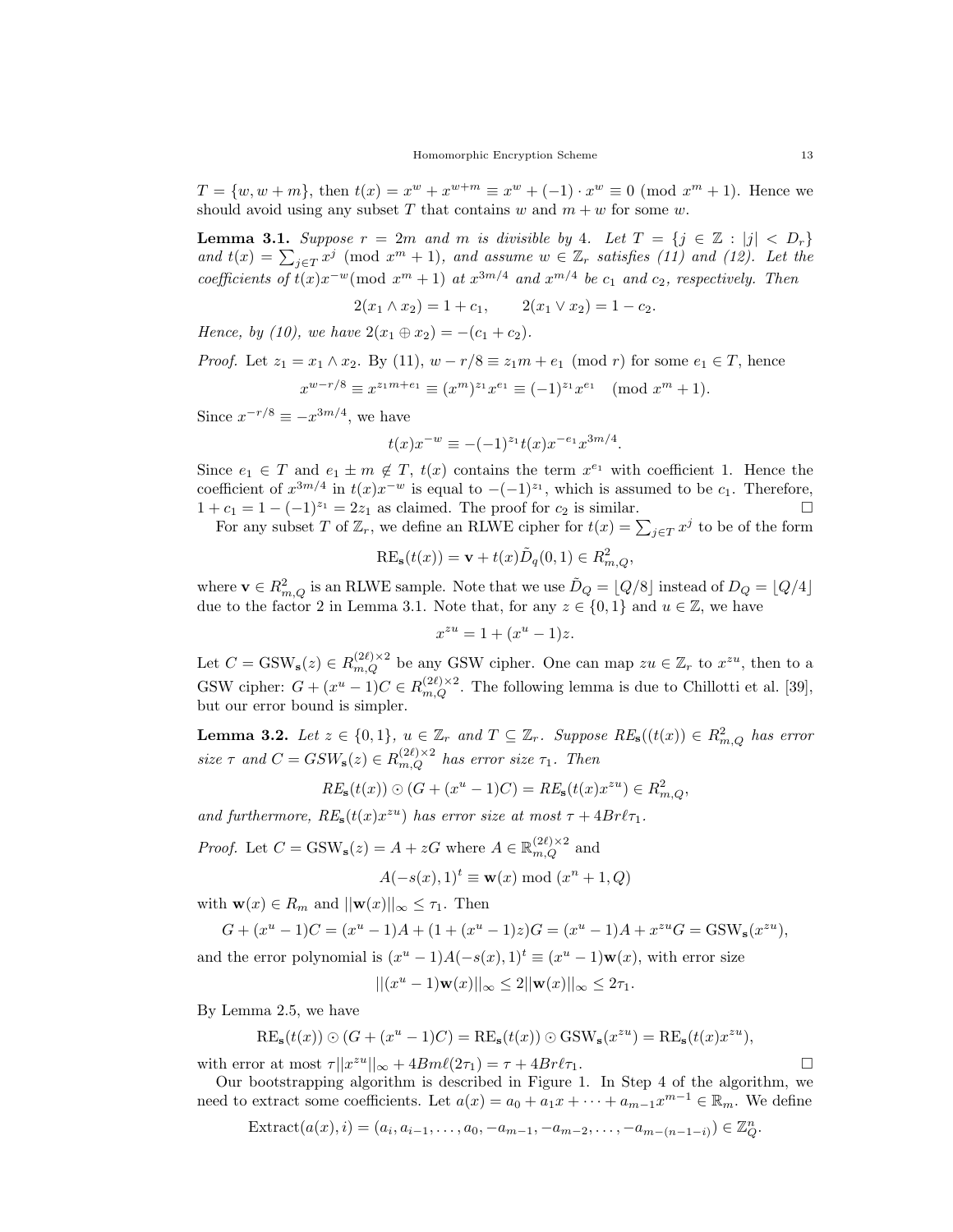14 Shuhong Gao

|         | <b>Bootstrapping Algorithm</b> : $BT_{bk}(\mathbf{v}_1, \mathbf{v}_2)$                                                                      |
|---------|---------------------------------------------------------------------------------------------------------------------------------------------|
| lnput:  | $bk = (C_0, \ldots, C_{n-1}) \in R_{m,O}^{(2\ell)\times 2}$ : a bootstrapping key for a user,                                               |
|         | $\mathbf{v}_1, \mathbf{v}_2 \in \mathbb{Z}_r^n \times \mathbb{Z}_r$ where $\mathbf{v}_i = E_{\mathbf{s}}(x_i)$ for $x_1, x_2 \in \{0, 1\}.$ |
| Output: | $E_{\mathbf{s}}(x_1 \wedge x_2), E_{\mathbf{s}}(x_1 \vee x_2), E_{\mathbf{s}}(x_1 \oplus x_2) \in \mathbb{Z}_r^n \times \mathbb{Z}_r.$      |
| Step 1. | Compute $\mathbf{u} := \mathbf{v}_1 + \mathbf{v}_2 = (u_0, \dots, u_{n-1}, u_n) \in \mathbb{Z}_r^n \times \mathbb{Z}_r$ .                   |
| Step 2. | Initialization:                                                                                                                             |
|         | $t(x) := \sum_{i \in T} x^j$ where $T := \{j \in \mathbb{Z} : -D_r < j < D_r\},\$                                                           |
|         | $A := (0, t(x)x^{-u_n}D_Q) \in R^2_{m,Q}.$                                                                                                  |
| Step 3. | For k from 0 to $n-1$ do (Randomness is involved here)                                                                                      |
|         | $A := A \odot (G + (x^{u_k} - 1)C_k).$                                                                                                      |
| Step 4. | Suppose $A = (\sum_{i=0}^{m-1} a_i x^i, \sum_{i=0}^{m-1} b_i x^i) \in R_{m,Q}^2$ . Set                                                      |
|         | $\mathbf{a}_1 := (\text{Extract}(a(x), 3m/4), D_Q + b_{3m/4}) \in \mathbb{Z}_{Q}^{n} \times \mathbb{Z}_{Q},$                                |
|         | $\mathbf{a}_2 := (-\text{Extract}(a(x), m/4), D_Q - b_{m/4}) \in \mathbb{Z}_Q^n \times \mathbb{Z}_Q,$                                       |
|         | $\mathbf{a}_3 := \mathbf{a}_2 - \mathbf{a}_1 \in \mathbb{Z}_{O}^n \times \mathbb{Z}_{Q}.$                                                   |
| Step 5. | Modulus reduction: For i from 1 to 3 do                                                                                                     |
|         | $\mathbf{c}_i := [r \mathbf{a}_i / Q] \in \mathbb{Z}_r^n \times \mathbb{Z}_r.$                                                              |
| Step 6. | Return $c_1, c_2, c_3$ .                                                                                                                    |

Figure 1. Homomorphic bit Operations

This is used to get the coefficients of  $a(x)s(x) \mod (x^m + 1)$ . Note that, modulo  $x^m + 1$ ,

$$
a(x)s(x) = \sum_{k=0}^{n-1} \sum_{j=0}^{m-1} s_k a_j x^{k+j}
$$
  
\n
$$
\equiv \sum_{i=0}^{m-1} [(s_0 a_i + s_1 a_{i-1} + \dots + s_i a_0)
$$
  
\n
$$
-(s_{i+1} a_{m-1} + s_{i+2} a_{m-2} + \dots + s_{n-1} a_{m-(n-1-i)})]x^i.
$$

Hence, for  $0 \le i \le m-1$ , the i-th coefficient of  $a(x)s(x) \mod (x^m + 1)$  is equal to the inner product of **s** with  $\text{Extract}(a(x), i)$ .

**Theorem 3.3.** Suppose a bootstrapping key bk has error size at most  $\tau_1$ , r is divisible by 8 and

$$
r \ge 16n, \quad Q \ge \frac{n}{n-3} 16Br^2 \ell \tau_1.
$$

Then, for any two LWE ciphers  $E_s(x_i) = \mathbf{v}_i \in \mathbb{Z}_r^n \times \mathbb{Z}_r$  with error size  $\langle D_r/4 \rangle$  where  $x_i \in \{0,1\}$  for  $i = 1,2$ , the bootstrapping algorithm in Figure 1 outputs random LWE ciphers  $E_s(x_1 \wedge x_2)$ ,  $E_s(x_1 \vee x_2)$ ,  $E_s(x_1 \oplus x_2) \in \mathbb{Z}_r^n \times \mathbb{Z}_r$ , all with error size  $\langle n \leq D_r/4$ .

*Proof.* Let  $w = u_n - \sum_{i=0}^{n-1} s_i u_i$  where  $u = (u_0, \ldots, u_{n-1}, u_n) \in \mathbb{Z}_r^n \times \mathbb{Z}_r$  is computed in Step 1. Since  $\mathbf{v}_1$  and  $\mathbf{v}_2$  have error size  $\langle D_r/4$ , the equations (11) and (12) hold. At Step 2,  $A = (0, t(x)x^{-u_n}\tilde{D}_Q) = \text{RE}_s(t(x)x^{-u_n}) \in R^2_{m,Q}$ , a trivial RLWE cipher for  $t(x)x^{-u_n}$ with no error. At Step 3, we apply Lemma 3.2 repeatedly  $n$  times. After Step 3, we have  $A = \text{RE}_s(t(x)x^{-w})$  with error size at most  $n(4Br\ell\tau_1) = 4Bnr\ell\tau_1$ .

At Step 4, letting  $A = (a(x), b(x)) \in \mathbb{R}_{m,Q}$ , we have

(13) 
$$
b(x) \equiv a(x)s(x) + t_1(x)\tilde{D}_Q + v(x) \mod (x^m + 1, Q),
$$

where  $t_1(x) = t(x)x^{-w}$  and and  $v(x) \in R_m$  with  $||v(x)||_{\infty} \leq 4Bnr\ell\tau_1$ . Now consider the coefficients at  $x^{3m/4}$  and  $x^{m/4}$ . Let

$$
\mathbf{u}_1 := \text{Extract}(a(x), 3m/4), \qquad \mathbf{u}_2 := \text{Extract}(a(x), m/4).
$$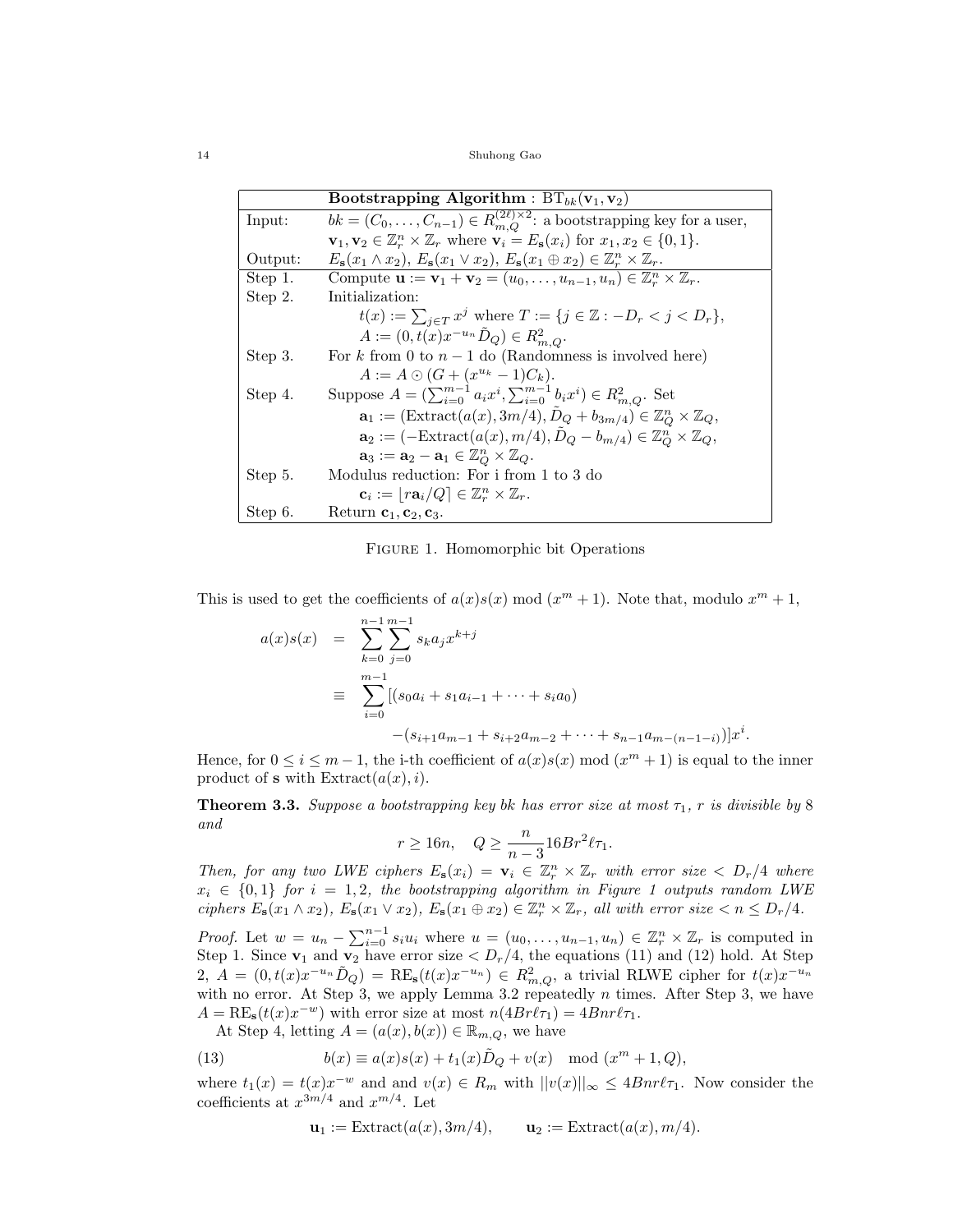We have

$$
b_{3m/4} \equiv \langle \mathbf{s}, \mathbf{u}_1 \rangle + c_1 \tilde{D}_Q + v_{3m/4} \pmod{Q},
$$
  
\n
$$
b_{m/4} \equiv \langle \mathbf{s}, \mathbf{u}_2 \rangle + c_2 \tilde{D}_Q + v_{m/4} \pmod{Q},
$$

where  $c_1$  and  $c_2$  are the coefficients of  $t(x)x^{-w}$  at  $x^{3m/4}$  and  $x^{m/4}$ , respectively, and  $|v_i| \le$  $4Bnr\ell\tau_1$  for  $i \in \{3m/4, m/4\}$ . By Lemma 3.1,

$$
\tilde{D}_Q + b_{3m/4} \equiv \langle \mathbf{s}, \mathbf{u}_1 \rangle + (x_1 \wedge x_2) \cdot 2\tilde{D}_Q + v_{3m/4} \pmod{Q}, \n\tilde{D}_Q - b_{m/4} \equiv \langle \mathbf{s}, -\mathbf{u}_2 \rangle + (x_1 \vee x_2) \cdot 2\tilde{D}_Q - v_{m/4} \pmod{Q}, \n-(b_{3m/4} + b_{m/4}) \equiv \langle \mathbf{s}, -(\mathbf{u}_1 + \mathbf{u}_2) \rangle + (x_1 \oplus x_2) \cdot 2\tilde{D}_Q - (v_{3m/4} + v_{m/4}) \pmod{Q},
$$

with  $|v_{3m/4} + v_{m/4}| \leq 8Bnr\ell\tau_1$ . Hence  $\mathbf{a}_1, \mathbf{a}_2, \mathbf{a}_3 \in \mathbb{Z}_Q^n \times \mathbb{Z}_Q$  from Step 4 are LWE ciphers for  $E_{\mathbf{s}}(x_1 \wedge x_2)$ ,  $E_{\mathbf{s}}(x_1 \vee x_2)$ ,  $E_{\mathbf{s}}(x_1 \oplus x_2)$  with error at most  $8Bnr\ell\tau_1$ .

Finally, at Step 5, we apply Lemma 2.3 (a) to  $a_1, a_2, a_3$  to get LWE ciphers in  $\mathbb{Z}_r^n \times \mathbb{Z}_r$ with error size  $\lt n$ . For example, let  $\mathbf{c}_1 = (\mathbf{v}, v_n) \in \mathbb{Z}_r^n \times \mathbb{Z}_r$ , the lemma tells us that

$$
v_n \equiv \langle \mathbf{s}, \mathbf{v} \rangle + (x_1 \wedge x_2) \cdot 2\tilde{D}_r + e \pmod{r}
$$

for some  $e \in Z$  with  $|e| < n$  where  $\tilde{D}_r = r/8$ , hence  $2\tilde{D}_r = r/4 = D_r$ .

## 4. Fully homomorphic encryption scheme

4.1. Key generations. We shall assume that  $n \geq 64$  is a power of 2, r is divisible by 8,  $m = r/2, B = 35r^2n$ , and

(14) 
$$
r \ge 16n, \quad q \ge nr, \quad 1220r^4n^2 \le Q < 1225r^4n^2 = B^2.
$$

Let  $R_n = \mathbb{Z}[x]/(x^n + 1), R_m = \mathbb{Z}[x]/(x^m + 1)$ , and

$$
R_{n,r} = \mathbb{Z}[x]/(x^n + 1, r), \quad R_{n,q} = \mathbb{Z}[x]/(x^n + 1, q), \quad R_{m,Q} = \mathbb{Z}[x]/(x^m + 1, Q),
$$

$$
D_r = \lfloor r/4 \rfloor, \quad D_q = \lfloor q/4 \rfloor, \quad \tilde{D}_Q = \lfloor Q/8 \rfloor, \quad G = \begin{pmatrix} 1 & 0 \\ B & 0 \\ 0 & 1 \\ 0 & B \end{pmatrix}.
$$

Each user generates a secret key, a public key and a bootstrapping key as described below. Secret key. Pick  $s = (s_0, s_1, \ldots, s_{n-1}) \in \{0,1\}^n$  uniform randomly, and let  $s(x) =$  $\sum_{i=0}^{n-1} s_i x^i$ , representing the *n*-bit secret key of a user.

**Public key**. A corresponding public key in  $R_{n,q}^2$  is generated as  $pk = (k_0(x), k_1(x))$  where  $k_0(x) \in R_{n,q}$  is chosen uniform randomly and

(15) 
$$
k_1(x) := k_0(x)s(x) + e(x) \bmod (x^n + 1, q)
$$

with  $e(x) \in R_n$  being chosen bounded uniform randomly so that

$$
||e(x)||_{\infty} < D_q/(41n),
$$

that is, each coefficient of  $e(x)$  is chosen uniform randomly and independently between  $-D_q/(41n)$  and  $D_q/(41n)$ .

**Bootstrapping key.** A corresponding bootstrapping key  $bk = (C_0, C_1, \ldots, C_{n-1})$  is generated as follows. For each  $0 \leq i \leq n-1$  do the following:

- pick  $a_{ji}(x) \in R_{m,Q}$  uniform randomly and independently, for  $1 \leq j \leq 4$ ,
- pick  $e_{ji}(x) \in R_m$  bounded uniform randomly and independently with

$$
||e_{ji}(x)||_{\infty} \le n, \qquad 1 \le j \le 4,
$$

• Compute  $b_{ji}(x) := a_{ji}(x)s(x) + e_{ji}(x) \bmod (x^m + 1, Q)$ , for  $1 \le j \le 4$ ,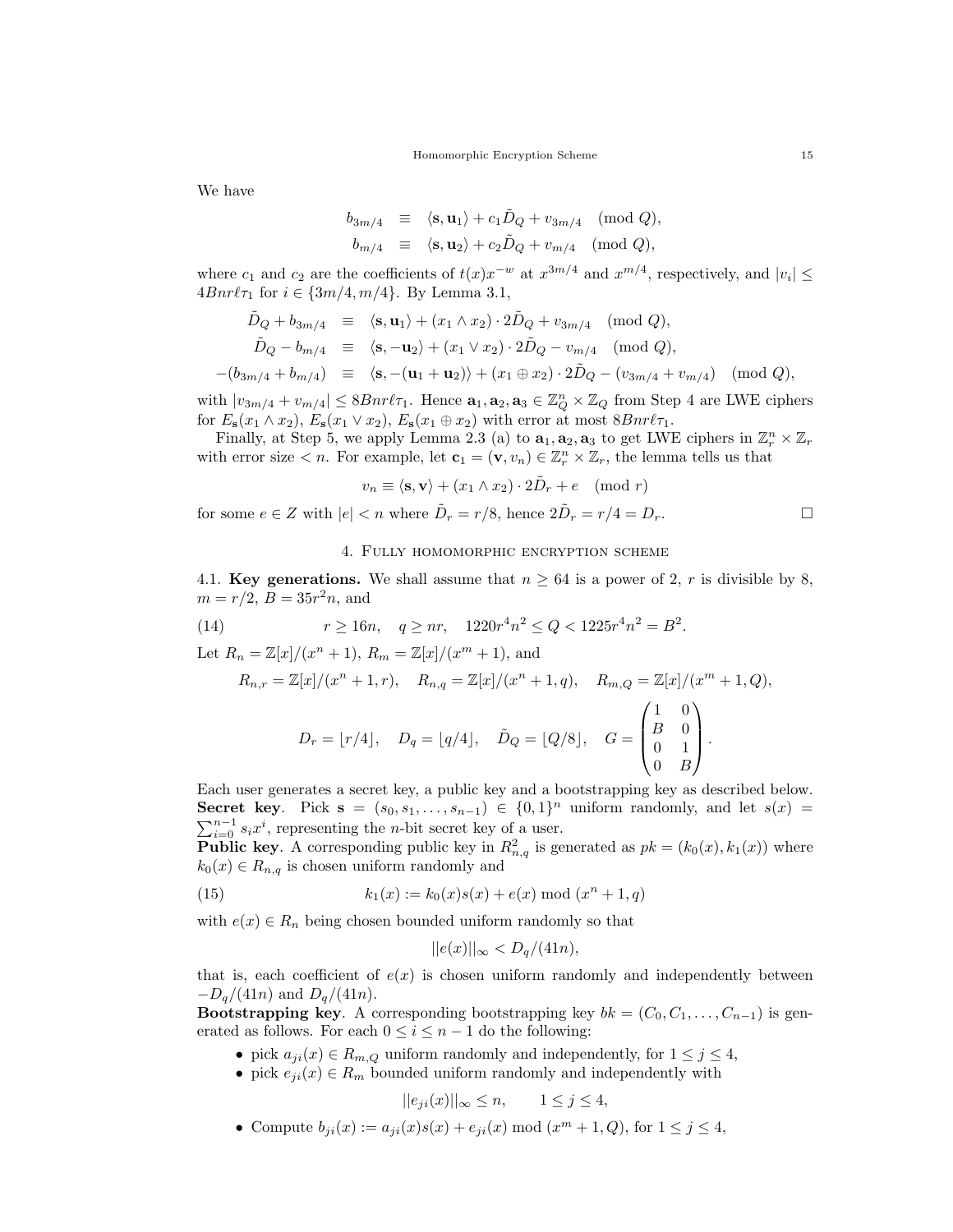• Set

$$
C_i := \begin{pmatrix} a_{1i}(x) & b_{1i}(x) \\ a_{2i}(x) & b_{2i}(x) \\ a_{3i}(x) & b_{3i}(x) \\ a_{4i}(x) & b_{4i}(x) \end{pmatrix} + s_i G \bmod Q.
$$

Note that the error in each  $C_i$  is at most n. Let's check the condition in Theorem 3.3 where  $\tau_1 = n, \, \ell = 2, \, \text{and} \, B = 35r^2n.$ 

$$
\frac{n}{n-3}16Br^2\ell\tau_1 = \frac{n}{n-3}32Br^2n = \frac{n}{n-3}1120r^4n^2 < 1220r^4n^2,
$$

whenever  $n \geq 34$ . Hence, by the choice of Q in (14), we have

$$
\frac{n}{n-3}16Br^2\ell\tau_1 < Q < B^2 = 1225r^4n^2.
$$

This means that the bootstrapping algorithm in Figure 1 will work when  $r$  and  $Q$  satisfy (14).

Pseudo-random number generator P. We also need a pseudo-random number generator in order to reduce ciphertext size under encryption with private keys. Suppose  $P$  is a function that can expand any *n*-bit sequence  $u \in \{0,1\}^n$  (deterministically) into a sequence of 0's and 1's of length  $n\lceil \log_2(r) \rceil$ , denoted by  $P(u)$ . The sequence  $P(u)$  can be uniquely converted into a polynomial in  $R_{n,r}$ , denoted by  $P(u, x)$ . For example, one can use SHAKE-128 [94], or the lightweight generator [7]. However, the function P needs not to have a strong cryptographic property, but only needs to be statistically uniform, that is, when  $u \in \{0,1\}^n$ is uniform random,  $P(u, x)$  should be nearly uniform random in  $R_{n,r}$ . The security of our encryption scheme depends on the RLWE problem in  $R_{n,r}$  and that  $P(u, x)$  being nearly uniform random in  $R_{n,r}$ .

4.2. Encryption schemes. Regev [97, 98] introduced an encryption scheme that is semantically secure due to his theorem on the hardness of the LWE problem. In order to improve the efficiency of Regev's scheme, Lyubashevsky, Peikert and Regev [87] introduced an encryption scheme based on the RLWE problem, which they prove is hard assuming the ideal lattice problem in cyclotomic rings is hard. We present two encryption schemes based on the RLWE problem: one using private keys and other using public keys. Our schemes are modified from the scheme in [87], however, we add a step for rounding and modulus reduction. We note that the technique of modulus reduction has been used in [23, 25, 27] (as mentioned earlier), and Brakerski [21] suggested in a comment on using rounding to reduce ciphertext size. We shall combine all these techniques in our schemes, and by carefully choosing error distributions, we significantly reduce the cipher expansion to 6 for encryption with private keys as in Lemma 4.1 and to  $10 + \log_2(n)$  for encryption with public keys as in Lemma 4.2.

4.2.1. Encryption with private keys. The scheme is presented in Figure 2.

**Lemma 4.1.** Let  $r = 2^{t+1}$  and  $(a(x), b(x)) \in R_n^2$ , be as computed in Figure 2. Then there exists  $w_3(x) \in R_n$  with  $||w_3(x)||_{\infty} < D_r/4$  so that

 $2^{t-4}b(x) - s(x)a(x) \equiv w_3(x) + m(x)D_r \text{ mod } (x^n + 1, r).$ 

In particular, when  $r = 16n$ ,  $(u, v)$  returned in Step 4 has 6n bits and represents an RLWE cipher  $RE_s(m(x))$  with error size  $\lt n$ .

**Proof.** By Step 3, since the coefficients of  $b_1(x)$  are between 0 and  $r-1$ , we have

$$
b_1(x) = 2^{t-4}b(x) + b_0(x)
$$

for some  $b_0(x) \in R_n$  with  $||b_0(x)||_{\infty} < 2^{t-4}$ . By Step 2, we have  $2^{t-4}b(x) - s(x)a(x) \equiv -b_0(x) + w(x) + m(x)D_q \mod (x^n + 1, r).$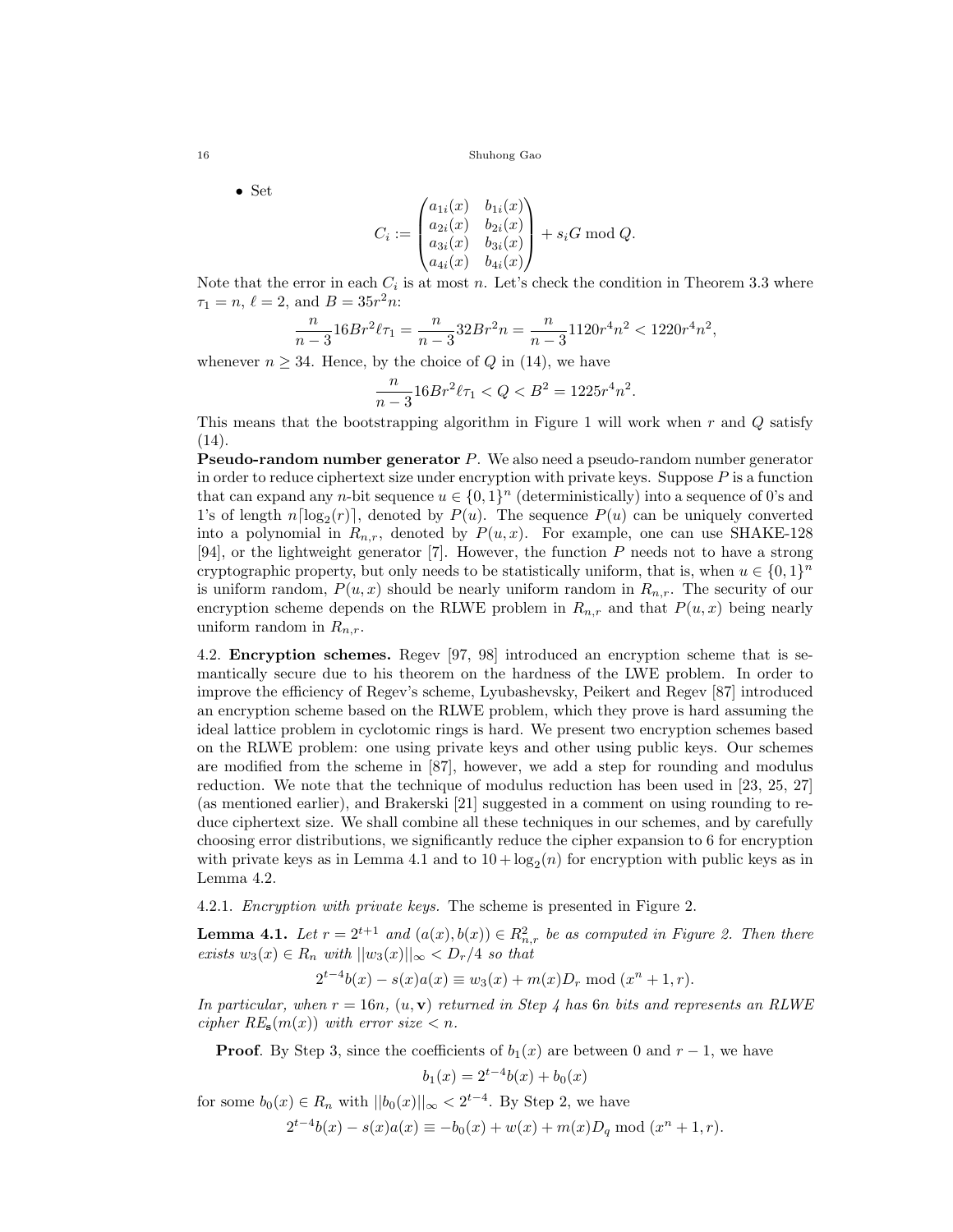|         | Encryption with private key : $RE_s(m(x))$                                               |  |  |  |  |
|---------|------------------------------------------------------------------------------------------|--|--|--|--|
| Input:  | $s(x) = \sum_{i=0}^{n-1} s_i x^i$ where $s_i \in \{0,1\}$ , an <i>n</i> -bit secret key, |  |  |  |  |
|         | $m(x) = \sum_{i=0}^{n-1} m_i x^i$ , where $m_i \in \{0, 1\}$ , an <i>n</i> -bit message, |  |  |  |  |
|         | $t := \lceil \log_2(r) \rceil - 1$ , hence $2^t < r < 2^{t+1}$ ,                         |  |  |  |  |
|         | $P: \{0,1\}^n \rightarrow \{0,1\}^{n(t+1)}$ , a pseudo-random number generator.          |  |  |  |  |
| Output: | $(u, \mathbf{v}) \in \{0, 1\}^n \times \{0, 1\}^{5n}$                                    |  |  |  |  |
| Step 1. | Pick $u \in \{0,1\}^n$ uniform randomly, and compute                                     |  |  |  |  |
|         | $a(x) := P(u, x) \in R_{n,r}.$                                                           |  |  |  |  |
| Step 2. | Pick $w(x) \in R_n$ uniform randomly with $  w(x)  _{\infty} \leq D_r/8$ , and           |  |  |  |  |
|         | compute                                                                                  |  |  |  |  |
|         | $b_1(x) := a(x)s(x) + w(x) + m(x)D_r \text{ mod } (x^n + 1, r)$                          |  |  |  |  |
|         | (so that each coefficient of $b_1(x)$ is between 0 and $r-1$ ).                          |  |  |  |  |
| Step 3. | Taking the highest 5 bits for each coefficient of $b_1(x)$ :                             |  |  |  |  |
|         | $b(x) :=  b_1(x)/2^{t-4} .$                                                              |  |  |  |  |
|         | Let $\mathbf{v} \in (\{0,1\}^5)^n$ denote the bit representation of $b(x)$ .             |  |  |  |  |
| Step 4. | Return $(u, v)$ .                                                                        |  |  |  |  |



Note that  $r = 2^{t+1}$  and  $D_r = 2^{t-1}$ , so

$$
|| - b_0(x) + w(x)||_{\infty} \le ||b_0(x)||_{\infty} + ||w(x)||_{\infty} < 2^{t-4} + D_r/8 = 2^{t-3} = D_r/4.
$$

Therefore, the lemma holds with  $w_3(x) = w(x) - b_0(x)$ .  $\Box$ 

Remarks for the case when  $r$  is not a power of 2. One can modify Step 3 of Figure 2 as

$$
b(x) := \lfloor b_1(x)/2^{t-5} \rfloor,
$$

that is, taking the highest 6 bits for each coefficient of  $b_1(x)$ . Then the statement in Lemma 4.1 becomes

$$
2^{t-5}b(x) - s(x)a(x) \equiv w_3(x) + m(x)D_r \text{ mod } (x^n + 1, r),
$$

for some  $w_3(x) \in R_n$  with  $||w_3(x)||_{\infty} < D_r/4$ , and each ciphertext  $(a(x), b(x)) = RE_s(m(x))$ has  $n(10+[\log_2(n)])$  bits. For the proof, one can similar show that  $||w_3(x)||_{\infty} < 2^{t-5} + D_r/8$ . Suppose  $r = 2^t + 4r_1 + r_0 > 2^t$  where  $r_1 \ge 0$  and  $0 \le r_0 < 4$ . Then

$$
2^{t-5} + \frac{D_r}{8} = 2^{t-5} + 2^{t-5} + \frac{r_1}{8} \le \frac{D_r}{4} = 2^{t-4} + \frac{r_1}{4},
$$

hence  $||w_3(x)||_{\infty} < D_r/4$ .

4.2.2. Encryption with public keys. The scheme is presented in Figure 3.

**Lemma 4.2.** Suppose  $r = 2^{t+1}$ ,  $r \ge 16n$ ,  $q \ge 4r$  and  $n > 164$ . Let  $(a(x), b(x)) =$  $RE_{pk}(m(x)) \in R_{n,r}^2$  be any ciphertext output by Step 4 of Figure 3. Then

$$
2^{t-5}b(x) - s(x)a(x) \equiv w_3(x) + m(x)D_r \mod (x^n + 1, r)
$$

for some  $w_3(x) \in R_n$  with  $||w_3(x)||_{\infty} \langle D_r/4$ . In particular, when  $r = 16n$ , each ciphertext  $RE_{pk}(m(x))$  has  $n(10 + \log_2(n))$  bits and the error, i.e. each coefficient of  $w_3(x)$ , is random in  $(-n, n)$ .

**Proof.** By Step 3, we have

$$
a(x) = ra_1(x)/q + v_1(x)
$$
, and  $2^{t-5}b(x) = rb_1(x)/q + v_0(x)$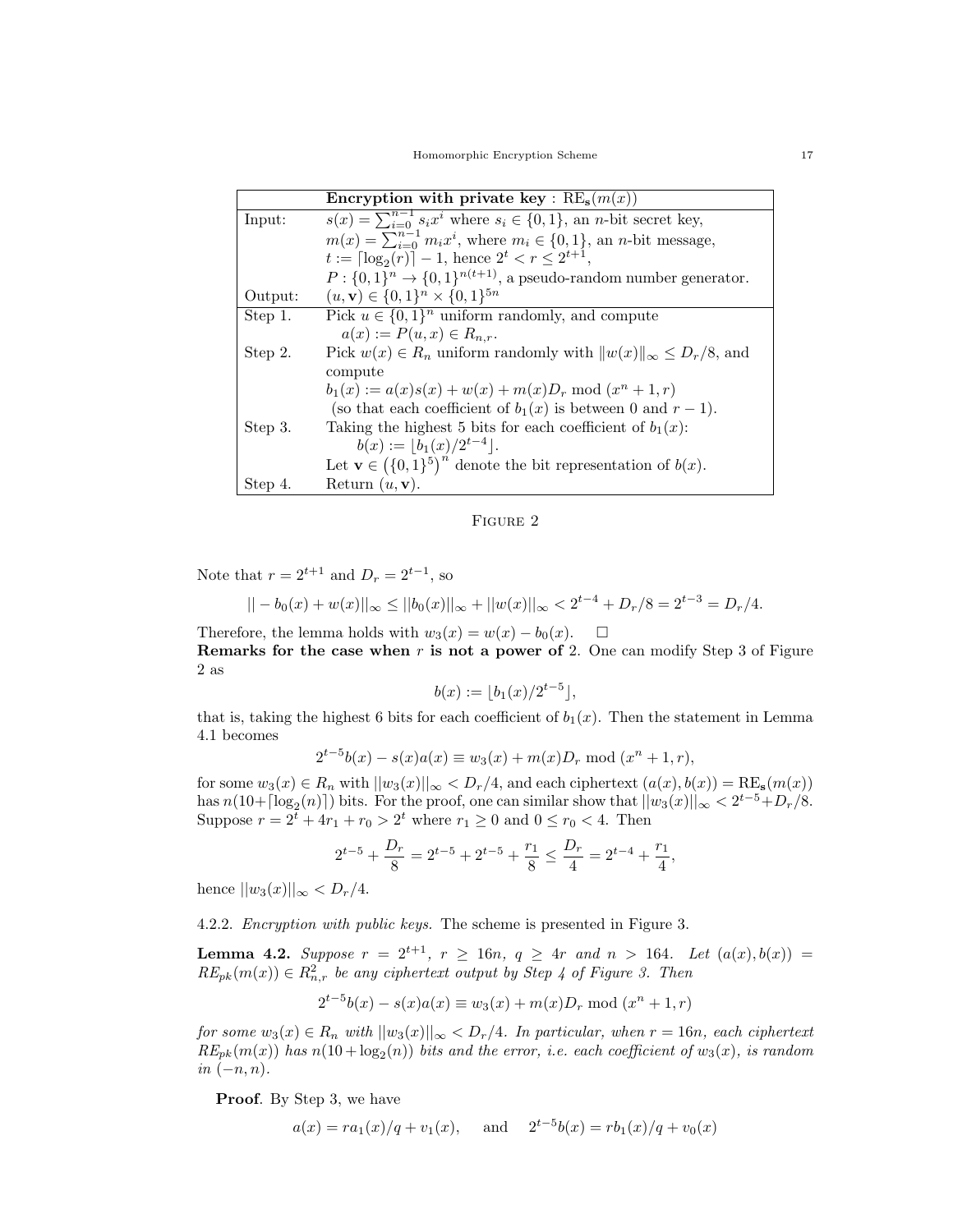|         | Encryption with public key : $RE_{pk}(m(x))$                                                          |  |  |  |  |  |
|---------|-------------------------------------------------------------------------------------------------------|--|--|--|--|--|
| Input:  | $pk = (k_0(x), k_1(x)) \in R^2_{n,q}$                                                                 |  |  |  |  |  |
|         | $m(x) = \sum_{i=0}^{n-1} m_i x^i$ : an <i>n</i> -bit message where each $m_i \in \{0, 1\}$ ,          |  |  |  |  |  |
|         | $t := \lceil \log_2(r) \rceil - 1$ , hence $2^t < r \leq 2^{t+1}$ .                                   |  |  |  |  |  |
| Output: | $(a(x), b(x)) \in R^2_{n,r}$                                                                          |  |  |  |  |  |
| Step 1. | Pick $u(x) \in R_n$ with each coefficient random in $\{-1,0,1\}$ ,                                    |  |  |  |  |  |
|         | Pick $w_1(x) \in R_n$ randomly with $  w_1(x)  _{\infty} \le D_q/(41n)$ ,                             |  |  |  |  |  |
|         | Pick $w_2(x) \in R_n$ randomly with $  w_2(x)  _{\infty} \le D_q/82$ .                                |  |  |  |  |  |
| Step 2. | Compute:                                                                                              |  |  |  |  |  |
|         | $a_1(x) := k_0(x)u(x) + w_1(x) \mod (x^n + 1, q),$                                                    |  |  |  |  |  |
|         | $b_1(x) := k_1(x)u(x) + w_2(x) + m(x)D_q \mod (x^n + 1, q).$                                          |  |  |  |  |  |
|         | (Both $a_1(x)$ and $b_1(x)$ have coefficients in [0, q - 1].)                                         |  |  |  |  |  |
| Step 3. | Modulus reduction and rounding:                                                                       |  |  |  |  |  |
|         | $a(x) := \left  \frac{r}{q} a_1(x) \right , \qquad b(x) := \left  \frac{r}{2^{t-5}q} b_1(x) \right .$ |  |  |  |  |  |
|         | (Each coefficient of $b(x)$ is in [0, 2 <sup>6</sup> – 1], hence has 6 bits.)                         |  |  |  |  |  |
| Step 4. | Return $(a(x), b(x))$ .                                                                               |  |  |  |  |  |

FIGURE 3

where  $v_i(x) \in \mathbb{R}[x]$  with degree  $\lt n$  for  $i = 0$  and  $1, ||v_1(x)||_{\infty} \leq 1/2$  and  $|v_0(x)|_{\infty} \leq$  $2^{t-5}$ . By (15) and Step 2, both computed modulo  $(x^{n} + 1, q)$ , there exist polynomials  $h_1(x), h_2(x) \in \mathbb{Z}[x]$  so that

$$
b_1(x) - s(x)a_1(x) = u(x)e(x) + w_2(x) - s(x)w_1(x) + m(x)D_q + h_1(x)(x^n + 1) + qh_2(x).
$$
  
Let  $w(x) = u(x)e(x) + w_2(x) - s(x)w_1(x)$ . Then

$$
2^{t-5}b(x) - s(x)a(x) = \frac{r}{q}(b_1(x) - s(x)a_1(x)) + v_0(x) - s(x)v_1(x)
$$
  

$$
= \frac{r}{q}(w(x) + m(x)D_q) + v_0(x) - s(x)v_1(x)
$$
  

$$
+ \frac{r}{q}h_1(x)(x^n + 1) + rh_2(x)
$$
  

$$
\equiv w_3(x) + m(x)D_r \mod (x^n + 1, r)
$$

where  $w_3(x) = \frac{r}{q}w(x) + v_0(x) - s(x)v_1(x) + m(x)\left(\frac{r}{q}D_q - D_r\right)$ . Since  $q \ge 4r$ , we have  $\left|\frac{r}{q}D_q - D_r\right| < 1$ . We need to estimate the coefficient size of other terms in  $w_3(x)$  (when reduced modulo  $x^n + 1$ ). Note that, for  $e(x) = \sum_{j=0}^{n-1} e_j x^j \in R_n$  and any  $0 \le i \le n-1$ , we have

$$
x^{i}e(x) \equiv -(e_{n-i}x^{0} + \dots + e_{n-1}x^{i-1}) + \tau x^{i} + \dots + e_{n-i-1}x^{n-1} \pmod{x^{n}+1}.
$$

Hence  $||x^{i}e(x)||_{\infty} = ||e(x)||_{\infty}$ . By choice,  $u(x) = \sum_{i=0}^{n-1} u_{i}x^{i}$  where  $u_{i} \in \{-1,0,1\}$ . Then

$$
||u(x)e(x)||_{\infty} \le \sum_{i=0}^{n-1} ||u_i x^i e(x)||_{\infty} = \sum_{i=0}^{n-1} ||e(x)||_{\infty} = n||e(x)||_{\infty} \le n\frac{D_q}{41n} = \frac{D_q}{41}.
$$

Similarly, since  $s_i \in \{0, 1\}$ , we have

$$
||s(x)w_1(x)||_{\infty} \le n ||w_1(x)||_{\infty} \le n \frac{D_q}{41n} = \frac{D_q}{41}.
$$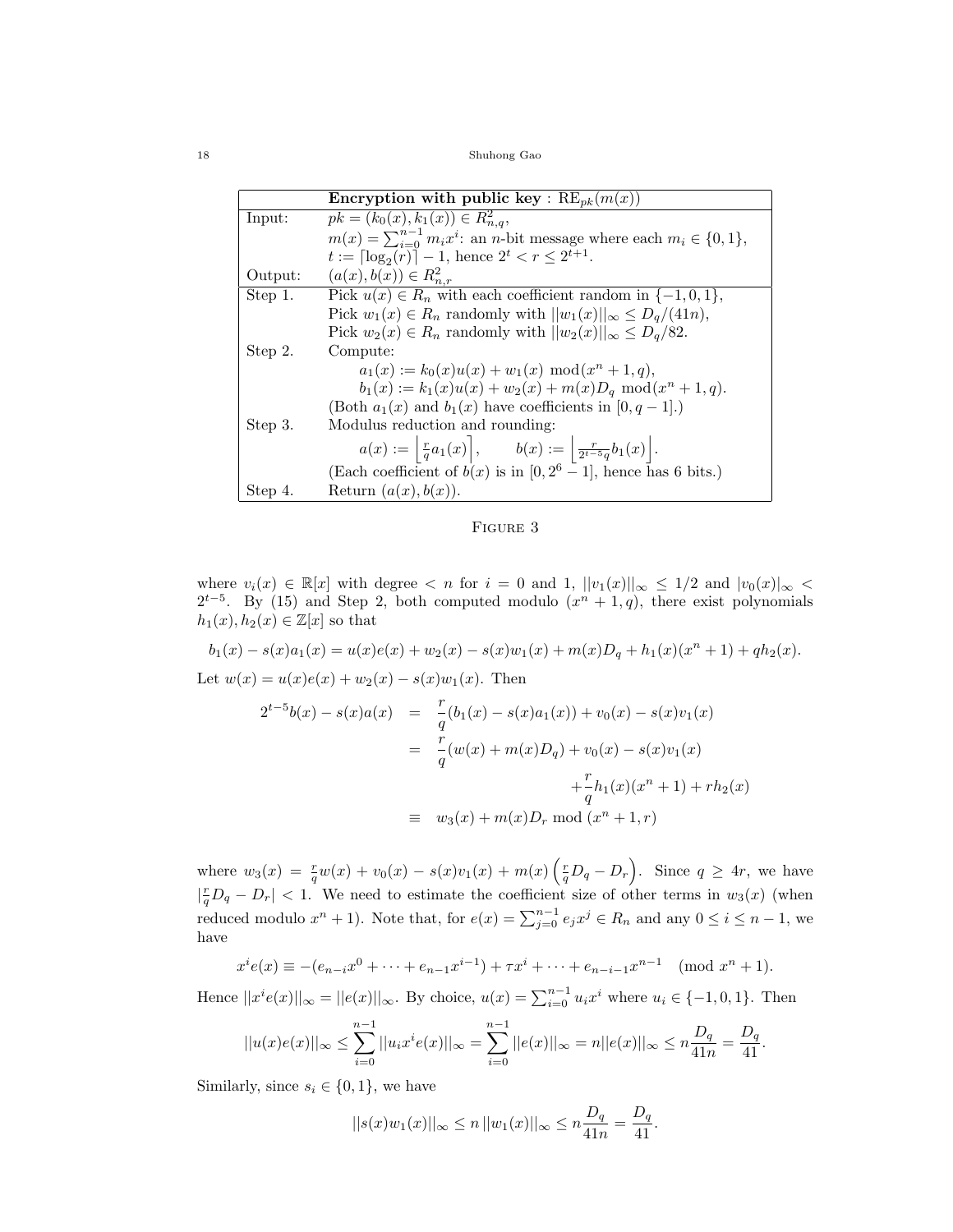Therefore,

$$
||w(x)||_{\infty} \le ||u(x)e(x)||_{\infty} + ||w_2(x)||_{\infty} + ||s(x)w_1(x)||_{\infty} \le 2\frac{D_q}{41} + \frac{D_q}{82} = \frac{5}{82}D_q.
$$

Also,

$$
||v_0(x) - s(x)v_1(x)||_{\infty} \le ||v_0(x)||_{\infty} + ||s(x)v_1(x)||_{\infty} \le 2^{t-5} + n/2.
$$

It follows that

$$
||w_3(x)||_{\infty} \leq \frac{r}{q}||w(x)||_{\infty} + ||v_0(x) - s(x)v_1(x)||_{\infty} + ||m(x)||_{\infty}
$$
  

$$
\leq \frac{5r}{82q}D_q + 2^{t-5} + \frac{n}{2} + 1
$$
  

$$
\leq \frac{5}{82}D_r + \frac{r}{2^6} + \frac{n}{2} + 1 < \frac{D_r}{4},
$$

where the last inequality holds provided  $r \ge 16n$  and  $n > 164$ .  $\Box$ **Decryption.** Suppose a user has the private key  $s(x)$ . To decrypt a ciphertext  $(a(x), b(x))$ from  $RE_s(m(x))$  or  $RE_{pk}(m(x))$ , the user computes

$$
b_1(x) := 2^{t-4}b(x) - s(x)a(x)
$$
 mod  $(x^n + 1, r)$ , or  $b_1(x) := 2^{t-5}b(x) - s(x)a(x)$  mod  $(x^n + 1, r)$ , and  $m_1(x) = \lfloor b_1(x)/D_r \rfloor$ . Then  $m_1(x) = m(x)$ , the reason is that  $b_1(x) \equiv w(x) + m(x)D_r \mod (x^n + 1, r)$  for some  $w(x) \in R_n$  with  $||w(x)||_{\infty} < D_r/4$ .

4.3. Suggested parameters. In Figures 4, we list some parameters that satisfy the conditions in Theorem 3.3, Lemma 4.1 and Lemma 4.2. We choose primes  $q$  and  $Q$  so that

$$
r|(q-1), \qquad r|(Q-1),
$$

hence FFT can be used in computing products of polynomials in  $R_{n,q}$  and  $R_{m,Q}$ . The row for  $c_s$  gives the ciphertext expansion ratio under private-key encryption, that is, the bit size of a ciphertext of an *n*-bit message divided by *n*; the row for  $c_{pk}$  gives the ciphertext expansion ratio under public-key encryption. The second row under  $q$  and  $Q$  indicates the bit size of  $q$  and  $Q$ , respectively. The row for  $bk$  indicates the bit size of bootstrapping keys. It is also possible to pick Q as a product of two primes so that FFT can be used, but the details are omitted here.

| $\boldsymbol{n}$ | $\sqrt{2^9} = 512$          | $\overline{2^{10}} = 1024$    | $\sqrt{2^{11}}$ = 2048        | $\sqrt{2^{12}} = 4096$ |
|------------------|-----------------------------|-------------------------------|-------------------------------|------------------------|
| r                | 16n                         | 16n                           | 16n                           | 16n                    |
| $q-1$            | $r(41n+20)$                 | $r(41n + 9)$                  | $r(41n+11)$                   | $r(41n+25)$            |
|                  | $27~\mathrm{bits}$          | 29 bits                       | 31 bits                       | 33 bits                |
| $Q-1$            | $\sqrt{r(\rho r^3 n^2+19)}$ | $\sqrt{r(\rho r^3 n^2 + 85)}$ | $\sqrt{r(\rho r^3 n^2 + 89)}$ | $r(\rho r^3 n^2 + 31)$ |
|                  | $81$ bits                   | 87 bits                       | 93 bits                       | 99 bits                |
| $c_s$            | 6                           | 6                             | -6                            | -6                     |
| $c_{pk}$         | 19                          | 20                            | 21                            | 22                     |
| $\overline{bk}$  | 162 MB                      | 696 MB                        | 2976 MB                       | 12672 MB               |

Figure 4. Suggested Parameters for private-key and public-key encryptions and for bootstrapping, where  $\rho = 1220$ . The row of  $c_s$  gives the ciphertext expansion under private-key encryption, the row of  $c_{pk}$  is for ciphertext expansion for public-key encryption, and the row of  $bk$  is for the size of bootstrapping keys.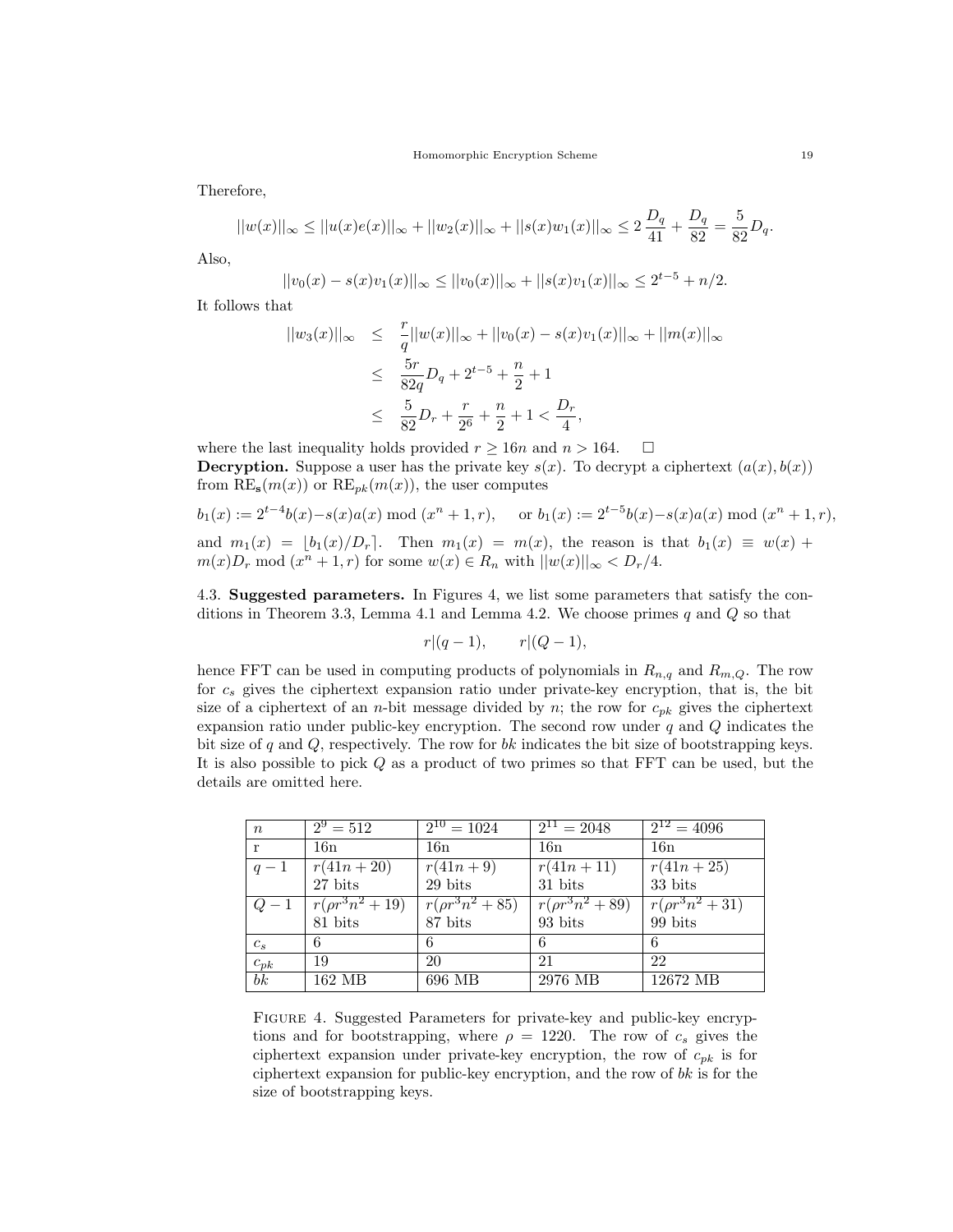4.4. Efficiency of bootstrapping. Figure 5 below lists the parameters used by the current paper and by Ducas and Micciancio [51] and Chillotti et al. [39, 40] when  $n = 512$ . In [39, 40, 51], they use  $n = 500$ , however, their bootstrapping algorithms work well for  $n = 512$ (with other parameters the same). The input LWE ciphers are assumed to be in  $\mathbb{Z}_r^n \times \mathbb{Z}_r$ where r is listed in the table (after rescaling in  $[39, 40, 51]$ . For a bootstrapping key  $bk = (C_0, C_1, \ldots, C_{n-1}),$  in [51, 39] each  $C_i$  is a  $6 \times 2$  matrix over  $R_{m,Q}$  and  $\mathbb{R}_m$  (respectively), in [40] each  $C_i$  is a  $4\times 2$  matrix over  $\mathbb{R}_m$  with real numbers of 32 bits as coefficients, and in the current paper each  $C_i$  is a  $4 \times 2$  matrix over  $R_{m,Q}$ . The column under FFT lists the number of FFTs of length  $m$  that need to be computed in the whole bootstrapping algorithm, and the column under Failure is for the failure probability, that is, the probability that the computed new ciphertext is not a valid LWE cipher (to participate in further homomorphic computing. For our bootstrapping algorithm, it always outputs new LWE ciphers with error at most  $D_r/4$ , hence there is no failure at all, however, in [51], it has a probability of at most  $2^{-31}$  that the new LWE cipher has error bigger than  $D_r/4$ , similarly in [39, 40], the failure probability is at most  $2^{-33}$  (more precisely  $2^{-33.56}$ ). The probability  $2^{-33}$  is very small, hence useful for computing many functions that need fewer than  $2^{26} = 67, 108, 864$  bit operations (with failure probability at most  $1/128 < 0.008$ ). However, their bootstrapping algorithm (for  $n = 512$ ) can not be used to compute functions that need more than  $2^{33}$  bit operations.

As pointed out in [39], 90% of the time of the bootstrapping algorithm is on computing FFTs. Our FFT has length 4 times that of [51, 39, 40], and we use the same number of FFTs as in [40]. Note that, in [40], FFT is computed over complex numbers which have about 53 bits in binary floating points, while our  $FFT$  is computed modulo  $Q$  which has 81 bits (for  $n = 512$ ), we use the rough estimate that each operation modulo Q is 2.5 times as expensive as the corresponding complex number operation with  $53$  bits.<sup>1</sup> This means that our bootstrapping algorithm can be implemented with running time about 10 times of [40]. By [40], each homomorphic bit operation can be computed in 13ms. We estimate that our bootstrapping algorithm can compute three LWE ciphers  $E_s(x_1 \wedge x_2)$ ,  $E_5(x_1 \vee x_2)$  and  $E_5(x_1 \oplus x_2)$  in about 130ms. Of course, this needs to be verified by careful implementation, and further optimization should be investigated. We hope to do a careful hardware implementation in ASIC (application-specific integrated circuit) in the near future.

4.5. Homomorphic computing of arbitrary functions. Let  $f: \{0,1\}^N \rightarrow \{0,1\}^M$ be an arbitrary function with input length  $N$  and output length  $M$ . We suppose that  $f$ is given as a Boolean circuit, or a pseudocode (with restricted for-loops and while-loops, see below). In practice, f can be any search function on a large data base  $\mathbf{x} \in \{0,1\}^N$ , hence N is usually large (say  $N = 8 \cdot 2^{40} = 8,796,093,022,208$  if the data base has size 1TB). Without loss of generality, we assume that  $N = nd$  where  $n = 512$  (or any of 1024 and 2048). The data **x** is divided into d blocks of length n, that is,  $\mathbf{x} = (\mathbf{x}_1, \dots, \mathbf{x}_d)$ where  $\mathbf{x}_k = (x_{k,0}, x_{k,1}, \dots, x_{k,n-1}) \in \{0,1\}^n$ , and each block is converted into a polynomial  $\sum_{i=0}^{n-1} x_{k,i} x^i \in R_n$ , then encrypted using the private-key encryption scheme or the public-key encryption scheme described in the previous section:

$$
\mathbf{c}_k = \text{RE}_{\mathbf{s}}(\mathbf{x}_k)
$$
, or  $\text{RE}_{pk}(\mathbf{x}_k)$ ,  $1 \leq k \leq d$ .

<sup>&</sup>lt;sup>1</sup>The estimation is based on the following argument. We can pick  $Q = Q_1 Q_2$  where  $Q_1$  and  $Q_2$  are two distinct primes with about 41 to 50 bits for n between 512 and 4096. By the Chinese remainder theorem, each operation modulo  $Q$  is equivalent to the corresponding operation modulo  $Q_1$  and  $Q_2$ , separately. So each multiplication modulo Q is equivalent to two multiplications modulo a prime number with at most 50 bits. On the other hand, for complex numbers of the form  $a+jb$  where  $j = \sqrt{-1}$  and a and b are real numbers bits. with 53 bits, one multiplication needs four multiplications and two additions (or three multiplications and  $7$  additions) of real numbers with 53 bits. Hence it is an overestimate that each operation modulo  $Q$ , where Q has 80 to 100 bits, costs about 2.5 times that of complex numbers with 53 bits.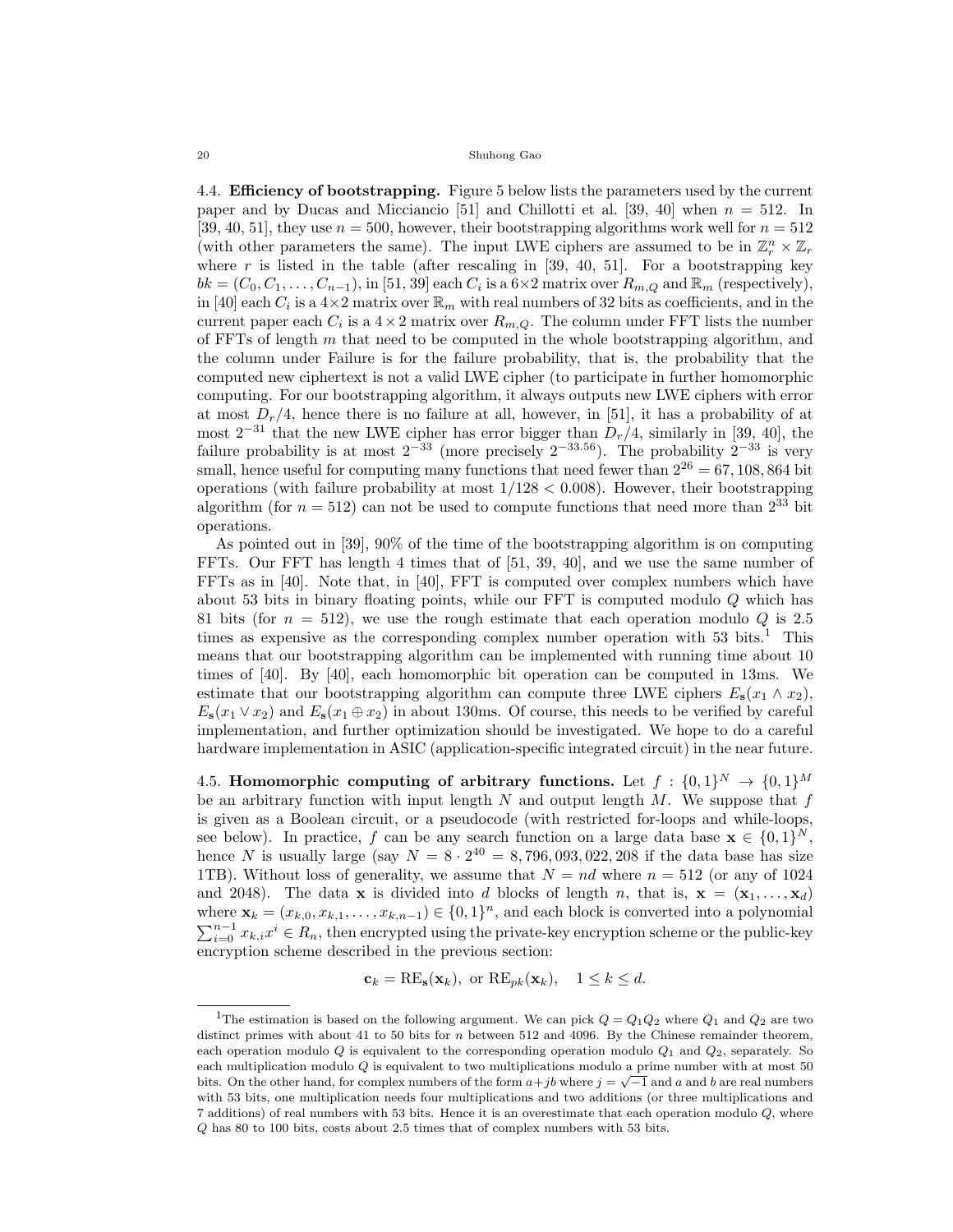|      | r    | m    | Q                |                          | $bk$ #FFT | Failure    |
|------|------|------|------------------|--------------------------|-----------|------------|
| [51] | 2048 |      | $1024$   32 bits | $1032 (+314) \text{ MB}$ | 48000     | $2^{\sim}$ |
| [39] | 2048 | 1024 | $\mathbb{C}53$   | $23 (+29) \text{ MB}$    | 4006      | $2^{\sim}$ |
| [40] | 2048 | 1024 | $\mathbb{C}53$   | $16 (+29) \text{ MB}$    | 3072      | $2^{\sim}$ |
| Ours | 8192 |      | $4096$   81 bits | 162 MB                   | 3072      |            |

FIGURE 5. Parameter comparison for Bootstrapping with  $n = 512$  where C53 means operations on complex numbers  $a + bj$  where  $j = √{-1}$  and a and b are real numbers with 53 bits in binary floating points. In all four cases, FFTs used in computing the external product have length  $m$ , and the number of FFTs used is indicated in the column under #FFT. The column under bk lists the size of bootstrapping keys where the numbers in the parenthesis denote the size of key-switch keys used in their papers. The last column is for the failure probability.

Note that the total bit size of all  $c_k$ 's is about 6N bits with private-key encryption (and using a pseudo random number generator), or 20N bits with public-key encryption. The ciphertexts  $c_k$ ,  $1 \leq k \leq d$ , are computed once and stored on a cloud server (or any where in the world) that is reliable (that is, the encrypted data is available and is error free any time), but not necessarily trustful.

Suppose the bootstrapping key  $bk = (C_0, C_1, \ldots, C_{n-1})$  is public. The cloud server (in fact anyone, including hackers) can perform homomorphic computing in three steps:

- (a) unpacking the ciphertexts  $\mathbf{c}_1, \dots, \mathbf{c}_d$  to get LWE ciphers in  $\mathbb{Z}_r^n \times \mathbb{Z}_r$  for the bits of x,
- (b) homomorphic computing of  $f$  on the LWE ciphers, using the bootstrapping algorithm,
- (c) packing the resulted LWE ciphers into RLWE ciphers in  $R_{n,r}^2$ .

We describe these steps in details below.

4.5.1. Unpacking. First extract LWE ciphers for the bits of  $\mathbf{x}_k$  from  $\mathbf{c}_k$  for  $1 \leq k \leq d$ . Suppose  $\mathbf{c}_k$  is from private-key encryption. Then  $\mathbf{c}_k$  is of the form  $\mathbf{c}_k = (u_k, v_k)$  where  $u_i \in \{0,1\}^n$  and  $v_i \in (\{0,1\}^5)^n$ . Apply the pseudo random number generator P to  $u_k$  to get a polynomial  $a_i(x) = P(u_k, x) \in R_{n,r}$ , and convert  $v_i$  into a polynomial  $b_i(x) \in R_{n,r}$ . By Lemma 4.1, we have

$$
2^{t-4}b_k(x) \equiv a_k(x)s(x) + \left(\sum_{i=0}^{n-1} x_{k,i}x^i\right)D_r + w_k(x) \bmod (x^n + 1, r),
$$

where  $||w_k(x)||_{\infty} < D_r/4$ . For  $0 \le i \le n-1$ , an LWE cipher for  $x_{k,i}$  is

$$
E_{\mathbf{s}}(x_{k,i}) = (\text{Extract}(a_k(x), i), 2^{t-4}b_{k,i}) \in \mathbb{Z}_r^n \times \mathbb{Z}_r
$$

with error size  $\langle D_r/4,$  where  $b_{k,i}$  is the coefficient of  $x^i$  in  $b_k(x)$ .

Next suppose  $c_k$  is from public-key encryption. By Lemma 4.2,  $c_k$  is of the form  $(a_k(x), b_k(x)) \in R^2_{n,r}$  so that

$$
2^{t-5}b_k(x) \equiv a_k(x)s(x) + \left(\sum_{i=0}^{n-1} x_{k,i}x^i\right)D_r + w_k(x) \bmod (x^n + 1, r),
$$

where  $||w_k(x)||_{\infty} < D_r/4$ . Hence, for  $0 \leq i \leq n-1$ , an LWE cipher for  $x_{k,i}$  is

$$
E_{\mathbf{s}}(x_{k,i}) = (\text{Extract}(a_k(x), i), 2^{t-5}b_{k,i}) \in \mathbb{Z}_r^n \times \mathbb{Z}_r
$$

with error size  $\langle D_r/4,$  where  $b_{k,i}$  is the coefficient of  $x^i$  in  $b_k(x)$ .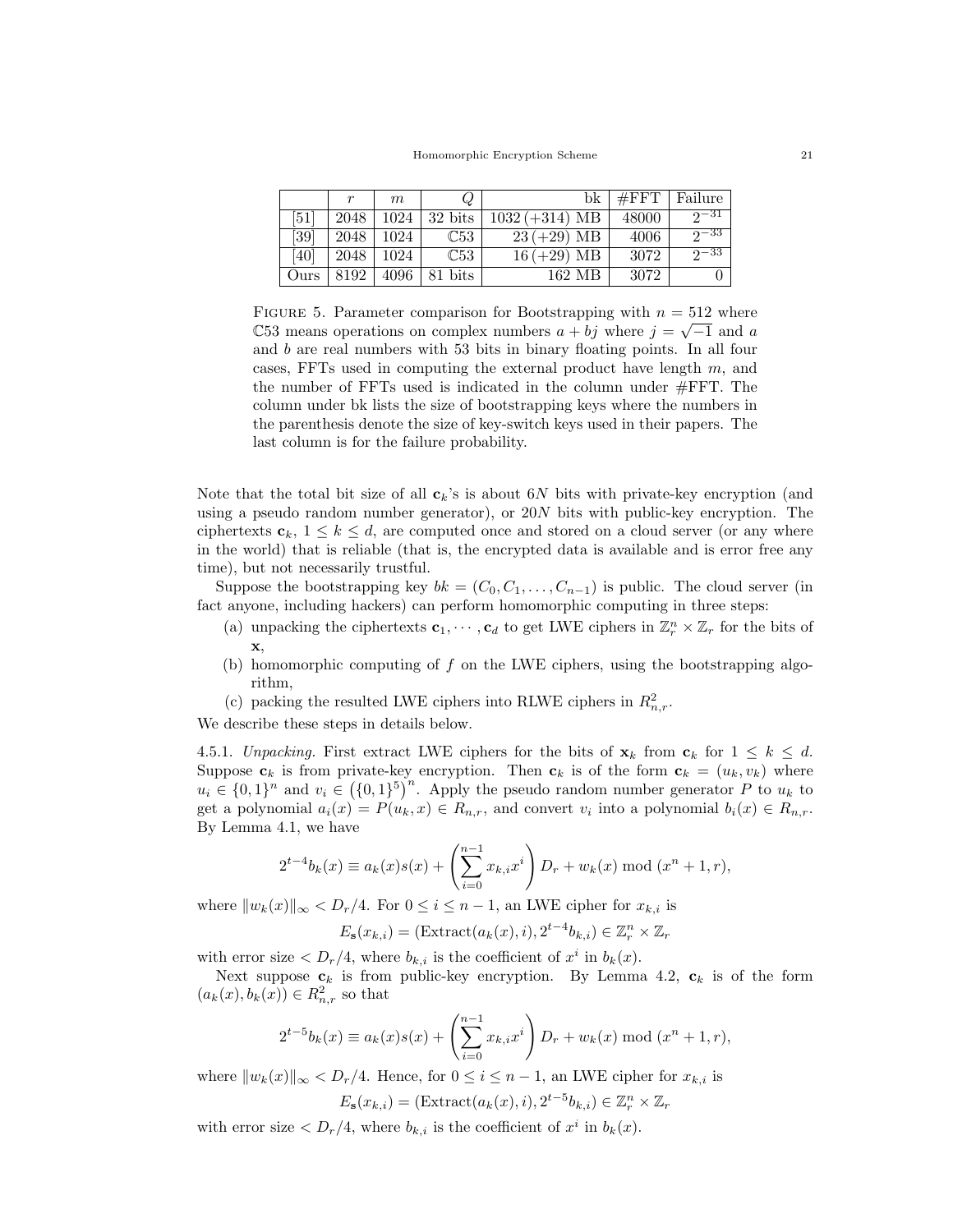4.5.2. Homomorphic computing. Let  $f(\mathbf{x}) = \mathbf{y} = (y_1, \dots, y_M) \in \{0, 1\}^M$  an arbitrary function. It is desired to compute a valid ciphertext for y from the ciphertexts  $\mathbf{c}_k$ ,  $1 \leq k \leq d$ , using the bootstrapping algorithm from the previous section. Suppose  $f$  is given as a Boolean circuit with  $N$  input bits and  $M$  output bits. The cloud server can use our bootstrapping algorithm to compute an LWE cipher for each gate of the circuit starting from the input to output, obtaining M LWE ciphers for  $y_1, \ldots, y_M$ , one for each. These LWE ciphers will be the ciphertext for  $f(\mathbf{x})$ . Since our bootstrapping algorithm does not produce invalid LWE ciphers at all, one can always get the correct answer  $y = f(x)$  by decoding the M LWE ciphers. Note that the computed ciphertext for  $f(\mathbf{x})$  has a larger ciphertext expansion factor. This should not be a problem in practice since an answer is usually small (say from a few bits to a few thousand bits). However, when  $M$  is large, we need to pack these LWE ciphers into RLWE ciphers; see next subsection for more details.

Now suppose f is given as a pseudocode which may contain if-statements, for-loops and while-loops, among other statements. We show below how to homomorphically compute  $f$ , demonstrated by a few examples.

Homomorphic if-statements. We show how to homomorphically compute if-statements. We demonstrate by a simple case:

# "if  $\mathbf{a} \neq \mathbf{b}$  then **u** else **v**"

where  $\mathbf{a} = (a_1, \ldots, a_m) \in \{0, 1\}^m$ ,  $\mathbf{b} = (b_1, \ldots, b_m) \in \{0, 1\}^m$  and  $\mathbf{u} = (u_1, \ldots, u_k) \in$  $\{0,1\}^k$ ,  $\mathbf{v} = (v_1,\ldots,v_\ell) \in \{0,1\}^\ell$ . Suppose we have computed an LWE cipher for each bit of a and b. How do we compute the output of this if-statement? Let

$$
z = \bigvee_{i=1}^{m} (a_i \oplus b_i).
$$

Then  $z = 1$  iff  $\mathbf{a} \neq \mathbf{b}$ . We can compute an LWE cipher  $E_{\mathbf{s}}(z) \in \mathbb{Z}_r^n \times \mathbb{Z}_r$  using  $2m - 1$  BT operations, that is, calling the bootstrapping algorithm  $2m - 1$  times. If  $k \neq \ell$ , we need to pad **u** or **v** by 0's so that they have the same length, hence we may assume that  $\ell = k$ . Let

$$
\mathbf{w} = z\mathbf{u} \oplus (1-z)\mathbf{v} = (z \wedge u_1 \oplus (1-z) \wedge v_1, \ldots, z \wedge u_k \oplus (1-z) \wedge v_k).
$$

Then  $w = u$  if  $z = 1$  and  $w = v$  if  $z = 0$ , as required by the if-statement. If u and v are in plaintext, an LWE cipher for each bit  $z \wedge u_i \oplus (1-z) \wedge v_i$  is simply  $u_i E_s(z) + v_i(1-E_s(z)),$ which still has error size  $\langle D_r/4$ . If the bits of **u** and **v** are given as LWE ciphers with error size  $\langle D_r/4$ , then an LWE cipher for each bit  $z \wedge u_i \oplus (1-z) \wedge v_i$  can be computed with three BTs. Hence this if-statement can be computed using  $(2m - 1) + 3 \min\{\ell, k\}$  BTs. **Homomorphic for-loop:** Integer addition. Let  $a = (a_0, \ldots, a_{m-1})$  and  $b = (b_0, \ldots, b_{m-1})$ be two integers in binary representation where  $a_0$  and  $b_0$  are the least significant bits. Suppose we are given LWE ciphers for all the bits of  $a$  and  $b$ . We want to compute an LWE cipher for each bit of their sum. Let  $c = (c_0, \ldots, c_m)$  represent their sum. We have the following pseudocode for computing the bits of  $c$ :

## Integer addition:

```
c_0 := a_0 \oplus b_0; \quad z := a_0 \wedge b_0;for i from 1 to m - 1 do
        t_1 := a_i \oplus b_i; \quad t_2 := a_i \wedge b_i;c_i := t_1 \oplus z; \quad t_3 := t_1 \wedge z;z := t_2 \oplus t_3;end for
c_m := z;Return (c_0, c_1, \ldots, c_m).
```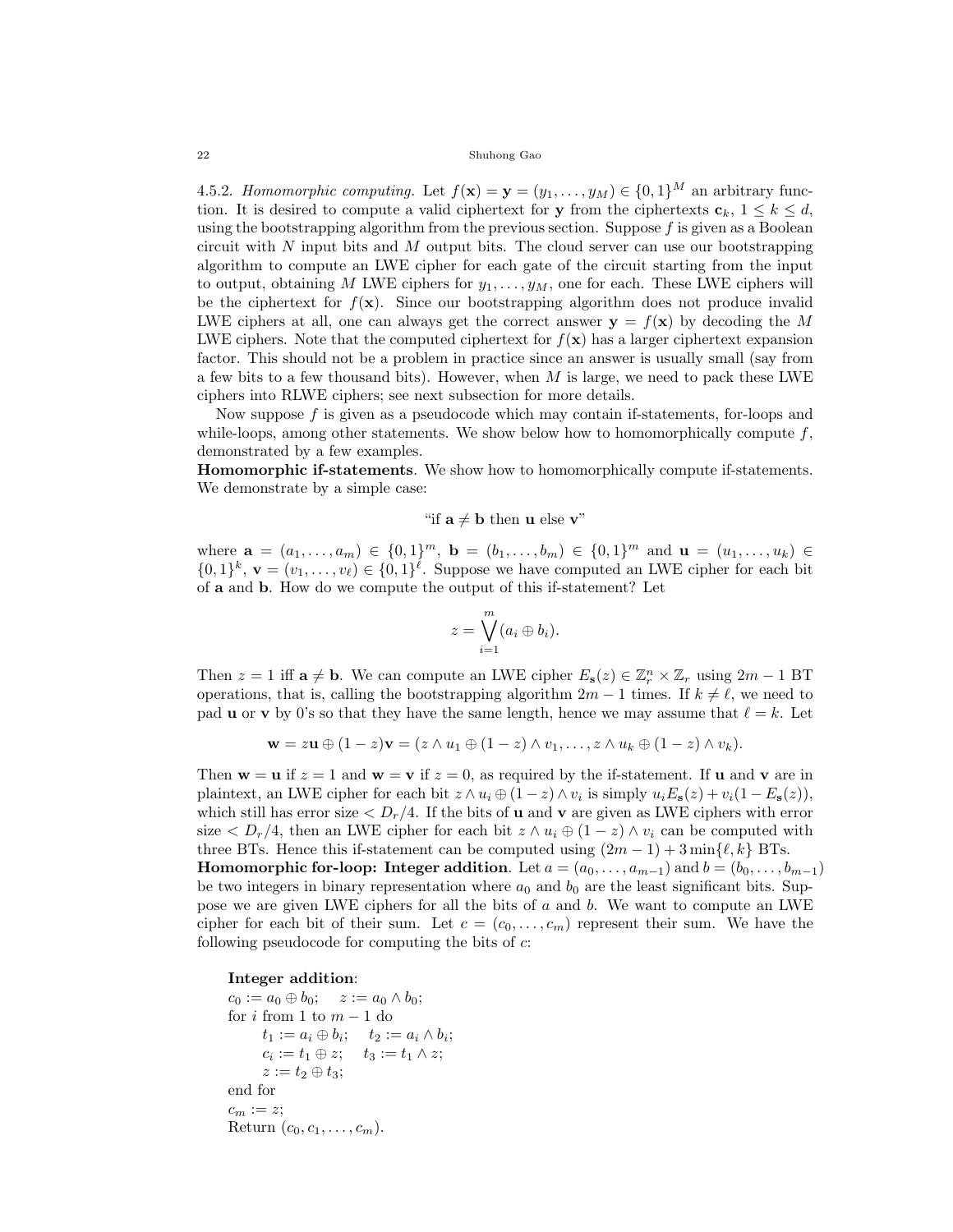In the first line, z represents the carry of  $a_0 + b_0$ . The three lines in the for-loop compute the sum  $a_i + b_i + z$ , certainly  $c_i = (a_i \oplus b_i) \oplus z$  is the least significant bit, and the carry bit is

$$
t_2 \oplus t_3 = (a_i \wedge b_i) \oplus (a_i \oplus b_i) \wedge z = (a_i \wedge b_i) \oplus (a_i \wedge z) \oplus (b_i \wedge z),
$$

which is 1 if and only if two or three of  $a_i, b_i, z$  are equal to 1. Note that each line of the pseudocode can be computed by one BT, namely, using our bootstrapping algorithm once. Hence  $a + b$  can be computed by  $3m - 2$  BTs.

Homomorphic while-loop: Integer comparison. Let  $a = (a_0, \ldots, a_{m-1})$  and  $b =$  $(b_0, \ldots, b_{m-1})$  be two integers as above. We show how to homomorphically test if  $a \ge b$  (as integers), that is, compute  $z \in \{0,1\}$  so that  $z = 1$  iff  $a \geq b$ . A pseudocode could be

```
Integer comparison: z := (a \ge b)z := 1; \quad i := m - 1;while i \geq 1 and a_i = b_i do i := i - 1 end while
if a_i < b_i then z := 0 end if
Return z.
```
The while-loop is hard to implement homomorphically, since there is no priori bound on the largest i with  $a_i \neq b_i$ . We introduce a trick to convert the while-loop into a for-loop as indicated in the following pseudocode:

```
Homomorphic comparison: z := (a \ge b)z := 1; v := 1; (v = 0 indicates when the above while-loop finishes)
for i from m-1 down to 0 do
   t := v \wedge (a_i \oplus b_i);v := (1-t) \wedge v;z := [t \wedge (a_i \vee (1 - b_i))] \oplus [(1 - t) \wedge z];
end for
Return z.
```
Note that  $a_i \oplus b_i = 1$  iff  $a_i \neq b_i$ , and  $a_i \vee (1 - b_i) = 1$  iff  $a_i \geq b_i$ . Hence v changes from 1 to 0 at the largest i with  $a_i \neq b_i$ , and it never change back to 1 after that; also, when  $v = 0$ , all the future t will always be 0, hence  $z$  will always stay the same. This pseudocode can be directly implemented homomorphically. (Note that LWE ciphers for  $a_i \oplus b_i$  and  $a_i \vee (1-b_i)$ ) can be computed by one BT, since  $1 - (a_i \oplus b_i) = a_i \oplus (1 - b_i)$ , and one BT can compute both  $a_i \oplus (1 - b_i)$  and  $a_i \vee (1 - b_i)$ .

In summary, we see from these examples that one can homomorphically compute any pseudocode that contains if-statements, for-loops and while-loops, the only restriction is that the number of iterations executed in the for-loops and while-loops must be upper bounded by numbers that do not depend on encrypted data. The example for integer comparison shows a trick on how to convert a while-loop for which the number of executed times depends on encrypted data into a for-loop for which the number of executed times is independent of encrypted data. Under these restrictions on the for-loops and while-loops, any pseudo code can be computed homomorphically. Certainly, more careful study is needed on how to convert an arbitrary algorithm into restricted pseudocode and on how to compute them more efficiently.

4.5.3. Packing of LWE ciphers. Suppose the output y of a function  $y = f(x)$  has M bits. Then the ciphertext computed for  $y$  will be a sequence of  $M$  LWE ciphers. We show below how we can pack any n LWE ciphers in  $\mathbb{Z}_r^n \times \mathbb{Z}_r$  into one RLWE cipher in  $R_{m,r}^2$  where  $m = 8n$ , hence the size of the ciphertext of y will be reduced by a factor of  $n/16$ .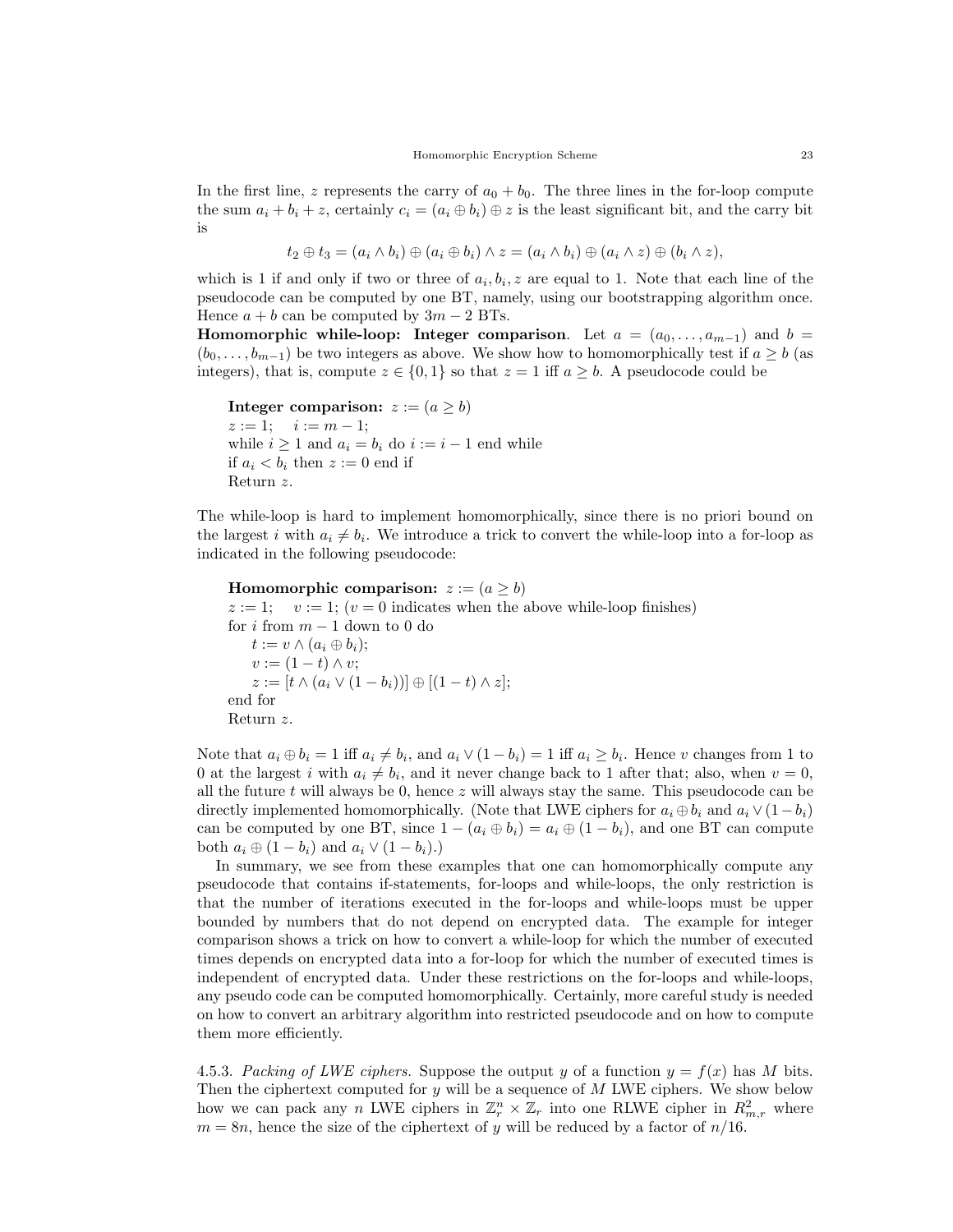**Lemma 4.3.** Suppose  $y_0, \ldots, y_{n-1} \in \{0, 1\}$  and we have n LWE ciphers  $E_s(y_i) \in \mathbb{Z}_r^n \times \mathbb{Z}_r$ with error size  $\langle D_r/4 \text{ for } 0 \le i \le n-1$ . With the bootstrapping key bk, one can compute an RLWE cipher  $(w(x), v(x)) \in R_m^2$ , for  $m(x) = \sum_{i=0}^{n-1} y_i x^i$  with error  $\langle D_r/4 \rangle$ , that is,

$$
v(x) \equiv w(x)s(x) + z(x) + m(x)Dr \pmod{x^m + 1, r},
$$

where  $z(x) \in \mathbb{R}_m$  with  $||z(x)||_{\infty} < n \leq D_r/4$ .

**Proof.** Set  $E_s(1) = (0, D_r) \in \mathbb{Z}_r^n \times \mathbb{Z}_r$ , the trivial LWE cipher with no error. For each  $0 \leq i \leq n-1$ , we compute  $1 \cdot y_i$  homomorphically using the bootstrapping algorithm in Section 3, where the Step 5 will be skipped (and ignore  $a_2$  and  $a_3$  there), giving us LWE ciphers  $(\mathbf{a}_i, b_i) \in \mathbb{Z}_Q^n \times \mathbb{Z}_Q$  so that

$$
b_i \equiv \langle \mathbf{a}_i, s \rangle + y_i D_Q + \epsilon_i \pmod{Q}
$$

where  $\epsilon_i \in \mathbb{Z}$  and  $|\epsilon_i| < 4Bnr\ell\tau_1 = 8Bn^2r$  (since  $\ell = 2$  and  $\tau_1 = n$  in the the bootstrapping key  $C_i$ ) for  $0 \leq i \leq n-1$ . Now form

$$
\mathbf{a}(x) = \sum_{i=0}^{n-1} \mathbf{a}_i x^{i-1} = (a_0(x), \dots, a_{n-1}(x)) \in R^n_{m,Q}, \text{ and } b(x) = \sum_{i=0}^{n-1} b_i x^i.
$$

Then

(16) 
$$
b(x) \equiv \sum_{i=0}^{n-1} a_i(x)s_i + m(x)D_Q + \epsilon(x) \pmod{Q},
$$

where  $\epsilon(x) = \sum_{i=0}^{n-1} \epsilon_i x^i$  and  $\|\epsilon(x)\|_{\infty} \leq 8Bn^2r$ .

Next, we need to compute the sum  $\sum_{i=0}^{n-1} a_i(x) s_i$  homomorphically. For each  $s_i$ , we take the last two rows of the bootstrapping key  $C_i = \text{GSW}(s_i)$  (as in Section 4.1), which gives us  $a_{ji}(x)$  and  $b_{ji}(x) \in \mathbb{R}_{m,Q}$  so that

(17) 
$$
\begin{pmatrix} b_{3i}(x) \\ b_{4i}(x) \end{pmatrix} \equiv \begin{pmatrix} a_{3i}(x) \\ a_{4i}(x) \end{pmatrix} s(x) + s_i \begin{pmatrix} 1 \\ B \end{pmatrix} + \begin{pmatrix} e_{3i}(x) \\ e_{4i}(x) \end{pmatrix} \pmod{x^m + 1, Q},
$$

where  $||e_{ji}(x)||_{\infty} < n$ . We define a shortened external product: for any  $a(x)$ ,  $b_1(x)$  and  $b_2(x)$  from  $R_{m,Q}$ , define

$$
a(x) \odot \begin{pmatrix} b_1(x) \\ b_2(x) \end{pmatrix} = (u_1(x), u_2(x)) \begin{pmatrix} b_1(x) \\ b_2(x) \end{pmatrix} = u_1(x)b_1(x) + u_2(x)b_2(x) \in R_{m,Q},
$$

where  $u_1(x)$  and  $u_2(x)$  are random so that  $a(x) = u_1(x) + u_2(x)B$  with  $||u_i(x)||_{\infty} \leq 2B$ . Let's apply to the bootstrapping key in (17):

$$
v_i(x) := a(x) \odot \begin{pmatrix} b_{3i}(x) \\ b_{4i}(x) \end{pmatrix} = (u_1(x), u_2(x)) \begin{pmatrix} b_{3i}(x) \\ b_{4i}(x) \end{pmatrix}
$$
  
\n
$$
\equiv (u_1(x), u_2(x)) \begin{bmatrix} a_{3i}(x) \\ a_{4i}(x) \end{bmatrix} s(x) + s_i \begin{pmatrix} 1 \\ B \end{pmatrix} + \begin{pmatrix} e_{3i}(x) \\ e_{4i}(x) \end{pmatrix},
$$
  
\n
$$
\equiv w_i(x)s(x) + a(x)s_i + z_i(x),
$$

where

$$
w_i(x) = u_1(x)a_{3i}(x) + u_2(x)a_{4i}(x) = a(x) \odot \begin{pmatrix} a_{3i}(x) \\ a_{4i}(x) \end{pmatrix} \in R_{m,Q}
$$

and  $z_i(x) = u_1(x)e_{3i}(x) + u_2(x)e_{4i}(x)$  with  $||z_i(x)||_{\infty} \leq 2 \cdot 2Bnm = 2Bnr$ . Now back to (16). We compute

$$
(\tilde{w}(x),\tilde{v}(x)) := \sum_{i=0}^{n-1} a_i(x) \odot \begin{pmatrix} a_{3i}(x) & b_{3i}(x) \\ a_{4i}(x) & b_{4i}(x) \end{pmatrix} = \sum_{i=0}^{n-1} (w_i(x), v_i(x)).
$$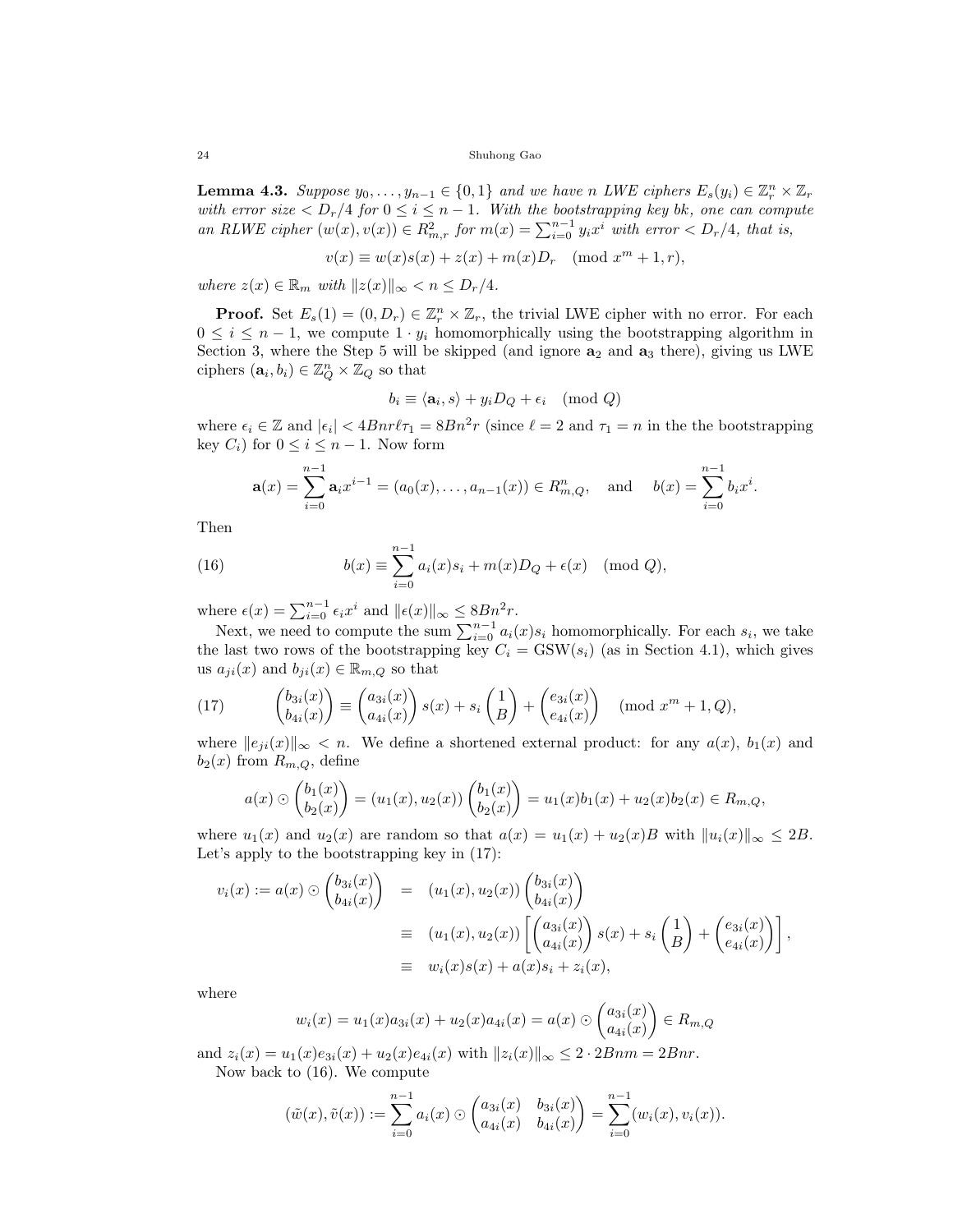Then

(18) 
$$
\tilde{v}(x) \equiv \tilde{w}(x)s(x) + \sum_{i=0}^{n-1} a_i(x)s_i + \tilde{z}(x),
$$

where  $\tilde{z}(x) = \sum_{i=0}^{n-1} z_i(x)$  with  $\|\tilde{z}(x)\| \le 2Bn^2r$ . By (16) and (18), we have (19)  $b(x) - \tilde{v}(x) \equiv -\tilde{w}(x)s(x) + m(x)D_Q + (\epsilon(x) - \tilde{z}(x)) \pmod{x^m + 1, Q}.$ Let

$$
\tilde{w}_1(x) = -w(x), \quad \tilde{v}_1(x) = b(x) - \tilde{v}(x), \quad \tilde{z}_1(x) = \epsilon(x) - \tilde{z}(x).
$$
\nThen  $\|\tilde{z}_1(x)\|_{\infty} \leq 8Bn^2r + 2Bn^2r \leq 10Bn^2r$  and (19) becomes

(20) 
$$
\tilde{v}_1(x) \equiv \tilde{w}_1(x)s(x) + m(x)D_Q + \tilde{z}_1(x) \pmod{x^m + 1, Q},
$$

where  $\|\tilde{z}_1(x)\|_{\infty} \leq 10Bn^2r$ . Finally, do modulus reduction:

$$
w(x) = \left\lfloor \frac{r}{Q} \tilde{w}_1(x) \right\rfloor, \quad v(x) = \left\lfloor \frac{r}{Q} \tilde{v}_1(x) \right\rfloor,
$$

both are in  $R_{m,r}$ . Then (20) becomes

(21) 
$$
v(x) \equiv w(x)s(x) + m(x)D_r + z(x) \pmod{x^m + 1, r},
$$

for some  $z(x) \in R_m$ .

We need to estimate the coefficient size of  $z(x)$ . By our choice,

$$
w(x) = \frac{r}{Q}\tilde{w}_1(x) + h_1(x), \quad v(x) = \frac{r}{Q}\tilde{v}_1(x) + h_2(x),
$$

where  $h_i(x) \in \mathbb{R}_m[x]$  and  $||h_i(x)||_{\infty} \leq 1/2$  for  $i = 1, 2$ . Then (20) becomes

$$
v(x) \equiv w(x)s(x) - h_1(x)s(x) + h_2(x) + m(x)\frac{r}{Q}D_Q + \frac{r}{Q}\tilde{z}_1(x),
$$

Hence, in (21), we must have

$$
z(x) = h_2(x) - h_1(x)s(x) + m(x)\left(\frac{r}{Q}D_Q - D_r\right) + \frac{r}{Q}\tilde{z}_1(x).
$$

Thus

$$
||z(x)||_{\infty} \leq \frac{1}{2}n + \frac{1}{2} + 1 + \frac{r}{Q}10Bn^2r
$$
  
\n
$$
\leq \frac{1}{2}(n+3) + \frac{10r}{1220r^4n^2}(35r^2n)n^2r
$$
  
\n
$$
\leq \frac{1}{2}(n+3) + \frac{35}{122}n < n.
$$

This completes the proof.  $\square$ 

# 5. Security analysis

In this section, we give a brief analysis on the security of our homomorphic encryption scheme. The security model is IND-CPA, that is, our scheme is secure under chosen plaintext attack, which could be interactive. This means that an adversary can choose plaintexts and get their ciphertexts, as many such plaintext and ciphertext pairs as desired (but bounded by a polynomial in n), then try to distinguish (say with success probability  $1/10$ ) whether a given ciphertext is an encryption of 0 or 1, or to distinguish a given valid ciphertext from uniform random bit strings (of the the same format). This is equivalent to solving hard lattice problems by Regev's theorem. However, in the reduction proof of Regev's theorem, there is a tightness gap that may be very large as explained in [32]. Hence we need to estimate the concrete complexity of all current attacks on our scheme with the proposed parameters.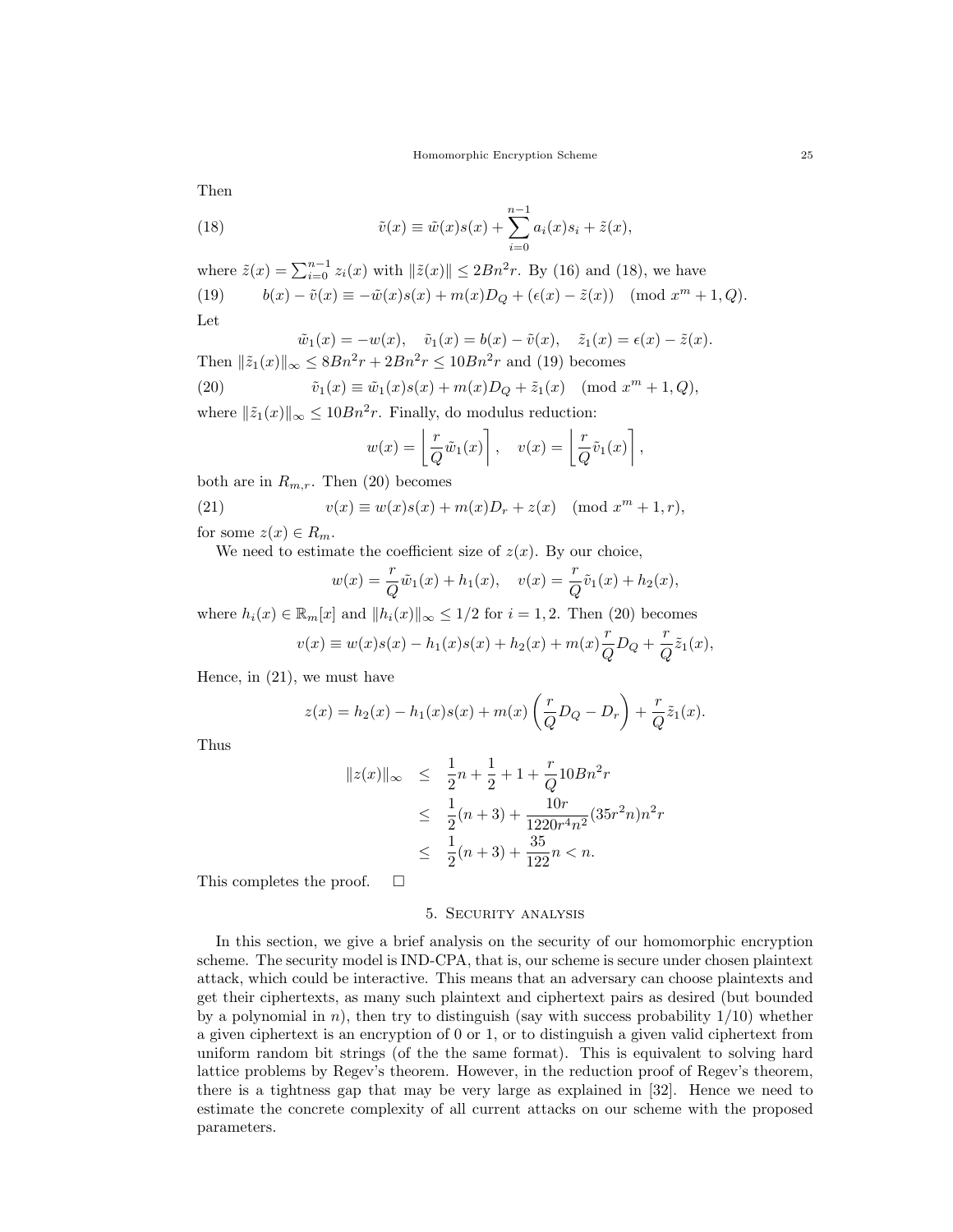In our scheme, according to Figure 4,  $n$  is a power of 2 and we have RLWE ciphertexts over  $\mathbb{Z}_q$  for three choices of q:

- Type 1.  $q = r = 16n$  and the error size is bounded by n: corresponding to ciphertexts in  $R_{n,q}^2$  from private-key and public-key encryptions of the original data (see Lemmas 4.1 and 4.2);
- Type 2.  $q \approx 41rn = 656n^2$  and the error size is bounded by  $D_q/(41n) \approx 4n$ : corresponding to the public key  $pk = (k_0(x), k_1(x)) \in R^2_{n,q};$
- Type 3.  $q = Q \approx 1220r^4n^2 \approx 2^{27}n^6$  and the error size is bounded by n: corresponding to bootstrapping key  $C_i \in \mathbb{R}^2_{m,Q}, 1 \leq i \leq n$ , of the bootstrapping key where  $m = 8n$ .

Hence finding the secret key  $s(x)$  is equivalent to solving the RLWE problem in the following cyclotomic rings:

$$
R_{n,q} = \mathbb{Z}[x]/(x^n + 1, q), \quad R_{m,Q} = \mathbb{Z}[x]/(x^{8n} + 1, Q)
$$

where q is either 16n (a power of 2) or a prime, and  $Q$  is a prime (or a product of two primes in practical implementation).

5.1. Number theoretic attack and circular security issue. The RLWE problem over the above two rings and more general rings of the form  $\mathbb{Z}[x]/(f(x), q)$  have been studied in [52, 53, 31, 34, 35, 36] using algebraic number theory. They present several attacks that show many weak instances of the general rings. However, their attacks do not apply to the two rings used by our scheme. In fact, one of the main ideas of the attacks is to test if  $f(x)$  modulo q has a factor of small degree and the roots of the factor have a small multiplicative order, the attack is likely to work provided the order  $\leq \log_2(q)$  (and  $\tau\sqrt{n}$ is not too large compare to q where  $\tau$  is the error size). For our two rings, when n is a power of 2,  $x^n + 1 \equiv (x - 1)^n \mod 2$ , but  $x^n + 1$  is irreducible modulo  $2^k$  for all  $k > 1$ . When  $(2n)|(q-1)$  and q is a prime, the polynomial  $x^{n}+1$  factors completely over  $\mathbb{Z}_{q}$ , and each root of  $x^n + 1$  has multiplicative order exactly  $2n$ . Hence  $x^n + 1$  modulo q has no factor of small degrees whose roots have small orders. Similarly for  $X^{8n} + 1$  over  $\mathbb{Z}_q$  where  $(16n)|(q-1)$  (where q may be much smaller than Q after a modulus reduction). Hence the number theoretic attack can not be applied to our rings.

The bootstrapping key is an encoding of the bits of secret key by the secret key itself. This is called circular encoding. There is a concern whether this kind of circular ciphers could be easier to break. That remains an open question. For the positive side, the bootstrapping key enable any third party to compute new LWE ciphers from any given LWE ciphers in  $\mathbb{Z}_r^n \times \mathbb{Z}_r$  with the error size all bounded by n, hence yielding a fully homomorphic encryption scheme. There is another benefit: by Lemma 4.3, LWE ciphers in  $\mathbb{Z}_r^n \times \mathbb{Z}_r$  can be packed into RLWE ciphers in  $R_{m,r}^2$ , hence we have the following interesting result.

**Corollary 5.1.** Let the parameters be as in Section 4.1 with  $r = 16n$ . Given the bootstrapping key bk, the LWE problem in  $\mathbb{Z}_r^n \times \mathbb{Z}_r$  is equivalent to the RLWE problem in  $R^2_{m,r}$  where  $m = 8n$  and the error size in both cases is bounded by n.

The negative side of the bootstrapping key, however, is that our encryption scheme is not secure under chosen ciphertext attack. In fact, for any Boolean function  $\omega(s_0, s_1, \ldots, s_{n-1})$ (say the sum of a random subset of the  $s_i$ 's modulo 2), any third party can use the bootstrapping key to compute a random LWE cipher

$$
y = E_{\mathbf{s}}(\omega(s_0, s_1, \dots, s_{n-1})) \in \mathbb{Z}_r^n \times \mathbb{Z}_r.
$$

Then send  $y$  to the owner of the secret key s to decode, and the owner releases the value  $\omega(s_0, s_1, \ldots, s_{n-1})$ . One just needs  $n + O(1)$  such values to completely determine s. Hence

<sup>2</sup>Thanks to Professor Daqing Wan for his proof, personal communications.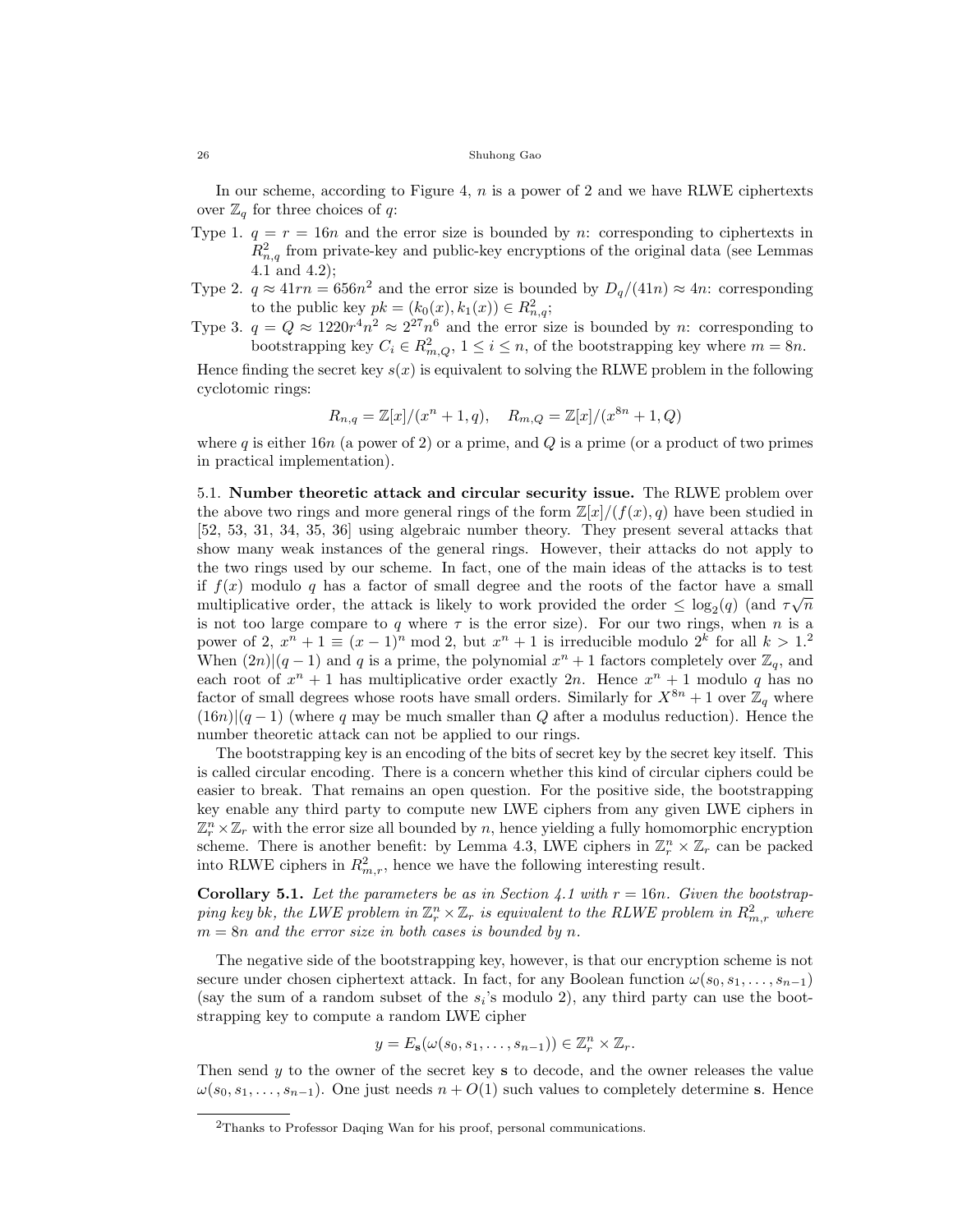the moral is that, for homomorphic encryption scheme with bootstrapping key, never decode for anyone but yourself!

5.2. Main attacks on the LWE problem. Except the weak instances of rings mentioned above, it is not known how to use the ring structure to solve the RLWE problem over our two rings. Currently the best approach is to extract the LWE ciphers from RLWE ciphers and solve the LWE problem. The main approaches for solving the LWE problem are briefly described below.

**Meet-in-the-middle attack**. Since our polynomial  $s(x)$  has binary coefficients, there are  $2^n$  choices for  $s(x)$ . Exhaustive search requires  $2^n$  operations in  $R_{n,q}$ . A better approach is the modified meet-in-the-middle attack by [76, 13, 9, 29], which uses about  $2^{0.337n}$  operations in  $R_{n,q}$  (ignoring some log factor). Since  $n \geq 512$ , this requires at least  $2^{170}$  operations in  $R_{n,q}$ .

Gröbner basis attack. When the coefficients of error polynomials are small, one can solve  $s(x)$  by computing certain Gröbner basis [8, 56]. However, our error size is n or 4n, this approach requires at least  $n^{2n} = 2^{2n \log_2 n}$  operations in  $\mathbb{Z}_q$ , which is worst than the meet-in-the-middle attack.

Lattice basis reduction attacks. A much more powerful attack is to use the lattice basis reduction algorithm (LLL) due to Lenstra, Lenstra and Lovasz (1982, [82]); see [93] for its practical performance and [91, 92] for its recent improvements. There is also a BKZ variation [100, 37], which uses SVP oracles [90, 74, 104, 105, 80, 81, 14]. There are several approaches that can reduce LWE problems over  $\mathbb{Z}_q$  to lattice problems over  $\mathbb{Z}$ , including the SIS method [1, 89, 84], the BKW method [17, 3, 4, 5, 50, 69, 79], the bounded distance decoding (BBD) method [77, 84, 85, 9].

The paper by Albrecht, Player and Scott [6] give a nice survey on these methods and give concrete complexity analysis, including the case when the secret vector s is binary (as we use in our scheme, see also [2]). We shall use their analysis directly, particularly Table 5 in [6], which assumes that  $q \approx n^2$ , the secret vector is binary and the error size is about  $q\alpha \approx n^{1.5} / (\log_2 n)^2$ . Note that, for  $2^{10} \le n \le 2^{16}$ , we have

$$
n^{1.5} / (\log_2 n)^2 \le n.
$$

These parameters match those of Type 2 ciphertexts above. Also, by modulus reduction, Type 3 ciphertexts can be reduced to Type 2 ciphertexts with error size  $\lt n$ . By Table 5, we see that, for  $n = 512$ , the best approach is the sieve method in [9], which needs at least  $2^{168}$  bit operations; for  $n = 1024$ , the best approach is the BKW method, which requires at least  $2^{481}$  bit operations. For Type 1 ciphertexts, since the error is as big as  $q/16$ , the complexity can only be bigger. We hope to add more detail of analysis for Type 1 and for larger values of  $n$  in the full version of the paper.

# 6. Use cases

Fully homomorphic encryption scheme is a powerful tool that can solve many problems in IT computing, for examples, outsourcing computation [42, 59, 49, 67], verifiable computing [58, 15, 96, 12], secure multi-party computation [46, 47, 45, 47, 83, 24, 71, 47, 83, 24, 71, 66] maliciously circuit-private FHE [95, 41], Functional encryption and program obfuscation [18, 11, 19, 57], zero-knowledge proof and homomorphic signature [16, 66, 68]. Below we describe a protocol for secure two-party computation and zero knowledge proof of any NP language.

Secure two-party computation and zero knowledge proof. For zero knowledge proof of any language in NP, Barak and Brakerski [10] proposed a protocol in their blog [10], see also [70]. Here we present a different protocol where the prover performs heavy computing but the verifier does only light computing, which is often desired in verifiable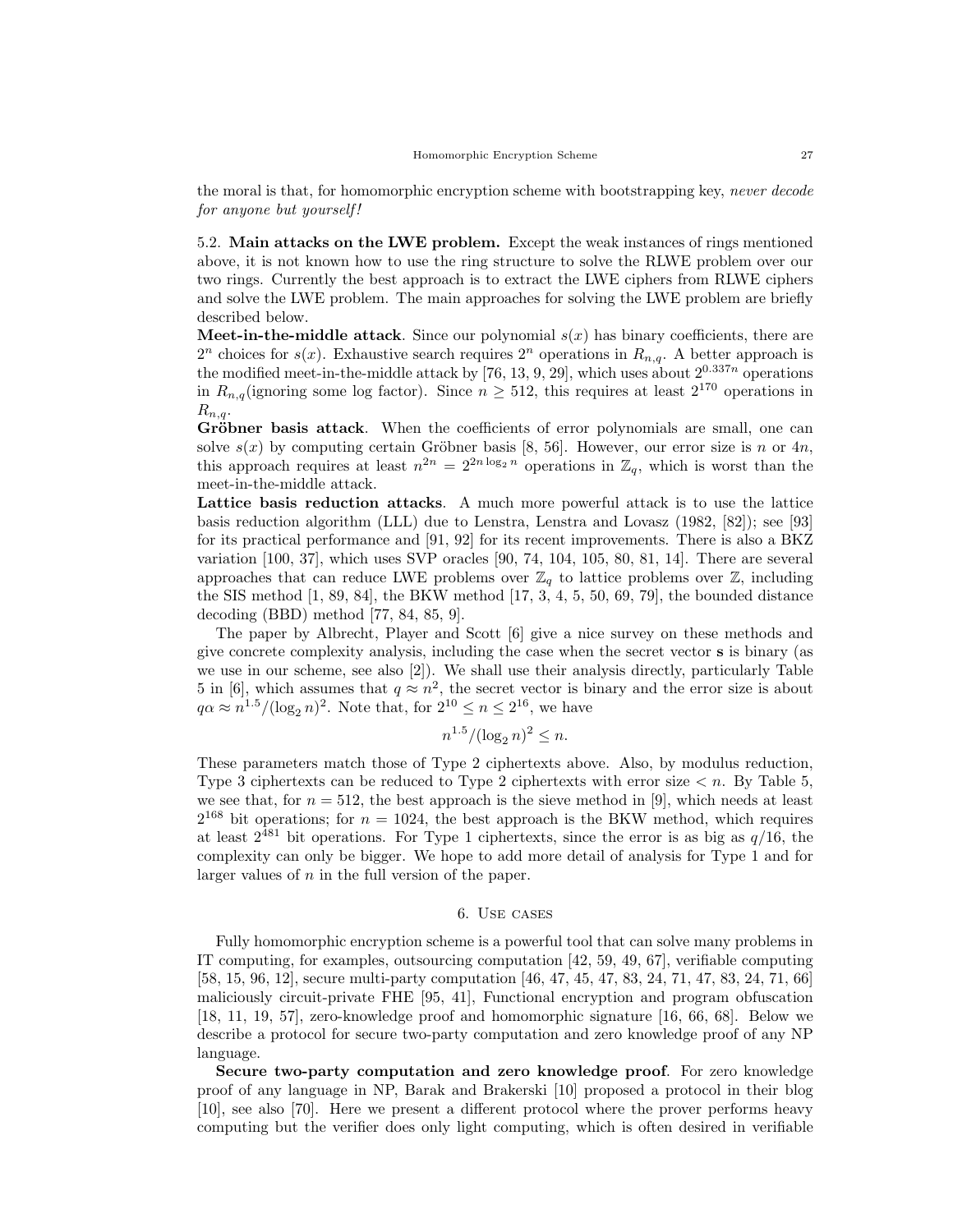computing (especially on blockchains). Let L be any language in NP and let  $R_L(x, y)$ , whose value is either 1 or 0, be a relation defining  $L$ :

$$
L = \{x \in \{0,1\}^* : \exists y \in \{0,1\}^* \text{ so that } R_L(x,y) = 1\}.
$$

Alice and Bob both know the relation  $R_L(x, y)$  and assume  $R_L(x, y)$  can be computed in polynomial time. Suppose Alice has a secret string x for which Bob does not know, Bob claims that he knows a secret y so that  $R_L(x, y) = 1$ , hence  $x \in L$ . Neither Alice nor Bob wants to leak any information on  $x$  or  $y$  to the other party. This means that they want to compute the function  $R_L(x, y)$  without leaking any information of x or y.

Using our FHE scheme with  $n \geq 512$ , Bob (Prover) can prove to Alice (Verifier) by the following protocol. First, Alice picks a random secret key  $s \in \{0,1\}^n$  and publishes a corresponding bootstrapping key  $bk$  (and a public key, but not needed here), so Bob knows bk. Fix t to be an integer  $\geq$  500.

# Protocol for Zero Knowledge Proof of any Language in NP

Step 1. For  $1 \leq i \leq t$ , Alice picks  $r_i \in \{0, 1\}$  uniform randomly,  $x_i \notin L$  randomly (with the same length as  $x$ <sup>3</sup>, both independently, let

$$
u_i := r_i x \oplus (1 - r_i) x_i = \begin{cases} x, & \text{if } r_i = 1, \\ x_i, & \text{if } r_i = 0, \end{cases}
$$

and computes a ciphertext  $c_i := E_s(u_i)$ . Then send  $c_1, \ldots, c_t$  to Bob.

Step 2. For  $1 \leq i \leq t$ , Bob picks  $w_i \in \{0, 1\}$  uniform randomly and  $y_i \in \{0, 1\}^*$  randomly (with the same length as  $y$ ), let

$$
v_i := w_i y \oplus (1 - w_i) y_i = \begin{cases} y, & \text{if } w_i = 1, \\ y_i, & \text{if } w_i = 0, \end{cases}
$$

and uses the bootstrapping key bk to compute  $R_L(u_i, v_i)$  homomorphically from  $c_i$ and the trivial encryption of  $v_i$  to get a ciphertext

$$
b_i := E_{\mathbf{s}}(R_L(u_i, v_i)).
$$

Then send  $b_1, \ldots, b_t$  to Alice.

Step 3. Alice decodes  $b_i$  to get  $z_i \in \{0,1\}$  for  $1 \leq i \leq t$ . Alice accepts only if  $(r_i \geq z_i$  for all i) and  $(r_i = z_i = 1$  for at least  $t/5$  values of i).

**Completeness.** Suppose Bob knows a y so that  $R_L(x, y) = 1$ . Note that, for each  $1 \leq i \leq t$ , there are three cases in the above protocol:

- (a)  $r_i = 0$ :  $z_i = R_L(u_i, v_i) = R_L(x_i, v_i) = 0$ , since  $x_i \notin L$ ;
- (b)  $r_i = 1$  and  $w_i = 0$ :  $z_i = R_L(u_i, v_i) = R_L(x, y_i)$ , hence  $z_i$  can be 0 or 1;
- (c)  $r_i = 1$  and  $w_i = 1$ :  $z_i = R_L(u_i, v_i) = R_L(x, y) = 1$ .

Note that the case  $r_i = 0$  and  $z_i = 1$  never happen, hence Bob must be cheating if this happens. Also, the probability that  $r_i = w_i = 1$  is  $1/4$ , thus it is expected to have  $t/4$  values of i so that  $r_i = z_i = 1$ , hence with high probability the number of such i is at least  $t/5$  (In fact, this probability is exponentially close to 1 by the laws of large numbers).

**Soundness.** Now suppose Bob does not know any y so that  $R_L(x, y) = 1$ . Under the security assumption of our FHE scheme, Bob has no way to distinguish  $E_s(x)$  from  $E_s(x_i)$ , and  $E_{s}(x)$  is independent random for each instance of encryption. Bob may try to guess  $z_{i}$ and send its encryption to Alice. The probability that  $(r_i \geq z_i$  for all i) and  $(r_i = z_i = 1$ for at least  $t/5$  values of i) is exponentially small. Or Bob may guess a y and use a different function R' and compute  $z_i := R'(u_i, y)$  homomorphically from  $c_i$  and the trivial encryption of y. For Alice to accept, Bob must find R' and y so that  $R'(x, y) = 1$  and  $(R'(x_i, y) = 0$ 

<sup>&</sup>lt;sup>3</sup>Note that we only need  $x_i$  so that, for random y,  $R_L(x_i, y) = 0$  holds with probability exponentially close to 1.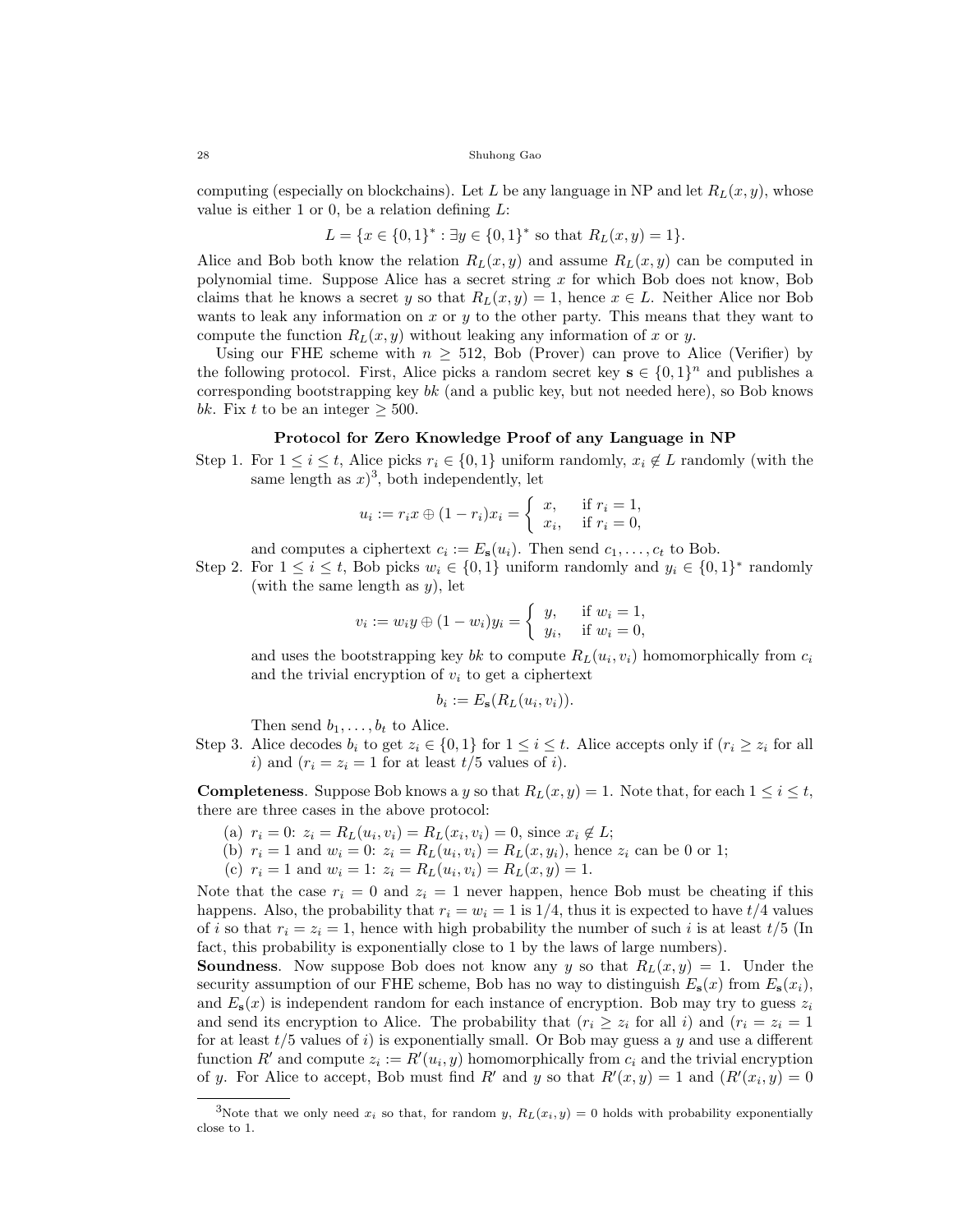for all i with  $r_i = 0$ , where  $x, x_1, \ldots, x_t$  are unknown to Bob. Note that it is expected that there are  $t/2$  values of i with  $r_i = 0$ . It can be shown that, for any function R' and for random  $x, y, x_1, \ldots, x_{t/2}$ , the probability that  $R'(x, y) = 1$  and  $R'(x_i, y) = 0$  for  $1 \le i \le t/2$ is at most  $1/t$ . Hence, for large  $t$ , Bob has only a small probability of success. (Ideally, we would want the probability to be exponentially small in  $t$ . We leave this as an open problem.)

Zero Knowledge. First suppose Alice is not honest and tries to get information on Bob's secret input y. Alice would pick  $x_1, \ldots x_t$  in certain pattern and hope to get the values  $R(x_i, y)$  for many different  $x_i$ 's, then try to reconstruct y. Since Bob returns the values of  $R_L(x_i, v_i)$ , which is either  $R_L(x_i, y)$  or  $R_L(x_i, y_i)$  for some random  $y_i$ , each with probability  $1/2$ , Alice has no way to tell which case it is, hence can not deduce any information on y. Next suppose Bob is not honest and tries to get information on Alice's secret input  $x$ . Bob only sees the ciphertexts of x and  $x_1, \ldots x_t$  for some random  $x_i$ 's. Since the FHE scheme used is assumed to be semantically secure, Bob can not get any information on  $x$ .

## 7. Conclusions

We presented a compact fully homomorphic encryption scheme with a small cipher expansion that is suitable for practical applications in distributed networks of computers, including IoTs, blockchains and cloud servers. The scheme can protect function privacy and can be used in many applications including outsourced computing, multi-party secure computation, verifiable computing, zero knowledge proof, etc. The bottleneck is that our bootstrapping for homomorphic bit operations is still slow, however, it is suitable for hardware implementation, especially on a cluster of special designed circuits that can perform homomorphic bit operations in parallel. On the theoretical side, there are still many open problems, including solving LWE problems and lattice basis problems, and there is a great need for more careful studying of attacks based on lattice basis-reduction algorithms.

## **REFERENCES**

- 1. M. Ajtai, Generating hard instances of lattice problems (extended abstract), Proceedings of the Twentyeighth Annual ACM Symposium on Theory of Computing (New York, NY, USA), STOC '96, ACM, 1996, pp. 99–108.
- 2. Martin R. Albrecht, On dual lattice attacks against small-secret LWE and parameter choices in HElib and SEAL, Cryptology ePrint Archive, Report 2017/047, 2017, https://eprint.iacr.org/2017/047.
- 3. Martin R. Albrecht, Carlos Cid, Jean-Charles Faugère, Robert Fitzpatrick, and Ludovic Perret, On the complexity of the BKW algorithm on LWE, Des. Codes Cryptography 74 (2015), no. 2, 325–354.
- 4. Martin R. Albrecht, Jean-Charles Faugère, Robert Fitzpatrick, and Ludovic Perret, Lazy modulus switching for the BKW algorithm on LWE, Public-Key Cryptography – PKC 2014 (Berlin, Heidelberg) (Hugo Krawczyk, ed.), Springer Berlin Heidelberg, 2014, pp. 429–445.
- 5. Martin R. Albrecht, Robert Fitzpatrick, and Florian Göpfert, On the efficacy of solving LWE by reduction to unique-SVP, Information Security and Cryptology – ICISC 2013 (Cham) (Hyang-Sook Lee and Dong-Guk Han, eds.), Springer International Publishing, 2014, pp. 293–310.
- 6. Martin R Albrecht, Rachel Player, and Sam Scott, On the concrete hardness of learning with errors, Journal of Mathematical Cryptology 9 (2015), no. 3, 169–203.
- 7. Riham AlTawy, Raghvendra Rohit, Morgan He, Kalikinkar Mandal, Gangqiang Yang, and Guang Gong, sliscp: Simeck-based permutations for lightweight sponge cryptographic primitives, Selected Areas in Cryptography – SAC 2017 (Cham) (Carlisle Adams and Jan Camenisch, eds.), Springer International Publishing, 2018, pp. 129–150.
- 8. Sanjeev Arora and Rong Ge, New algorithms for learning in presence of errors, Automata, Languages and Programming - 38th International Colloquium, ICALP 2011, Zurich, Switzerland, July 4-8, 2011, Proceedings, Part I, 2011, pp. 403–415.
- 9. Shi Bai and Steven D. Galbraith, Lattice decoding attacks on binary LWE, pp. 322–337, Springer International Publishing, Cham, 2014.
- 10. Boaz Barak and Zvika Brakerski, The swiss army knife of cryptography, Blog document, 2012, http://windowsontheory.org/2012/05/01/the-swiss-army-knife-of-cryptography.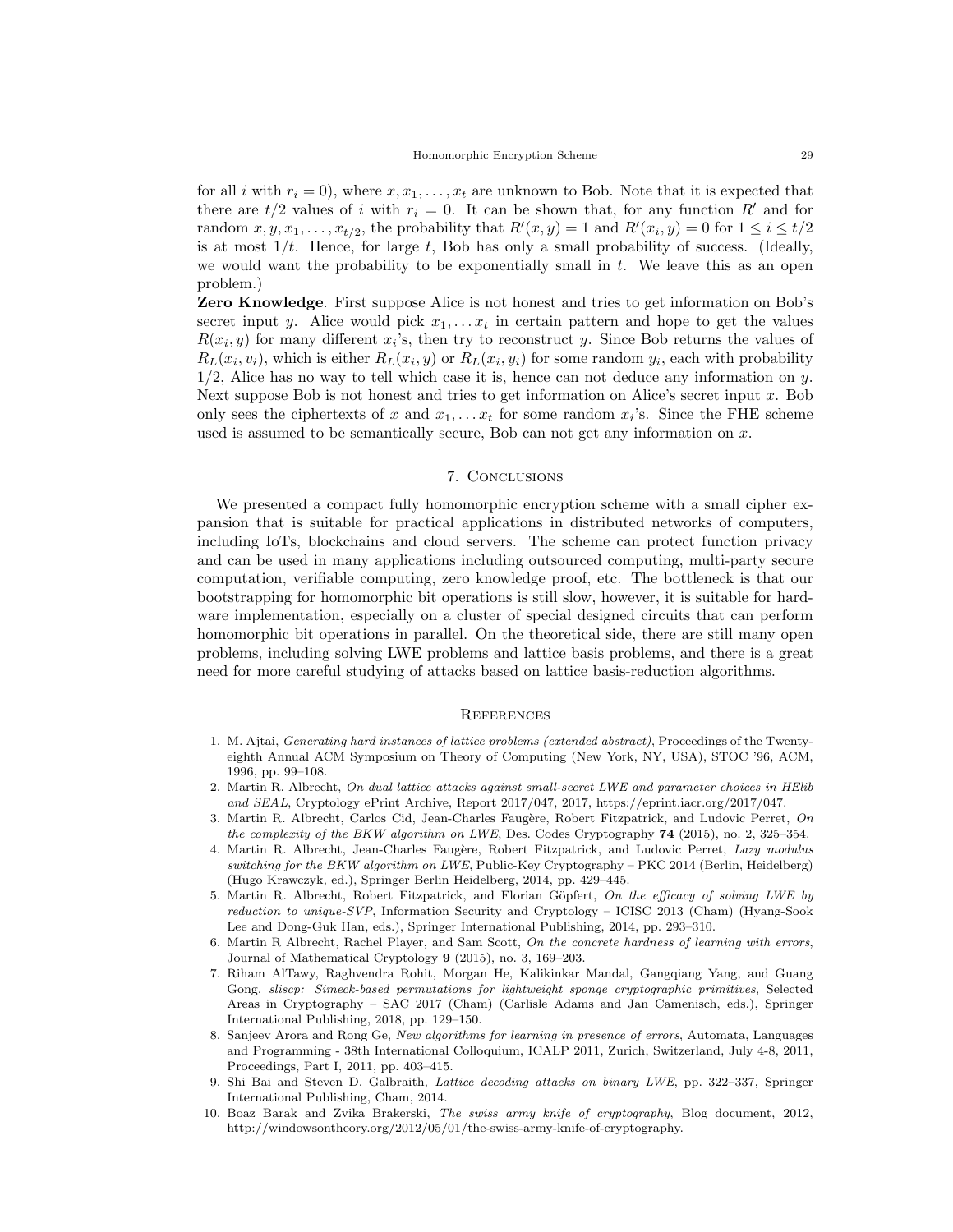- 11. Boaz Barak, Oded Goldreich, Russell Impagliazzo, Steven Rudich, Amit Sahai, Salil Vadhan, and Ke Yang, On the (im)possibility of obfuscating programs, J. ACM 59 (2012), no. 2, 6:1–6:48.
- 12. Carsten Baum, Ivan Damgård, and Claudio Orlandi, Publicly auditable secure multi-party computation, Security and Cryptography for Networks (Cham) (Michel Abdalla and Roberto De Prisco, eds.), Springer International Publishing, 2014, pp. 175–196.
- 13. Anja Becker, Jean-Sébastien Coron, and Antoine Joux, Improved generic algorithms for hard knapsacks, Advances in Cryptology – EUROCRYPT 2011 (Berlin, Heidelberg) (Kenneth G. Paterson, ed.), Springer Berlin Heidelberg, 2011, pp. 364–385.
- 14. Anja Becker, Léo Ducas, Nicolas Gama, and Thijs Laarhoven, New directions in nearest neighbor searching with applications to lattice sieving, Proceedings of the Twenty-seventh Annual ACM-SIAM Symposium on Discrete Algorithms (Philadelphia, PA, USA), SODA '16, Society for Industrial and Applied Mathematics, 2016, pp. 10–24.
- 15. Eli Ben-Sasson, Alessandro Chiesa, Daniel Genkin, Eran Tromer, and Madars Virza, SNARKs for C: Verifying program executions succinctly and in zero knowledge, Advances in Cryptology – CRYPTO 2013 (Berlin, Heidelberg) (Ran Canetti and Juan A. Garay, eds.), Springer Berlin Heidelberg, 2013, pp. 90–108.
- 16. Rikke Bendlin and Ivan Damgård, Threshold decryption and zero-knowledge proofs for lattice-based cryptosystems, Theory of Cryptography (Berlin, Heidelberg) (Daniele Micciancio, ed.), Springer Berlin Heidelberg, 2010, pp. 201–218.
- 17. Avrim Blum, Adam Kalai, and Hal Wasserman, Noise-tolerant learning, the parity problem, and the statistical query model, J. ACM 50 (2003), no. 4, 506–519. MR 2146884
- 18. Dan Boneh, Amit Sahai, and Brent Waters, Functional encryption: Definitions and challenges, Theory of Cryptography (Berlin, Heidelberg) (Yuval Ishai, ed.), Springer Berlin Heidelberg, 2011, pp. 253–273.
- 19. , Functional encryption: A new vision for public-key cryptography, Commun. ACM 55 (2012), no. 11, 56–64.
- 20. Joppe W. Bos, Kristin Lauter, Jake Loftus, and Michael Naehrig, Improved security for a ring-based fully homomorphic encryption scheme, Cryptography and Coding (Berlin, Heidelberg) (Martijn Stam, ed.), Springer Berlin Heidelberg, 2013, pp. 45–64.
- 21. Zvika Brakerski, Fully homomorphic encryption without modulus switching from classical gapsvp, Proceedings of the 32Nd Annual Cryptology Conference on Advances in Cryptology — CRYPTO 2012 - Volume 7417 (New York, NY, USA), Springer-Verlag New York, Inc., 2012, pp. 868–886.
- 22. Zvika Brakerski, Craig Gentry, and Vinod Vaikuntanathan, Fully homomorphic encryption without bootstrapping, Cryptology ePrint Archive, Report 2011/277, 2011, https://eprint.iacr.org/2011/277.
- 23. Zvika Brakerski, Craig Gentry, and Vinod Vaikuntanathan, (Leveled) fully homomorphic encryption without bootstrapping, ACM Trans. Comput. Theory  $6$  (2014), no. 3, Art. 13, 36. MR 3255281
- 24. Zvika Brakerski, Shai Halevi, and Antigoni Polychroniadou, Four round secure computation without setup, Theory of Cryptography (Cham) (Yael Kalai and Leonid Reyzin, eds.), Springer International Publishing, 2017, pp. 645–677.
- 25. Zvika Brakerski, Adeline Langlois, Chris Peikert, Oded Regev, and Damien Stehlé, Classical hardness of learning with errors, STOC'13—Proceedings of the 2013 ACM Symposium on Theory of Computing, ACM, New York, 2013, pp. 575–584. MR 3210819
- 26. Zvika Brakerski and Vinod Vaikuntanathan, Fully homomorphic encryption from ring-LWE and security for key dependent messages, Advances in Cryptology – CRYPTO 2011 (Berlin, Heidelberg) (Phillip Rogaway, ed.), Springer Berlin Heidelberg, 2011, pp. 505–524.
- 27.  $\_\_\_\$ , Efficient fully homomorphic encryption from (standard) LWE, SIAM Journal on Computing 43 (2014), no. 2, 831–871.
- 28. *Lattice-based FHE as secure as PKE*, Proceedings of the 5th Conference on Innovations in Theoretical Computer Science (New York, NY, USA), ITCS '14, ACM, 2014, pp. 1–12.
- 29. Johannes Buchmann, Florian Göpfert, Rachel Player, and Thomas Wunderer, On the hardness of LWE with binary error: Revisiting the hybrid lattice-reduction and meet-in-the-middle attack, Proceedings of the 8th International Conference on Progress in Cryptology — AFRICACRYPT 2016 - Volume 9646 (New York, NY, USA), Springer-Verlag New York, Inc., 2016, pp. 24–43.
- 30. Daniel Cabarcas, Florian Göpfert, and Patrick Weiden, Provably secure LWE encryption with smallish uniform noise and secret, Proceedings of the 2Nd ACM Workshop on ASIA Public-key Cryptography (New York, NY, USA), ASIAPKC '14, ACM, 2014, pp. 33–42.
- 31. Wouter Castryck, Ilia Iliashenko, and Frederik Vercauteren, Provably weak instances of Ring-LWE revisited, Proceedings of the 35th Annual International Conference on Advances in Cryptology — EUROCRYPT 2016 - Volume 9665 (New York, NY, USA), Springer-Verlag New York, Inc., 2016, pp. 147–167.
- 32. Sanjit Chatterjee, Neal Koblitz, Alfred Menezes, and Palash Sarkar, Another look at tightness II: Practical issues in cryptography, Paradigms in Cryptology – Mycrypt 2016. Malicious and Exploratory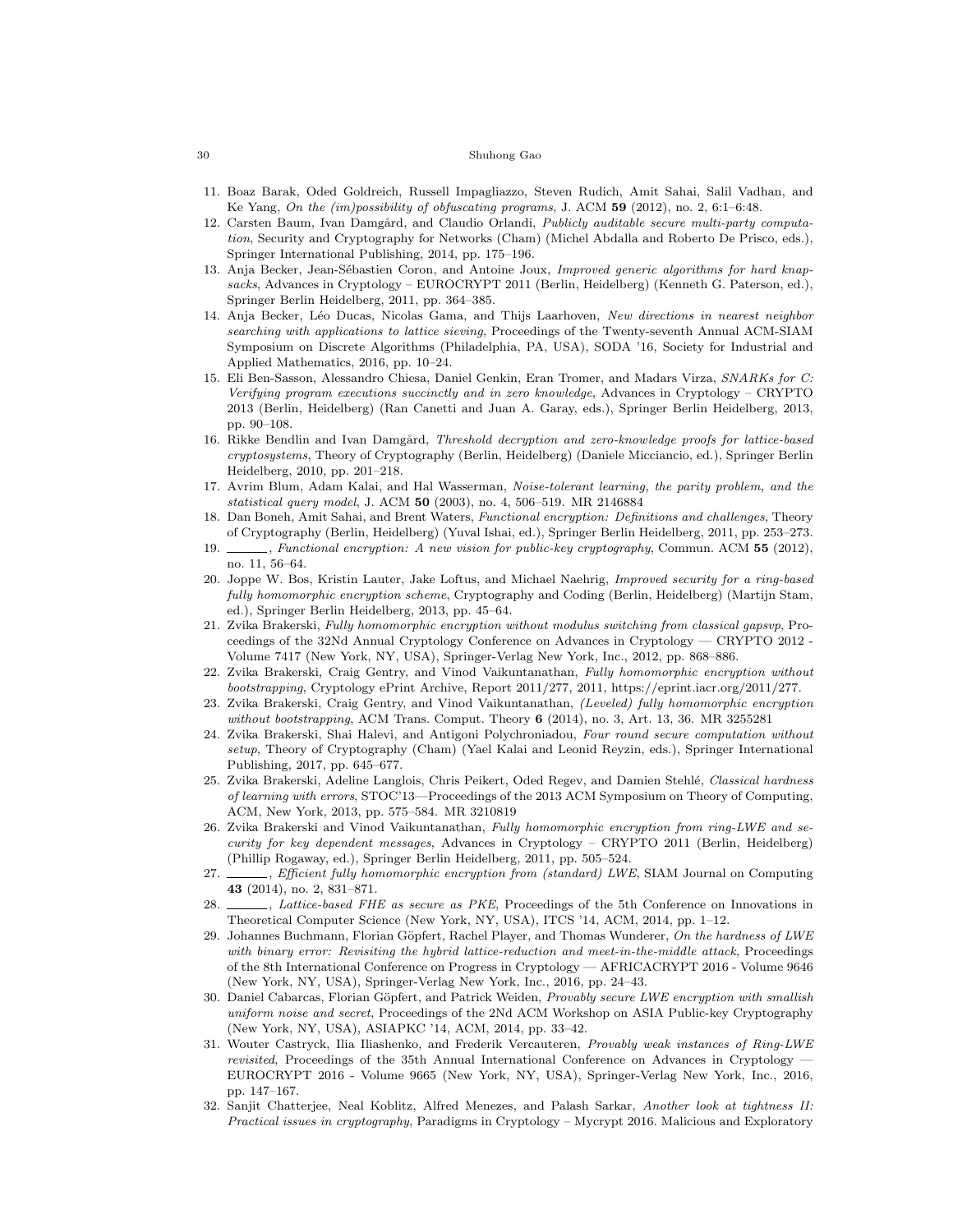Cryptology (Cham) (Raphaël C.-W. Phan and Moti Yung, eds.), Springer International Publishing, 2017, https://eprint.iacr.org/2016/360, pp. 21–55.

- 33. Hao Chen, Kim Laine, and Rachel Player, Simple encrypted arithmetic library SEAL v2.1, Cryptology ePrint Archive, Report 2017/224, 2017, https://eprint.iacr.org/2017/224.
- 34. Hao Chen, Kristin Lauter, and Katherine E. Stange, Security considerations for galois non-dual RLWE families, Cryptology ePrint Archive, Report 2016/193, 2016, https://eprint.iacr.org/2016/193.
- 35. Hao Chen, Kristin E. Lauter, and Katherine E. Stange, Attacks on the search-RLWE problem with small error, Cryptology ePrint Archive, Report 2015/971, 2015, https://eprint.iacr.org/2015/971.
- 36. Yao Chen, Benjamin Case, Shuhong Gao, and Guang Gong, Error analysis of weak Poly-LWE instances, 2017, http://cacr.uwaterloo.ca/techreports/2017/cacr2017-07.pdf.
- 37. Yuanmi Chen and Phong Q. Nguyen, BKZ 2.0: better lattice security estimates, Advances in cryptology—ASIACRYPT 2011, Lecture Notes in Comput. Sci., vol. 7073, Springer, Heidelberg, 2011, pp. 1–20. MR 2934994
- 38. Jung Hee Cheon, Jean-Sébastien Coron, Jinsu Kim, Moon Sung Lee, Tancrède Lepoint, Mehdi Tibouchi, and Aaram Yun, Batch fully homomorphic encryption over the integers, Advances in Cryptology – EUROCRYPT 2013 (Berlin, Heidelberg) (Thomas Johansson and Phong Q. Nguyen, eds.), Springer Berlin Heidelberg, 2013, pp. 315–335.
- 39. Ilaria Chillotti, Nicolas Gama, Mariya Georgieva, and Malika Izabachène, Faster fully homomorphic encryption: Bootstrapping in less than 0.1 seconds, Advances in Cryptology–ASIACRYPT 2016: 22nd International Conference on the Theory and Application of Cryptology and Information Security, Hanoi, Vietnam, December 4-8, 2016, Proceedings, Part I 22, Springer, 2016, pp. 3–33.
- 40. Ilaria Chillotti, Nicolas Gama, Mariya Georgieva, and Malika Izabachène, Improving TFHE: faster packed homomorphic operations and efficient circuit bootstrapping, Cryptology ePrint Archive, Report 2017/430, 2017, https://eprint.iacr.org/2017/430.
- 41. Wutichai Chongchitmate and Rafail Ostrovsky, Circuit-private multi-key FHE, Proceedings, Part II, of the 20th IACR International Conference on Public-Key Cryptography — PKC 2017 - Volume 10175 (New York, NY, USA), Springer-Verlag New York, Inc., 2017, pp. 241–270.
- 42. Kai-Min Chung, Yael Kalai, and Salil Vadhan, Improved delegation of computation using fully homomorphic encryption, Advances in Cryptology – CRYPTO 2010 (Berlin, Heidelberg) (Tal Rabin, ed.), Springer Berlin Heidelberg, 2010, pp. 483–501.
- 43. Jean-Sébastien Coron, Avradip Mandal, David Naccache, and Mehdi Tibouchi, Fully homomorphic encryption over the integers with shorter public keys, Advances in Cryptology - CRYPTO 2011 - 31st Annual Cryptology Conference, Santa Barbara, CA, USA, August 14-18, 2011. Proceedings, 2011, pp. 487–504.
- 44. Thomas M. Cover and Joy A. Thomas, Elements of Information Theory, 2nd Edition, John Wiley and Sons, 2006.
- 45. Ivan Damgård, Marcel Keller, Enrique Larraia, Valerio Pastro, Peter Scholl, and Nigel P. Smart, Practical covertly secure mpc for dishonest majority – or: Breaking the spdz limits, Computer Security – ESORICS 2013 (Berlin, Heidelberg) (Jason Crampton, Sushil Jajodia, and Keith Mayes, eds.), Springer Berlin Heidelberg, 2013, pp. 1–18.
- 46. Ivan Damgård, Valerio Pastro, Nigel Smart, and Sarah Zakarias, Multiparty computation from somewhat homomorphic encryption, Advances in Cryptology – CRYPTO 2012 (Berlin, Heidelberg) (Reihaneh Safavi-Naini and Ran Canetti, eds.), Springer Berlin Heidelberg, 2012, pp. 643–662.
- 47. Ivan Damgård, Antigoni Polychroniadou, and Vanishree Rao, Adaptively secure multi-party computation from LWE (via equivocal FHE), Public-Key Cryptography – PKC 2016 (Berlin, Heidelberg) (Chen-Mou Cheng, Kai-Min Chung, Giuseppe Persiano, and Bo-Yin Yang, eds.), Springer Berlin Heidelberg, 2016, pp. 208–233.
- 48. Marten van Dijk, Craig Gentry, Shai Halevi, and Vinod Vaikuntanathan, Fully homomorphic encryption over the integers, IACR Cryptology ePrint Archive 2009 (2009), 616.
- 49. Marten van Dijk and Ari Juels, On the impossibility of cryptography alone for privacy-preserving cloud computing, Proceedings of the 5th USENIX Conference on Hot Topics in Security (Berkeley, CA, USA), HotSec'10, USENIX Association, 2010, pp. 1–8.
- 50. Alexandre Duc, Florian Tramèr, and Serge Vaudenay, Better algorithms for LWE and LWR, Advances in Cryptology – EUROCRYPT 2015 (Berlin, Heidelberg) (Elisabeth Oswald and Marc Fischlin, eds.), Springer Berlin Heidelberg, 2015, pp. 173–202.
- 51. Léo Ducas and Daniele Micciancio, FHEW: bootstrapping homomorphic encryption in less than a second, Advances in cryptology—EUROCRYPT 2015. Part I, Lecture Notes in Comput. Sci., vol. 9056, Springer, Heidelberg, 2015, pp. 617–640. MR 3344940
- 52. Kirsten Eisenträger, Sean Hallgren, and Kristin Lauter, Weak instances of PLWE, Selected Areas in Cryptography – SAC 2014 (Cham) (Antoine Joux and Amr Youssef, eds.), Springer International Publishing, 2014, pp. 183–194.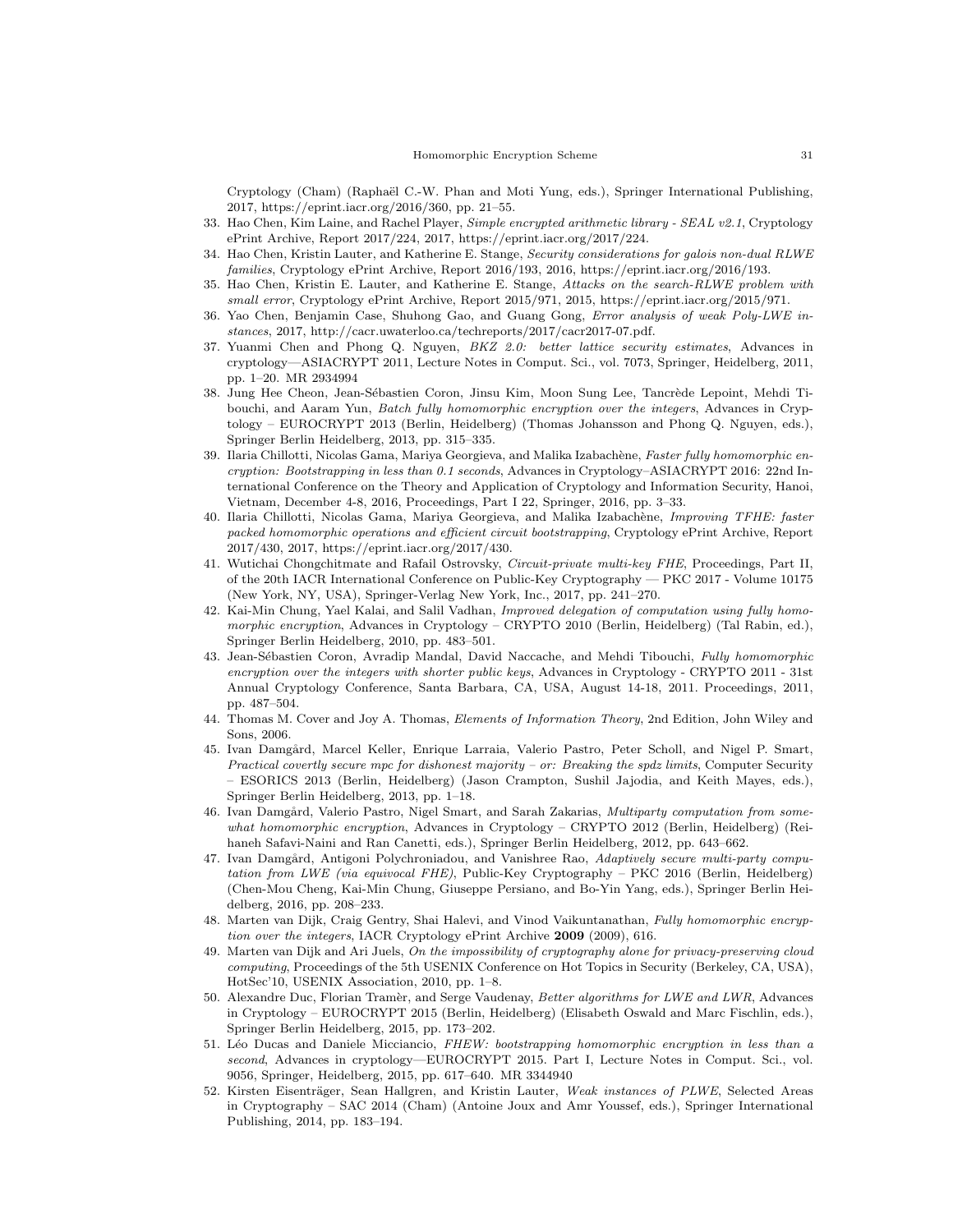- 53. Yara Elias, Kristin E. Lauter, Ekin Ozman, and Katherine E. Stange, Provably weak instances of Ring-LWE, Advances in Cryptology – CRYPTO 2015 (Berlin, Heidelberg) (Rosario Gennaro and Matthew Robshaw, eds.), Springer Berlin Heidelberg, 2015, pp. 63–92.
- 54. Junfeng Fan and Frederik Vercauteren, Somewhat practical fully homomorphic encryption, Cryptology ePrint Archive, Report 2012/144, 2012, https://eprint.iacr.org/2012/144.
- 55. Steven D. Galbraith, Mathematics of public key cryptography, 1st ed., Cambridge University Press, New York, NY, USA, 2012.
- 56. Shuhong Gao, Frank Volny IV, and Mingsheng Wang, A new framework for computing Grobner bases, Math. Comput. 85 (2016), no. 297, 449–465.
- 57. Sanjam Garg, Craig Gentry, Shai Halevi, Mariana Raykova, Amit Sahai, and Brent Waters, Candidate indistinguishability obfuscation and functional encryption for all circuits, Proceedings of the 2013 IEEE 54th Annual Symposium on Foundations of Computer Science (Washington, DC, USA), FOCS '13, IEEE Computer Society, 2013, pp. 40–49.
- 58. Rosario Gennaro, Craig Gentry, and Bryan Parno, Non-interactive verifiable computing: Outsourcing computation to untrusted workers, Advances in Cryptology – CRYPTO 2010 (Berlin, Heidelberg) (Tal Rabin, ed.), Springer Berlin Heidelberg, 2010, pp. 465–482.
- 59. Rosario Gennaro and Daniel Wichs, Fully homomorphic message authenticators, Advances in Cryptology - ASIACRYPT 2013 (Berlin, Heidelberg) (Kazue Sako and Palash Sarkar, eds.), Springer Berlin Heidelberg, 2013, pp. 301–320.
- 60. Craig Gentry, Fully homomorphic encryption using ideal lattices, Proceedings of the 41st Annual ACM Symposium on Theory of Computing, STOC 2009, Bethesda, MD, USA, May 31 - June 2, 2009, 2009, pp. 169–178.
- 61. Craig Gentry and Shai Halevi, Fully homomorphic encryption without squashing using depth-3 arithmetic circuits, 2011 IEEE 52nd Annual Symposium on Foundations of Computer Science—FOCS 2011, IEEE Computer Soc., Los Alamitos, CA, 2011, pp. 107–116. MR 2932685
- 62.  $\_\_\_\_\$  Implementing Gentry's fully-homomorphic encryption scheme, Advances in cryptology-EUROCRYPT 2011, Lecture Notes in Comput. Sci., vol. 6632, Springer, Heidelberg, 2011, pp. 129–148. MR 2813639
- 63. Craig Gentry, Shai Halevi, and Nigel P. Smart, Better bootstrapping in fully homomorphic encryption, Public key cryptography—PKC 2012, Lecture Notes in Comput. Sci., vol. 7293, Springer, Heidelberg, 2012, pp. 1–16. MR 2980588
- 64. , Fully homomorphic encryption with polylog overhead, Advances in cryptology—EUROCRYPT 2012, Lecture Notes in Comput. Sci., vol. 7237, Springer, Heidelberg, 2012, pp. 465–482. MR 2972914
- 65. Craig Gentry, Amit Sahai, and Brent Waters, Homomorphic encryption from learning with errors: Conceptually-simpler, asymptotically-faster, attribute-based, Advances in Cryptology–CRYPTO 2013, Springer, 2013, pp. 75–92.
- 66. O. Goldreich, S. Micali, and A. Wigderson, How to play any mental game, Proceedings of the Nineteenth Annual ACM Symposium on Theory of Computing (New York, NY, USA), STOC '87, ACM, 1987, pp. 218–229.
- 67. Shafi Goldwasser, Yael Tauman Kalai, Raluca Ada Popa, Vinod Vaikuntanathan, and Nickolai Zeldovich, How to run turing machines on encrypted data, Advances in Cryptology – CRYPTO 2013 (Berlin, Heidelberg) (Ran Canetti and Juan A. Garay, eds.), Springer Berlin Heidelberg, 2013, pp. 536– 553.
- 68. Sergey Gorbunov, Vinod Vaikuntanathan, and Daniel Wichs, Leveled fully homomorphic signatures from standard lattices, Proceedings of the Forty-seventh Annual ACM Symposium on Theory of Computing (New York, NY, USA), STOC '15, ACM, 2015, pp. 469–477.
- 69. Qian Guo, Thomas Johansson, and Paul Stankovski, Coded-BKW: Solving LWE using lattice codes, pp. 23–42, Springer Berlin Heidelberg, Berlin, Heidelberg, 2015.
- 70. Shai Halevi, Tutorial on homomorphic encryption, https://shaih.github.io/pubs/he-chapter.pdf (2017).
- 71. Shai Halevi, Carmit Hazay, Antigoni Polychroniadou, and Muthuramakrishnan Venkitasubramaniam, Round-optimal secure multi-party computation, Cryptology ePrint Archive, Report 2017/1056, 2017, https://eprint.iacr.org/2017/1056.
- 72. Shai Halevi and Victor Shoup, Algorithms in HElib, Advances in cryptology—CRYPTO 2014. Part I, Lecture Notes in Comput. Sci., vol. 8616, Springer, Heidelberg, 2014, pp. 554–571. MR 3239456
- 73. , Bootstrapping for helib, Advances in cryptology—EUROCRYPT 2015. Part I, Lecture Notes in Comput. Sci., vol. 9056, Springer, Heidelberg, 2015, pp. 641–670. MR 3344941
- 74. Guillaume Hanrot, Xavier Pujol, and Damien Stehlé, Algorithms for the shortest and closest lattice vector problems, Coding and Cryptology (Berlin, Heidelberg) (Yeow Meng Chee, Zhenbo Guo, San Ling, Fengjing Shao, Yuansheng Tang, Huaxiong Wang, and Chaoping Xing, eds.), Springer Berlin Heidelberg, 2011, pp. 159–190.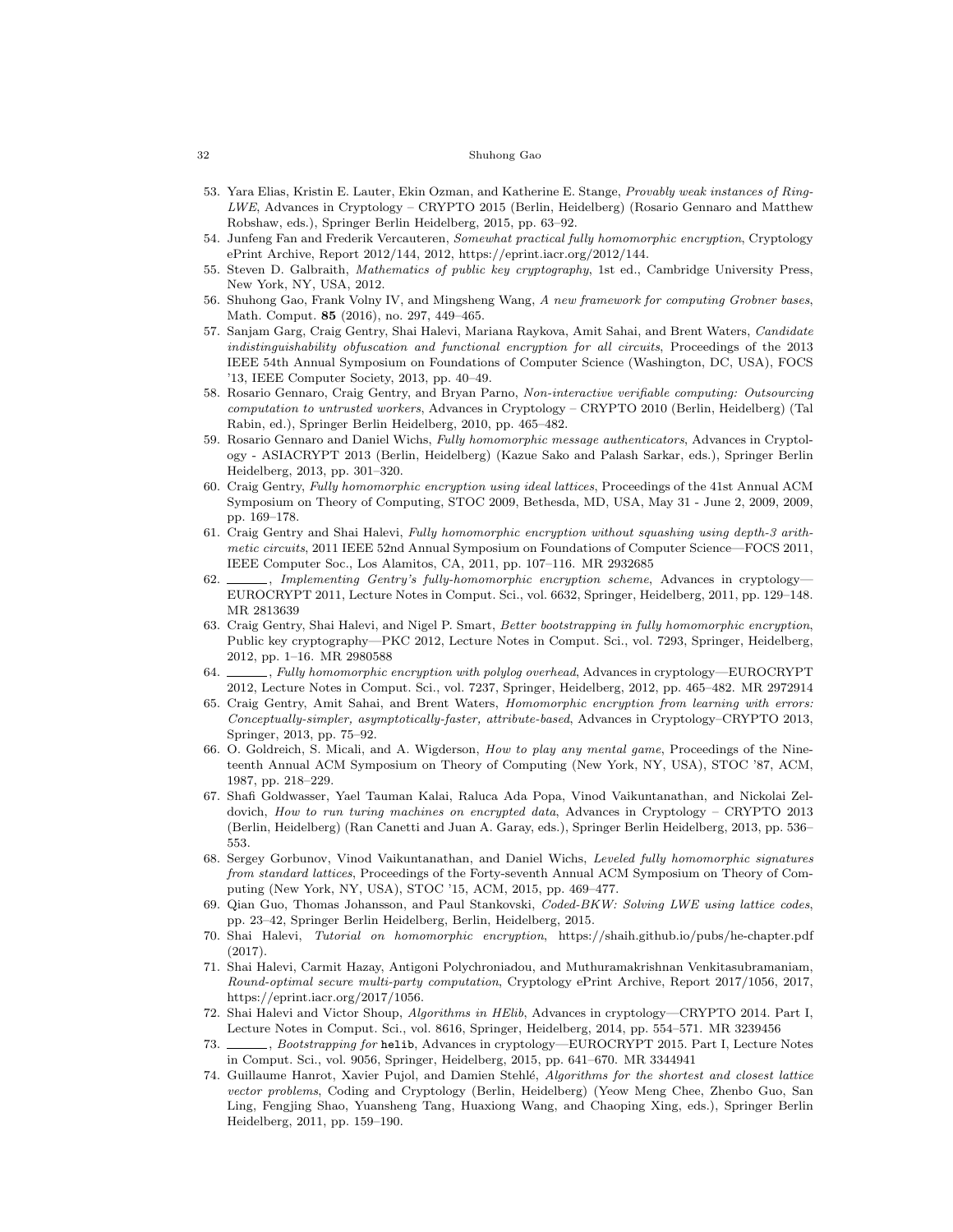#### Homomorphic Encryption Scheme 33

- 75. Jeffrey Hoffstein, Jill Pipher, and Joseph H. Silverman, Ntru: A ring-based public key cryptosystem, Algorithmic Number Theory (Berlin, Heidelberg) (Joe P. Buhler, ed.), Springer Berlin Heidelberg, 1998, pp. 267–288.
- 76. Nick Howgrave-Graham and Antoine Joux, New generic algorithms for hard knapsacks, Advances in Cryptology – EUROCRYPT 2010 (Berlin, Heidelberg) (Henri Gilbert, ed.), Springer Berlin Heidelberg, 2010, pp. 235–256.
- 77. Ravi Kannan, Minkowski's convex body theorem and integer programming, Math. Oper. Res. 12 (1987), no. 3, 415–440.
- 78. Miran Kim and Kristin Lauter, Private genome analysis through homomorphic encryption, BMC Medical Informatics and Decision Making 15(Suppl 5) (2015), no. S3, http://doi.org/10.1186/1472- 6947-15-S5-S3.
- 79. Paul Kirchner and Pierre-Alain Fouque, An improved BKW algorithm for LWE with applications to cryptography and lattices, pp. 43–62, Springer Berlin Heidelberg, Berlin, Heidelberg, 2015.
- 80. Thijs Laarhoven and Benne de Weger, Faster sieving for shortest lattice vectors using spherical localitysensitive hashing, Progress in Cryptology – LATINCRYPT 2015 (Cham) (Kristin Lauter and Francisco Rodríguez-Henríquez, eds.), Springer International Publishing, 2015, pp. 101–118.
- 81. Thijs Laarhoven, Michele Mosca, and Joop van de Pol, Finding shortest lattice vectors faster using quantum search, Des. Codes Cryptography 77 (2015), no. 2-3, 375–400.
- 82. A. K. Lenstra, H. W. Lenstra, and L. Lovász, Factoring polynomials with rational coefficients, Mathematische Annalen 261 (1982), no. 4, 515–534.
- 83. Yehuda Lindell, Nigel P. Smart, and Eduardo Soria-Vazquez, More efficient constant-round multiparty computation from BMR and SHE, Theory of Cryptography (Berlin, Heidelberg) (Martin Hirt and Adam Smith, eds.), Springer Berlin Heidelberg, 2016, pp. 554–581.
- 84. Richard Lindner and Chris Peikert, Better key sizes (and attacks) for LWE-based encryption, Topics in cryptology—CT-RSA 2011, Lecture Notes in Comput. Sci., vol. 6558, Springer, Heidelberg, 2011, pp. 319–339.
- 85. Mingjie Liu and Phong Q. Nguyen, Solving BDD by enumeration: an update, Topics in cryptology— CT-RSA 2013, Lecture Notes in Comput. Sci., vol. 7779, Springer, Heidelberg, 2013, pp. 293–309. MR 3082022
- 86. Adriana López-Alt, Eran Tromer, and Vinod Vaikuntanathan, On-the-fly multiparty computation on the cloud via multikey fully homomorphic encryption, Proceedings of the Forty-fourth Annual ACM Symposium on Theory of Computing (New York, NY, USA), STOC '12, ACM, 2012, pp. 1219–1234.
- 87. Vadim Lyubashevsky, Chris Peikert, and Oded Regev, On ideal lattices and learning with errors over rings, Advances in cryptology—EUROCRYPT 2010, Lecture Notes in Comput. Sci., vol. 6110, Springer, Berlin, 2010, pp. 1–23. MR 2660480
- 88. Daniele Micciancio and Chris Peikert, Hardness of SIS and LWE with small parameters, Advances in Cryptology – CRYPTO 2013 (Berlin, Heidelberg) (Ran Canetti and Juan A. Garay, eds.), Springer Berlin Heidelberg, 2013, pp. 21–39.
- 89. Daniele Micciancio and Oded Regev, Lattice-based cryptography, pp. 147–191, Springer Berlin Heidelberg, Berlin, Heidelberg, 2009.
- 90. Daniele Micciancio and Panagiotis Voulgaris, Faster exponential time algorithms for the shortest vector problem, Proceedings of the Twenty-First Annual ACM-SIAM Symposium on Discrete Algorithms, SODA 2010, Austin, Texas, USA, January 17-19, 2010, 2010, pp. 1468–1480.
- 91. Daniele Micciancio and Michael Walter, Practical, predictable lattice basis reduction, Advances in cryptology—EUROCRYPT 2016. Part I, Lecture Notes in Comput. Sci., vol. 9665, Springer, Berlin, 2016, pp. 820–849. MR 3516393
- 92. Arnold Neumaier and Damien Stehlé, Faster LLL-type reduction of lattice bases, Proceedings of the ACM on International Symposium on Symbolic and Algebraic Computation, ISSAC 2016, Waterloo, ON, Canada, July 19-22, 2016, 2016, pp. 373–380.
- 93. Phong Q. Nguyen and Damien Stehlé, LLL on the average, Algorithmic Number Theory, 7th International Symposium, ANTS-VII, Berlin, Germany, July 23-28, 2006, Proceedings (Florian Hess, Sebastian Pauli, and Michael E. Pohst, eds.), Lecture Notes in Computer Science, vol. 4076, Springer, 2006, pp. 238–256.
- 94. National Institute of Standards and Technology, FIPS PUB 202 SHA-3 standard: Permutation-based hash and extendable-output functions, 2015.
- 95. Rafail Ostrovsky, Anat Paskin-Cherniavsky, and Beni Paskin-Cherniavsky, Maliciously circuit-private FHE, Advances in Cryptology – CRYPTO 2014 (Berlin, Heidelberg) (Juan A. Garay and Rosario Gennaro, eds.), Springer Berlin Heidelberg, 2014, https://eprint.iacr.org/2013/307, pp. 536–553.
- 96. Bryan Parno, Mariana Raykova, and Vinod Vaikuntanathan, How to delegate and verify in public: Verifiable computation from attribute-based encryption, Theory of Cryptography (Berlin, Heidelberg) (Ronald Cramer, ed.), Springer Berlin Heidelberg, 2012, pp. 422–439.